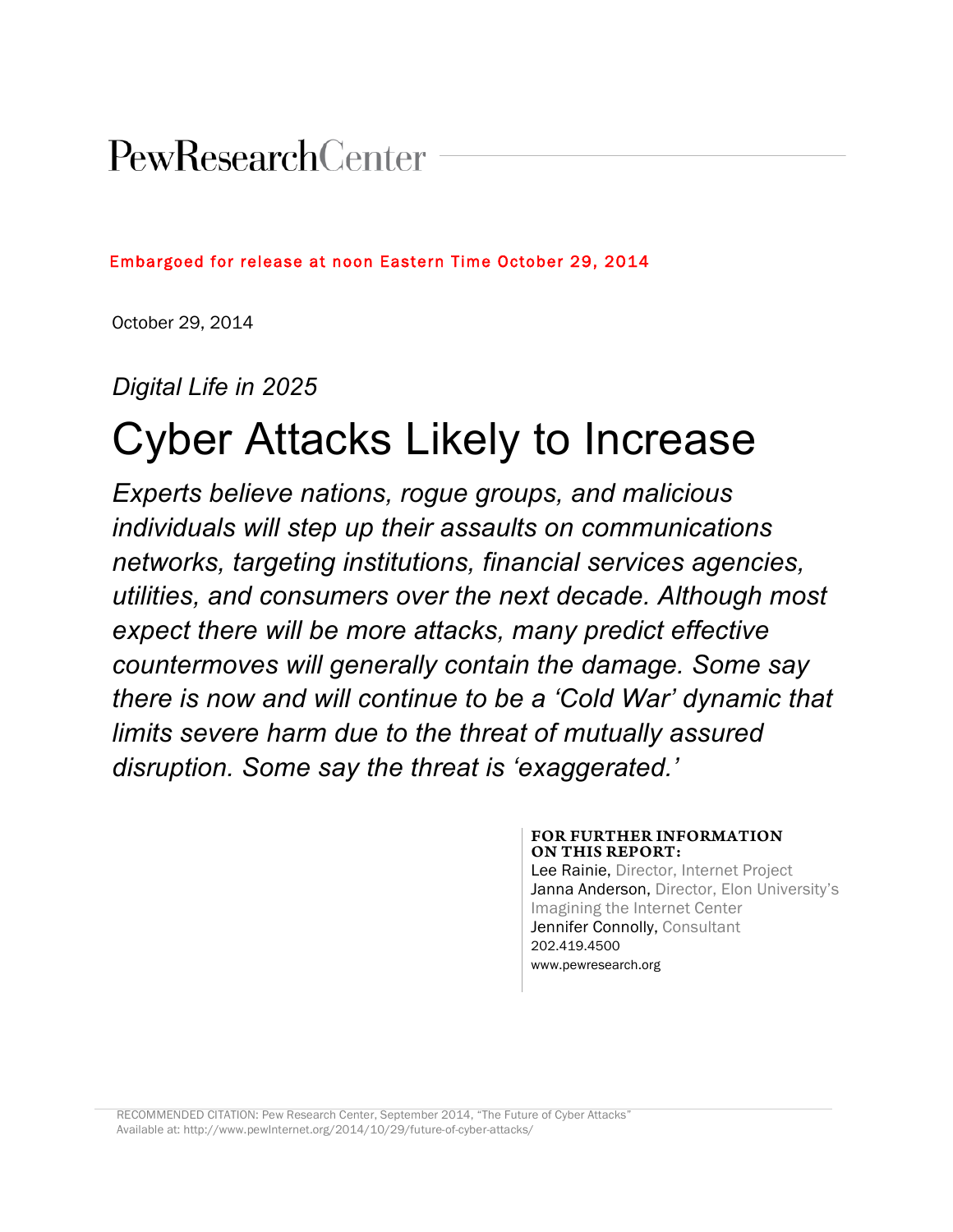# About This Report

This report is the latest in a sustained effort throughout 2014 by the Pew Research Center's Internet Project to mark the 25th anniversary of the creation of the World Wide Web by Sir Tim Berners-Lee (The Web at 25). It includes the responses of hundreds of experts to a question about the likelihood of major cyber attacks in the coming decade. It is part of a series of reports tied to the Web's birthday; some of the studies look at how far Internet use has penetrated American life and some examine experts' assessments of the technology environment by 2025. The findings we describe in this report emerge in the context of these earlier reports:

- A February 2014 report from the Pew Research Center's Internet Project tied to the Web's anniversary looking at the strikingly fast adoption of the Internet and the generally positive attitudes users have about its role in their social environment.
- A March 2014 *Digital Life in 2025* report issued by the Internet Project in association with Elon University's Imagining the Internet Center focusing on the Internet's future more broadly. Some 1,867 experts and stakeholders responded to an open-ended question about the future of the Internet by 2025.
- A May 2014 *Digital Life in 2025* report on the Internet of Things from Pew Research and Elon University examining the likely impacts of the Internet of Things and wearable and embedded networked devices. A majority of the more than 1,600 respondents said they expect significant expansion of the Internet of Things, including connected devices, appliances, vehicles, wearables, and sensor-laden aspects of the environment.
- A July 2014 *Digital Life* report on "Net Threats" (challenges to the open Internet) from Pew Research and Elon University canvassing a number of experts and other stakeholders on what they see as the major threats to the free flow of information online. A majority of these experts expect the Internet to remain quite open to sharing but they see many potential threats to this freedom.
- An August 2014 *Digital Life* report on "AI, Robotics, and the Future of Jobs" from Pew Research and Elon University about the degree to which technology advances might destroy more jobs than they created. The expert respondents were split on the verdict.
- An October 2014 *Digital Life* report on "Killer Apps in the Gigabit Age" from Pew Research and Elon University about the potential new digital activities and services that will arise as gigabit connectivity—50 to 100 times faster than most Americans now enjoy—comes into communities.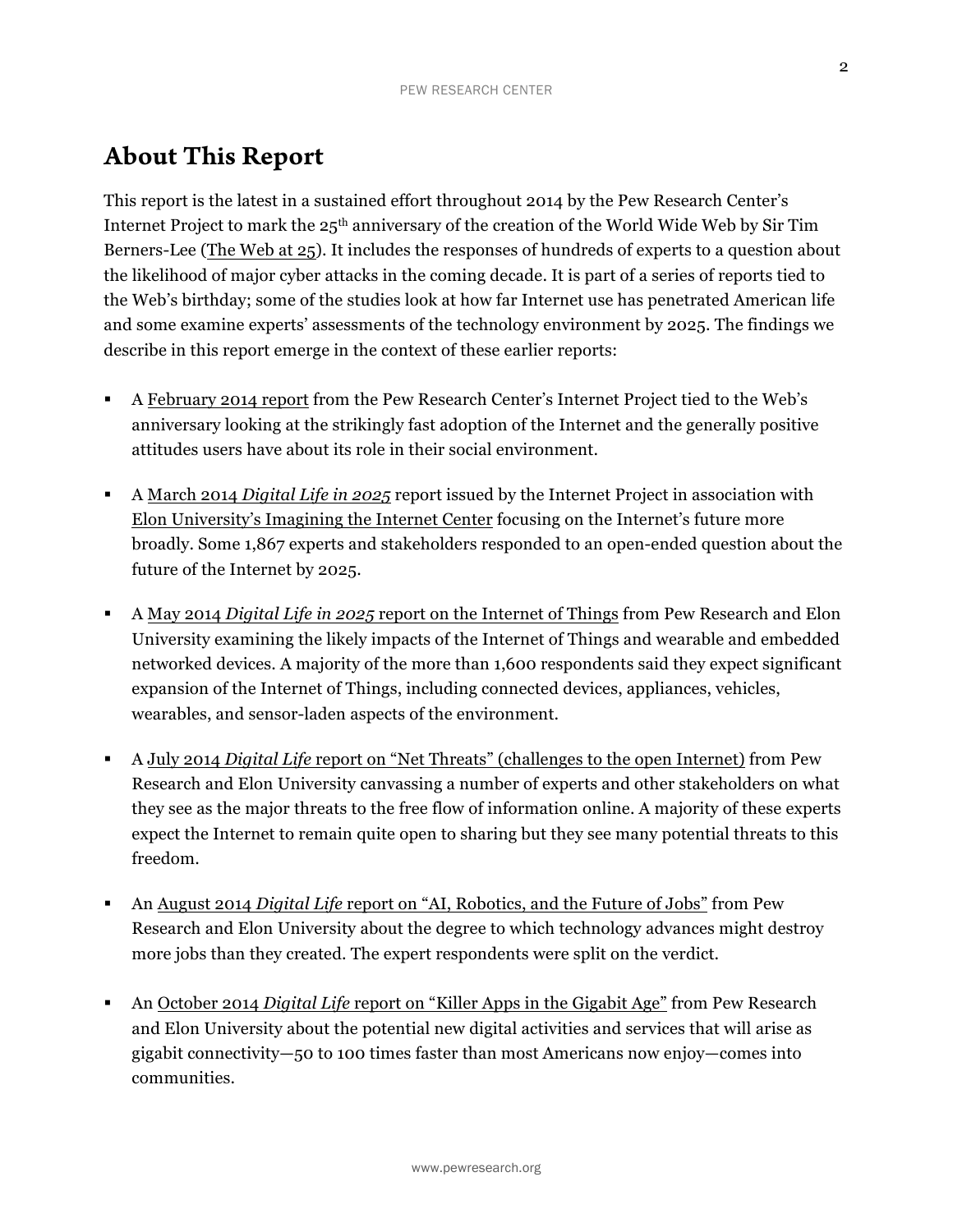This report is a collaborative effort based on the input and analysis of the following individuals.

Lee Rainie, *Director, Internet Project* Prof. Janna Anderson, *Director, Elon University's Imagining the Internet Center* Jennifer Connolly, *Research Consultant*

#### **Find related reports about the future of the Internet at**

http://www.pewInternet.org/topics/future-of-the-Internet/

### About Pew Research Center

Pew Research Center is a nonpartisan fact tank that informs the public about the issues, attitudes and trends shaping America and the world. It does not take policy positions. It conducts public opinion polling, demographic research, media content analysis and other empirical social science research. The center studies US politics and policy views; media and journalism; Internet and technology; religion and public life; Hispanic trends; global attitudes; and US social and demographic trends. All of the center's reports are available at www.pewresearch.org. Pew Research Center is a subsidiary of The Pew Charitable Trusts.

© Pew Research Center 2014

### About the Imagining the Internet Center at Elon University

The Imagining the Internet Center's mission is to explore and provide insights into emerging network innovations, global development, dynamics, diffusion and governance. Its research holds a mirror to humanity's use of communications technologies, informs policy development, exposes potential futures, and provides a historic record. It works to illuminate issues in order to serve the greater good, making its work public, free and open. The center is a network of Elon University faculty, students, staff, alumni, advisers, and friends working to identify, explore, and engage with the challenges and opportunities of evolving communications forms and issues. They investigate the tangible and potential pros and cons of new-media channels through active research. The Imagining the Internet Center sponsors work that brings people together to share their visions for the future of communications and the future of the world.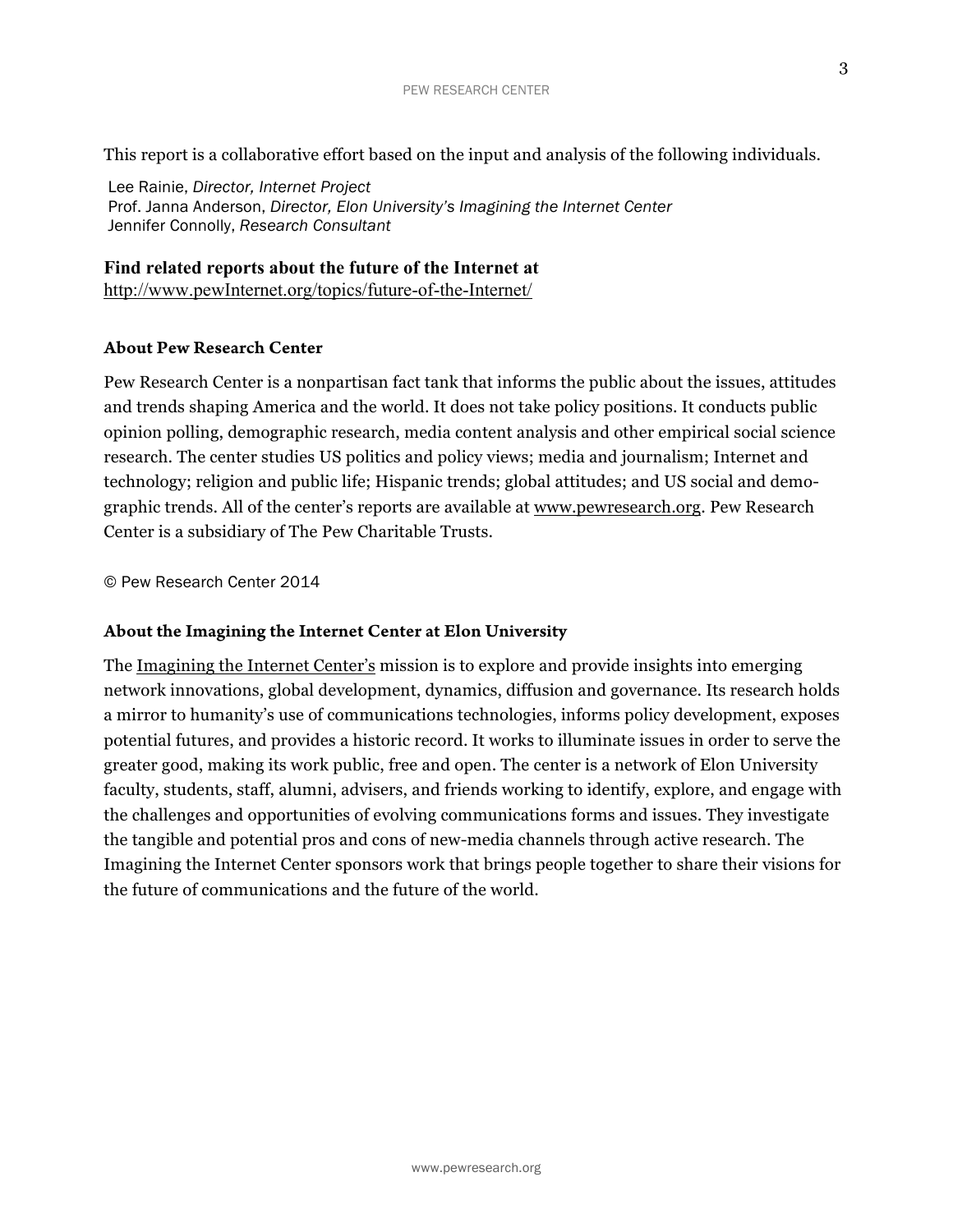# Table of Contents

| Themes among those who expect 'yes', there will be major cyber attacks 9    |
|-----------------------------------------------------------------------------|
| Themes among those who responded 'no' there will not be major cyber attacks |
|                                                                             |
|                                                                             |
| Themes among those who responded 'yes' there will be major cyber attacks 28 |
|                                                                             |
| Themes among those who responded 'no' there will not be major cyber attacks |
|                                                                             |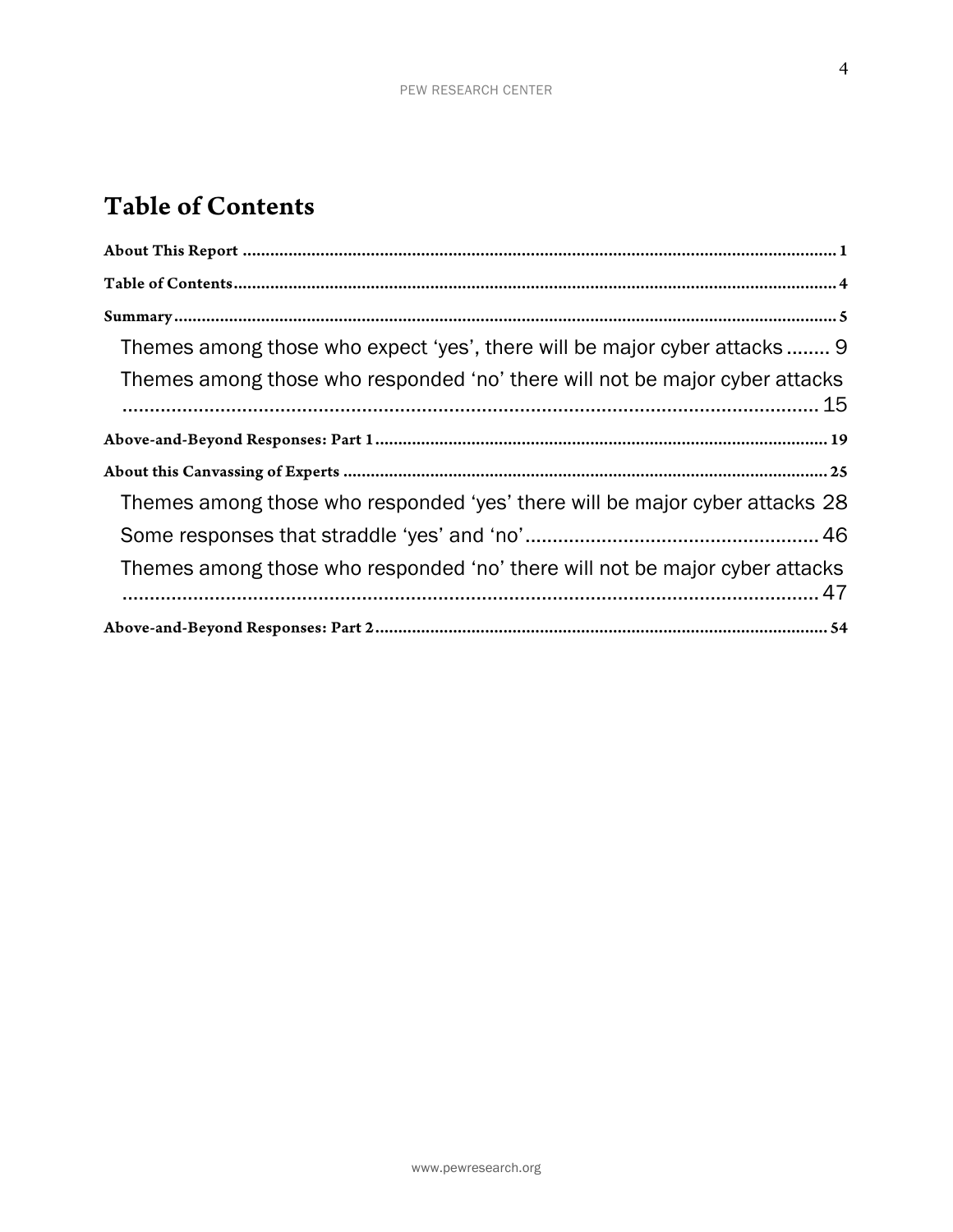# Summary

The Internet has become so integral to economic and national life that government, business, and individual users are targets for ever-more frequent and threatening attacks.

In the 10 years since the Pew Research Center and Elon University's Imagining the Internet Center first asked experts about the future of cyber attacks in 2004 a lot has happened:

- Some suspect the Russian government of attacking or encouraging organized crime assaults on official websites in the nation of Georgia during military struggles in 2008 that resulted in a Russian invasion of Georgia.
- In 2009-2010, suspicions arose that a sophisticated government-created computer worm called "Stuxnet" was loosed in order to disable Iranian nuclear plant centrifuges that could be used for making weapons-grade enriched uranium. Unnamed sources and speculators argued that the governments of the United States and Israel might have designed and spread the worm.
- The American Defense Department has created a Cyber Command structure that builds Internet-enabled defensive and offensive cyber strategies as an integral part of war planning and war making.
- In May, five Chinese military officials were indicted in Western Pennsylvania for computer hacking, espionage and other offenses that were aimed at six US victims, including nuclear power plants, metals and solar products industries. The indictment comes after several years of revelations that Chinese military and other agents have broken into computers at major US corporations and media companies in a bid to steal trade secrets and learn what stories journalists were working on.
- In October, Russian hackers were purportedly discovered to be exploiting a flaw in Microsoft Windows to spy on NATO, the Ukrainian government, and Western businesses.
- The respected Ponemon Institute reported in September that 43% of firms in the United States had experienced a data breach in the past year. Retail breaches, in particular, had grown in size in virulence in the previous year. One of the most chilling breaches was discovered in July at JPMorgan Chase & Co., where information from 76 million households and 7 million small businesses was compromised. Obama Administration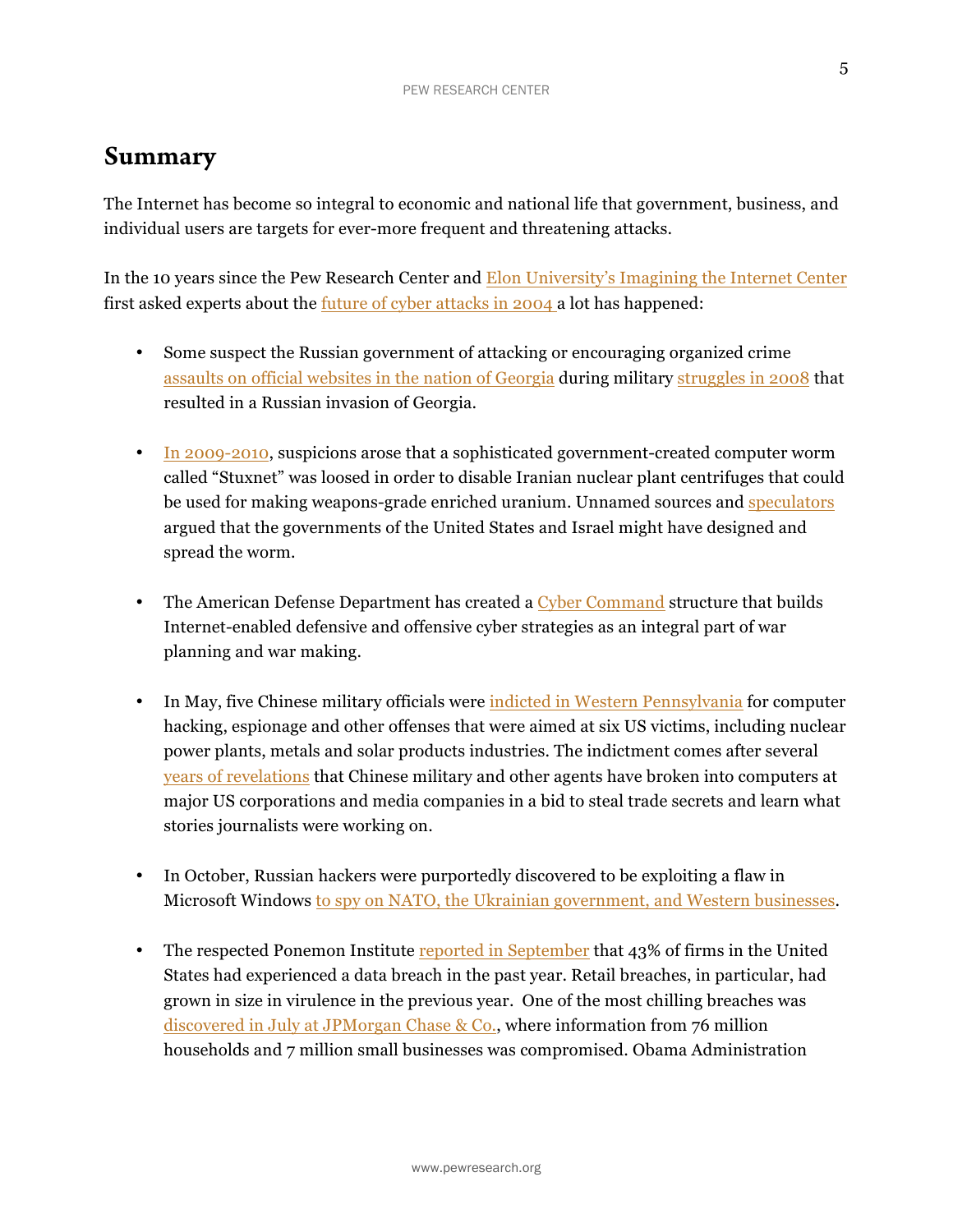officials have wondered if the breach was in retaliation by the Putin regime in Russia over events in Ukraine.

- Among the types of exploits of individuals in evidence today are stolen national ID numbers, pilfered passwords and payment information, erased online identities, espionage tools that record all online conversations and keystrokes, and even hacks of driverless cars.
- The threat of cyber attacks on government agencies, businesses, non-profits, and individual users is so pervasive and worrisome that this month (October 2014) is National Cyber Security Awareness Month.

To explore the future of cyber attacks we canvassed thousands of experts and Internet builders to share their predictions. We call this a canvassing because it is not a representative, randomized survey. Its findings emerge from an "opt in" invitation to experts, many of whom play active roles in Internet evolution as technology builders, researchers, managers, policymakers, marketers, and analysts. We also invited comments from those who have made insightful predictions to our previous queries about the future of the Internet. (For more details, please see the section "About this Canvassing.")

Overall, 1,642 respondents weighed in on the following question:

*Major cyber attacks: By 2025, will a major cyber attack have caused widespread harm to a nation's security and capacity to defend itself and its people? (By "widespread harm," we mean significant loss of life or property losses/damage/theft at the levels of tens of billions of dollars.)* 

*Please elaborate on your answer. (Begin with your name if you are willing to have your comments attributed to you.) Explain what vulnerabilities nations have to their sovereignty in the coming decade and whether major economic enterprises can or cannot thwart determined opponents. Or explain why you think the level of threat has been hyped and/or why you believe attacks can be successfully thwarted.* 

Some 61% of these respondents said "yes" that a major attack causing widespread harm would occur by 2025 and 39% said "no."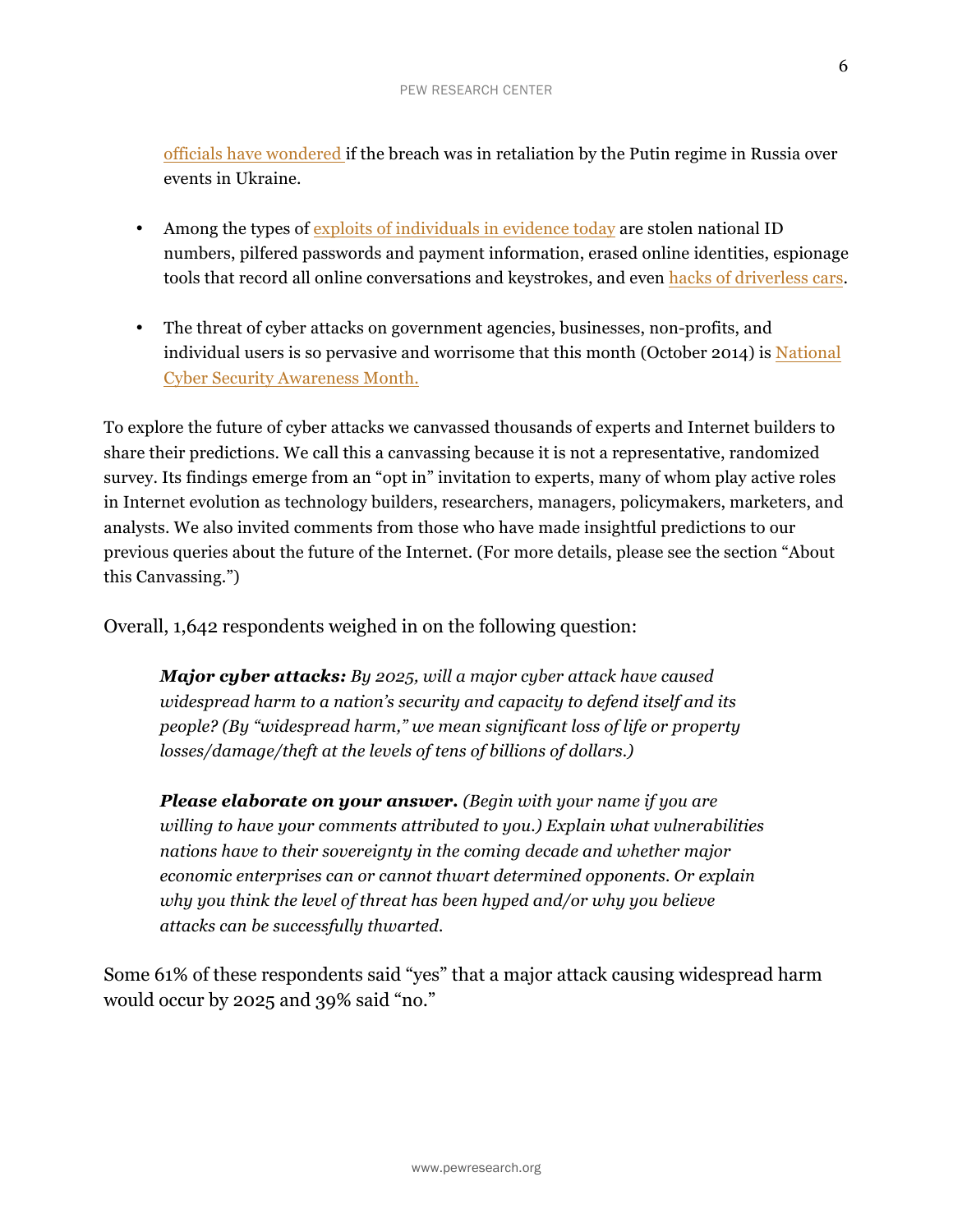#### **Key themes:**

#### **Yes, there will be major cyber attacks causing widespread harm**

- 1) Internet-connected systems are inviting targets. The Internet is a critical infrastructure for national defense activities, energy resources, banking/finance, transportation, and essential daily-life pursuits for billions of people. The tools already exist to mount cyber attacks now and they will improve in coming years-but countermeasures will improve, too.
- 2) Security is generally not the first concern in the design of Internet applications. It seems as if the world will only wake up to these vulnerabilities after catastrophe occurs.
- 3) Major cyber attacks have already happened, for instance the Stuxnet worm and attacks in nations where mass opposition to a regime has taken to the streets. Similar or worse attacks are a given.
- 4) Cyber attacks are a looming challenge for businesses and individuals. Certain sectors, such as finance and power systems, are the most vulnerable. There are noteworthy divides between the prepared and the unprepared.

#### **Key themes:**

#### **No, there will not be major cyber attacks**

- 1) There is steady progress in security fixes. Despite the Internet's vulnerabilities, a distributed network structure will help thwart the worst attacks. Security standards will be upgraded. The good guys will still be winning the cyber security arms race by 2025.
- 2) Deterrence works, the threat of retaliation will keep bad actors in check, and some bad actors are satisfied with making only small dents in the system so they can keep mining a preferred vulnerability and not have it closed off.
- 3) Hype over cyber attacks is an exaggeration of real dangers fostered by the individuals and organizations that will gain the most from creating an atmosphere of fear.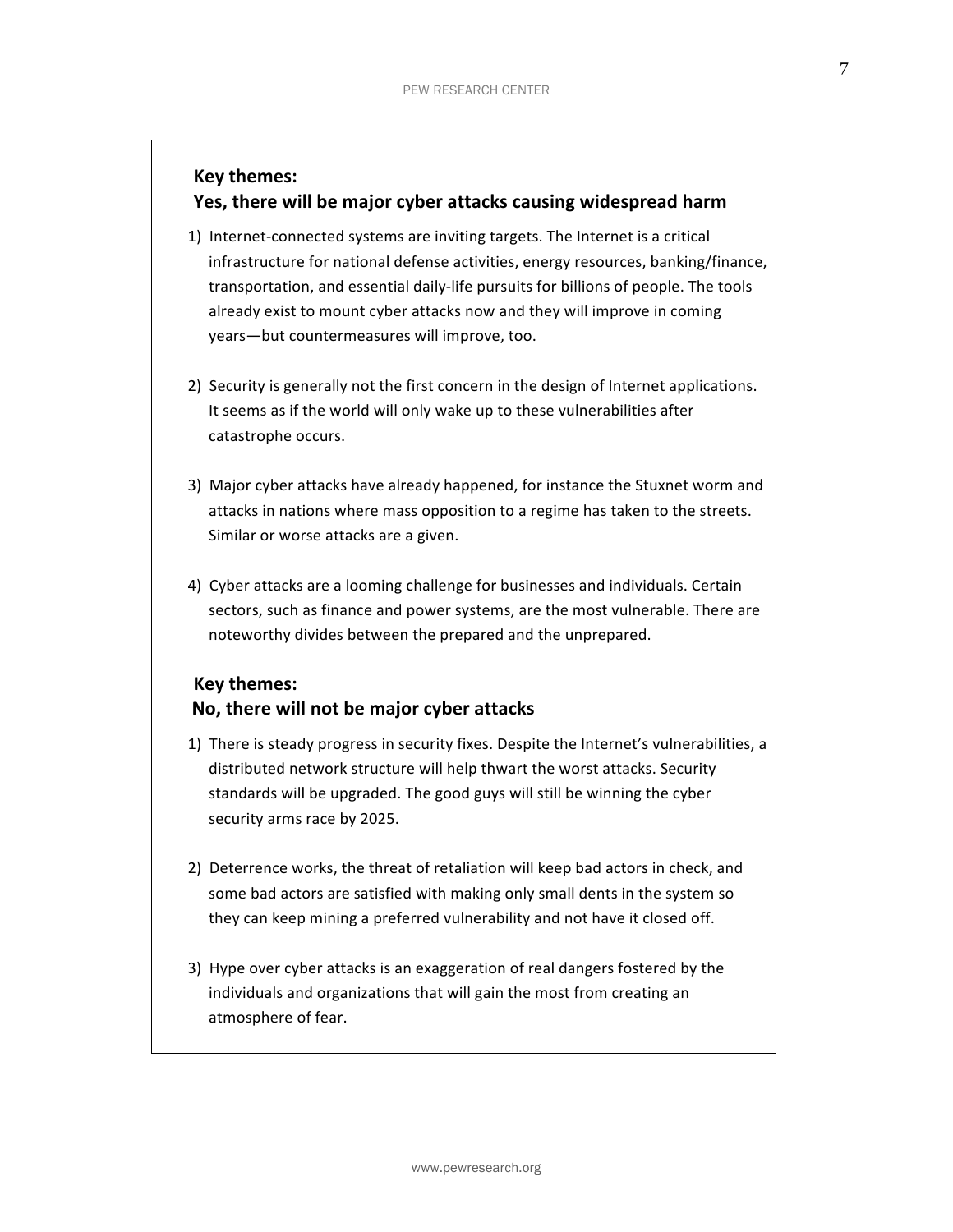There was little disagreement that the spread and importance of the Internet in the lives of people, businesses, and government agencies exposes them all to new dangers.

As **Jay Cross**, the chief scientist at Internet Time Group, summarized his "yes" answer: "Connectedness begets vulnerability."

There was considerable agreement among these experts that individuals—their accounts and their identities—will be more vulnerable to cyber attacks from bad actors in the future and that businesses will be persistently under attack. Many said the most-vulnerable targets include essential utilities. Many also believe that theft at a larger scale than is now being experienced and economic disruptions could be likely.

The experts had varying opinions about the likely extent of damage and disruption possible at the nation-state level. Many argued that cyber attacks between nations have already occurred, often citing as an example the spread of the Stuxnet worm. The respondents also invoked the Cold War as a metaphor as they anticipated the world to come. They argued that the cyber deterrence of mutually assured disruption or destruction would likely keep competing powers from being too aggressive against other nation-states. At the same time, they also anticipate the current cyber arms race dynamic will expand as nations and other groups and individuals ceaselessly work to overcome security measures through the design of potent exploits.

Some expect that opponents of the political status quo in many regions of the world will work to implement cyber attacks against governments or other entrenched institutions. One "yes" respondent, **Dave Kissoondoyal**, CEO for KMP Global Ltd., put it this way, "I would not say that a major cyber attack will have caused widespread harm to a nation's security and capacity to defend itself and its people, but the risks will be there. By 2025, there will be widespread use of cyber terrorism and countries will spend a lot of money on cyber security."

Some observed that the Internet's expansion will multiply vulnerabilities of all types, even inside one's home. **Tim Kambitsch**, an activist Internet user, wrote, "The Internet of Things is just emerging. In the future, control of physical assets, not just information, will be open to cyber attack."

Some respondents who know the technology world well, but are not privy to insider knowledge about cyber threats, expressed uncertainty about the state of things and whether the disaster scenarios that are commonly discussed are hyped or not. The vice president of research and consumer media for a research and analysis firm observed, "There are serious problems, but it's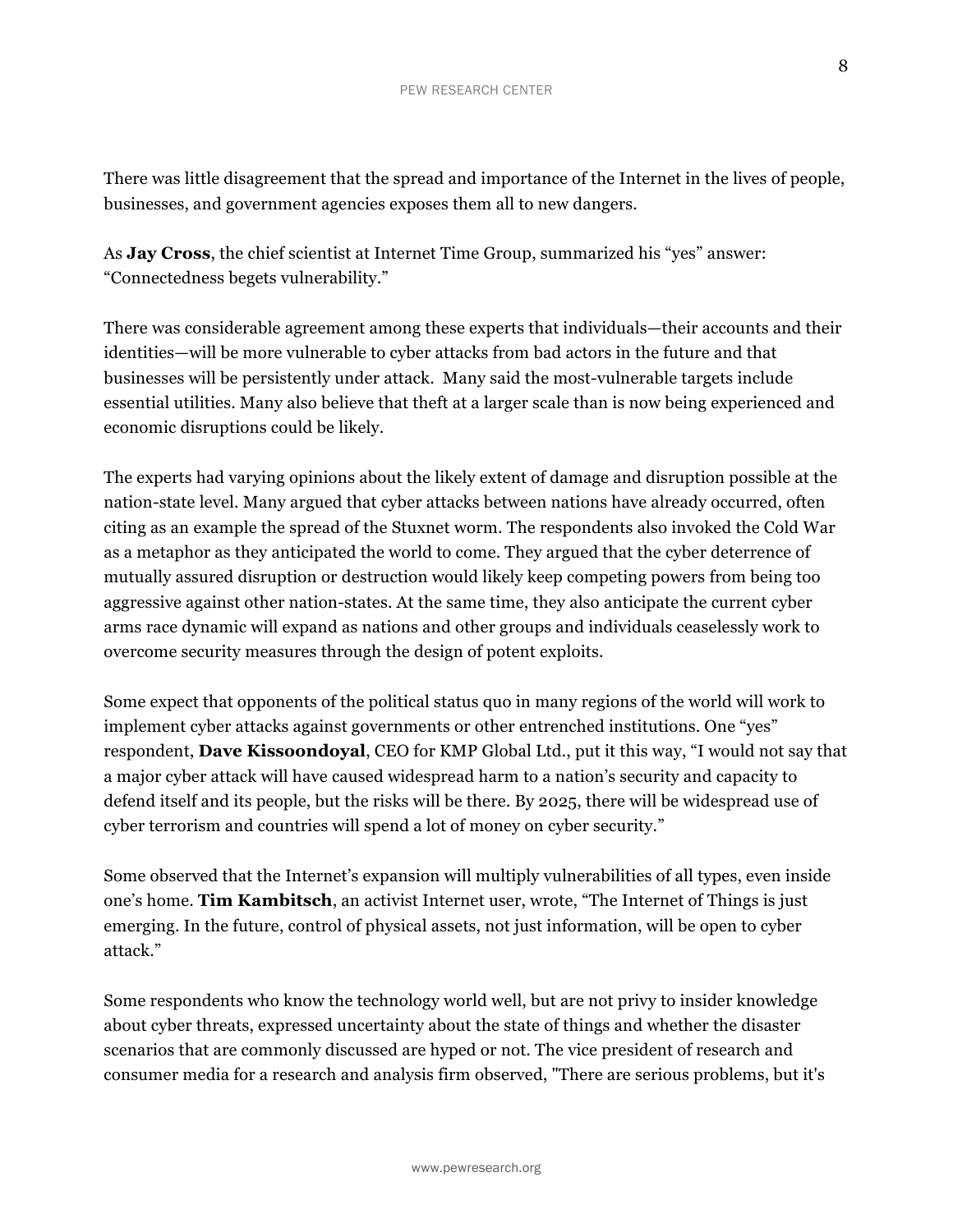not clear that those who are directing the hype are focused on the correct problems or solutions. So, the problem is both serious and over-hyped."

Security-oriented experts expressed concerns. **Jeremy Epstein**, a senior computer scientist working with the US National Science Foundation and Homeland Security as program director for Secure and Trustworthy Cyberspace, said, "Damages in the billions will occur to manufacturing and/or utilities but because it ramps up slowly, it will be accepted as just another cost (probably passed on to taxpayers through government rebuilding subsidies and/or environmental damage), and there will be little motivation for the private sector to defend itself. Due to political gridlock and bureaucratic inertia, the government will be unable to defend itself, even if it knows how. The issue is not primarily one of technical capability (although we're sorely lacking in that department). The primary issue is a lack of policy/political/economic incentives and willpower to address the problem."

These are among a number of broad themes threaded through the experts' written elaborations in response to this many-layered issue. This report begins with a summary of key comments in three sections: first, remarks from those that expect a major cyber attack by 2025; second, a summary of the comments of those who disagree; and third, elaborations that go beyond the boundary of the specific question.

Following this initial 25-page summary of the findings we include three more sections with additional insightful observations segmented in identical fashion.

Themes among those who expect 'yes', there will be major cyber attacks

'Yes' respondents' theme 1) Internet-connected systems are inviting targets. The Internet is a critical infrastructure for national defense activities, energy resources, banking/finance, transportation, and essential daily-life pursuits for billions of people. The tools already exist to mount cyber attacks now and they will improve in coming years—but countermeasures will evolve, too.

**Joe Kochan**, chief operating officer for US Ignite, a company developing gigabit-ready digital experiences and applications, wrote, "Cyber attacks will become a pillar of warfare and terrorism between now and 2025. So much of a country's infrastructure—commerce, finance, energy, education, health care—will be online, and gaining control of or disrupting a country's online systems will become a critical goal in future conflicts."

**Mark Nall**, a program manager for NASA, responded, "Current threats include economic transactions, power grid, and air traffic control. This will expand to include others such as self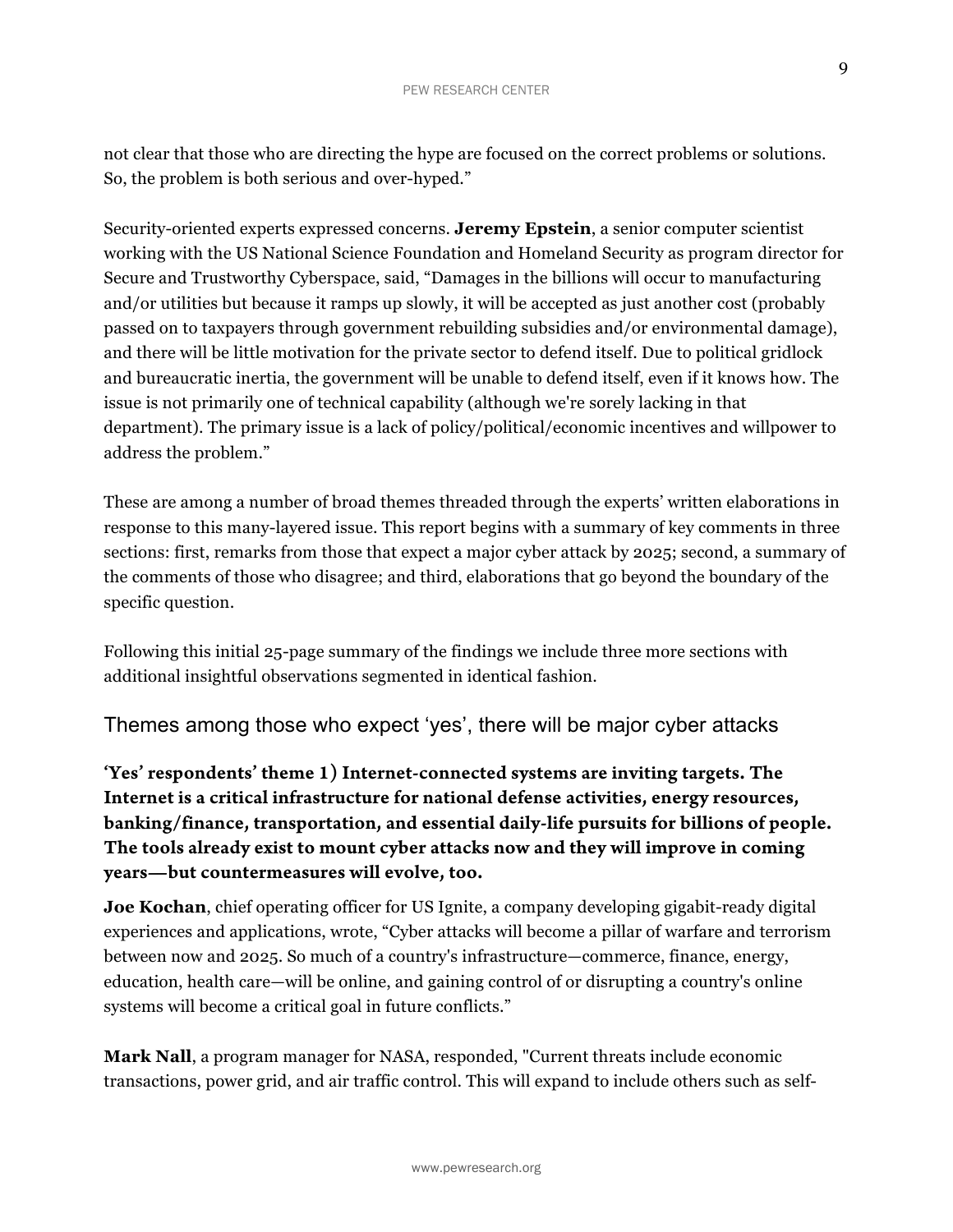driving cars, unmanned aerial vehicles, and building infrastructure. In addition to current methods for thwarting opponents, growing use of strong artificial intelligence to monitor and diagnose itself, and other systems will help as well."

**Geoff Livingston**, author and president of Tenacity5 Media, responded, "Cyberwar is the battlefield of now. Don't kid yourself. Battlefields in Sudan, Afghanistan, and Syria are real, but there is a new battlefield and every day wars are won and lost between individuals, businesses, and countries. The Pentagon and China's military are regularly engaged in digital spats. We really have no idea how deep this goes, but we are much closer to William Gibson's vision in the seminal cyberpunk novel *Neuromancer* than any of us would like to admit."

**Herb Lin**, chief scientist for the Computer Science and Telecommunications Board at the National Research Council of the US National Academies of Science, replied, "More likely is cyber sabotage of individual enterprises. On a large scale, cyber attacks may be combined with kinetic attacks and the combination may cause large-scale damage."

**Christian Huitema**, a distinguished engineer with Microsoft, observed, "We are already witnessing the theft of trade secrets, with impact well worth tens of billions of dollars. We are also seeing active development of cyber weapons by many world powers. Historically, such new weapons are always used at least once or twice before nations realize it is too dangerous and start relying on diplomacy."

**Stewart Baker**, a partner at Steptoe & Johnson, a Washington law firm, wrote, "Cyberwar just plain makes sense. Attacking the power grid or other industrial control systems is asymmetrical and deniable and devilishly effective. Plus, it gets easier every year. We used to worry about Russia and China taking down our infrastructure. Now we have to worry about Iran and Syria and North Korea. Next up: Hezbollah and Anonymous."

**Lee McKnight**, a professor of entrepreneurship and innovation at the Syracuse University's School of Information Studies, said, "Cyber security extortionists just made \$100 million in 60 days (see 'Cryptolocker'). So on one hand it is easy to extrapolate and imagine significant harm done to individual users and institutions given the black hats' upper hand in attacking systemic vulnerabilities, to the extent of tens of billions in financial losses; and in loss of life. But security systems are progressing as well; the white hat good guys will not stop either. While interconnected digital systems will be far more pervasive in 2025, they will still be, largely, amalgams of not fully automated and interconnected systems, which also provides a degree of insulation against national cyber attacks causing the degree of harm to people and property imagined by this question. While in principle all systems are crackable, it is also possible to embed security far more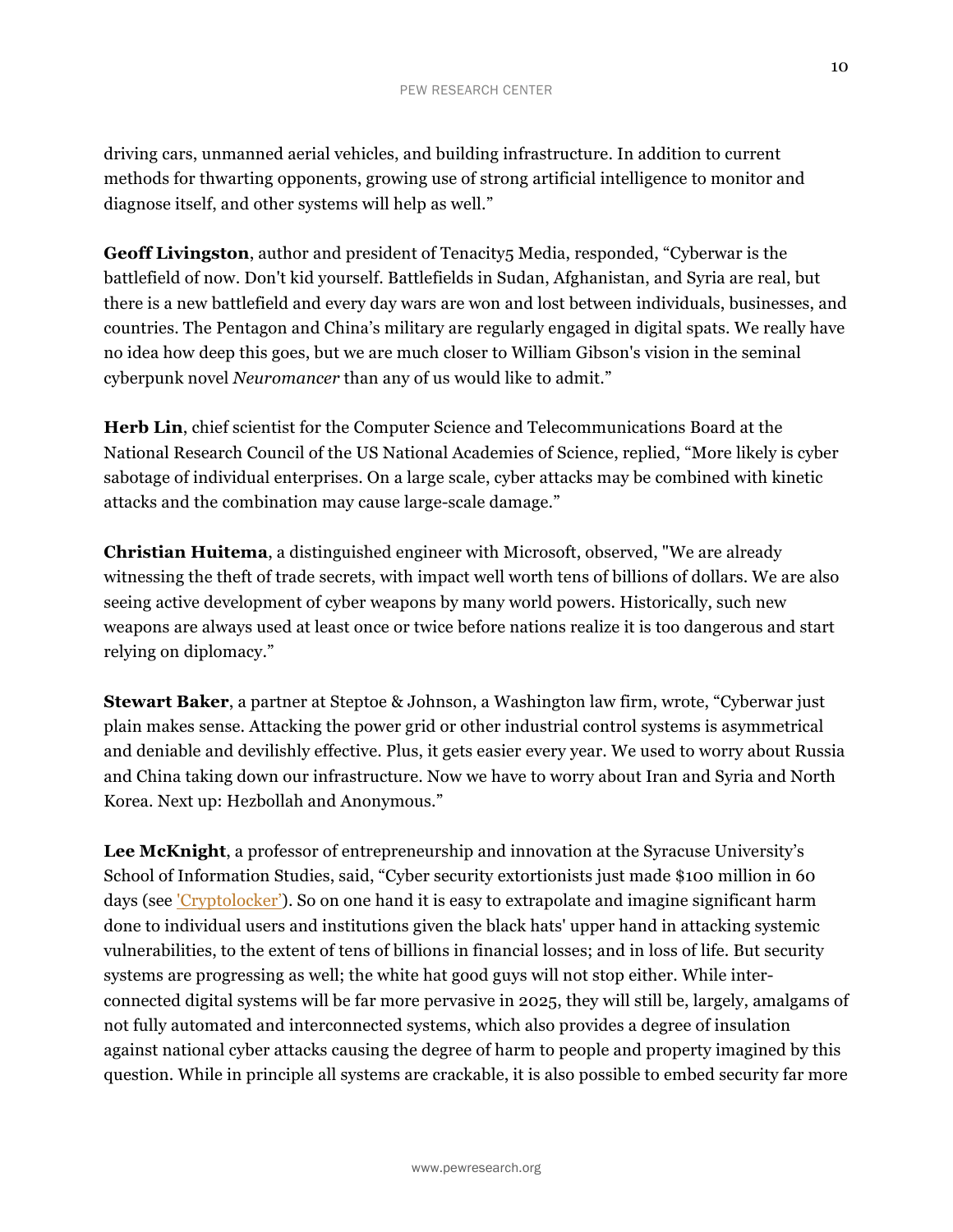deeply in the Future Internet than it is in the present Internet environment. Obviously it is in the interest of the cyber security industrial complex and its participating firms to hype threats. On the other hand, a great deal of critical infrastructure is very vulnerable to cyber and physical attack. Imagining bad scenarios where those facts intersect is worrisome, but I remain optimistic the good guys will keep winning; in general."

PEW RESEARCH CENTER

### 'Yes' respondents' theme 2) Security is generally not the first concern in the design of Internet applications. It seems as if the world will only wake up to these vulnerabilities after catastrophe occurs.

**Patrick Tucker**, futurist and author of *The Naked Future: What Happens In a World That Anticipates Your Every Move?* said, "Today, cities around the world use supervisory control and data acquisition (SCADA) systems to manage water, sewage, electricity, and even traffic lights. Independent analysis has found that these systems suffer from 25 different security vulnerabilities. That's bad enough, but then consider how human error and incompetence makes these common systems even less secure. Many of the IT managers that use these systems haven't changed the manufacturer-installed security codes. As writers Indu B. Singh and Joseph N. Pelton have pointed out in The Futurist magazine, that failure to take even the most basic security precautions leaves these systems open to remote hacking."

**Stuart Umpleby**, a systems theory expert and professor at George Washington University wrote, "In addition to cyber attacks there are threats from individuals who have access (e.g., Manning, Snowden, Bernie Madoff, Steven Cohen). Digital equipment is vulnerable to solar flares and EMP (electromagnetic pulse). There can be overlooked or underestimated design flaws (e.g., the Y2K bug, Long Term Capital Management, financial derivatives, or the change in the Glass-Steagall Act). Possible solutions: 1. Decentralization can stop cascade effects. However, decentralization plus connection can lead to vulnerabilities since no one is in charge. 2. Oversight and regulation. However, technical regulation requires highly skilled people and the private sector pays higher salaries. Firms also try to keep secrets. In finance the banks are now in a position to write the rules that regulate them. Big banks are getting bigger. So far losses in the billions have been due to financial and political design flaws more than technical design flaws."

**Elena Kvochko**, manager for IT industry at an international organization based in New York, noted, "The possibility of a widespread cyber attack on national critical infrastructure is a major concern for many governments. The scope and the consequences of such attacks may be different for different nations. However, a large portion of critical infrastructure facilities still rely on software and technology created decades ago and which has not been upgraded. The level of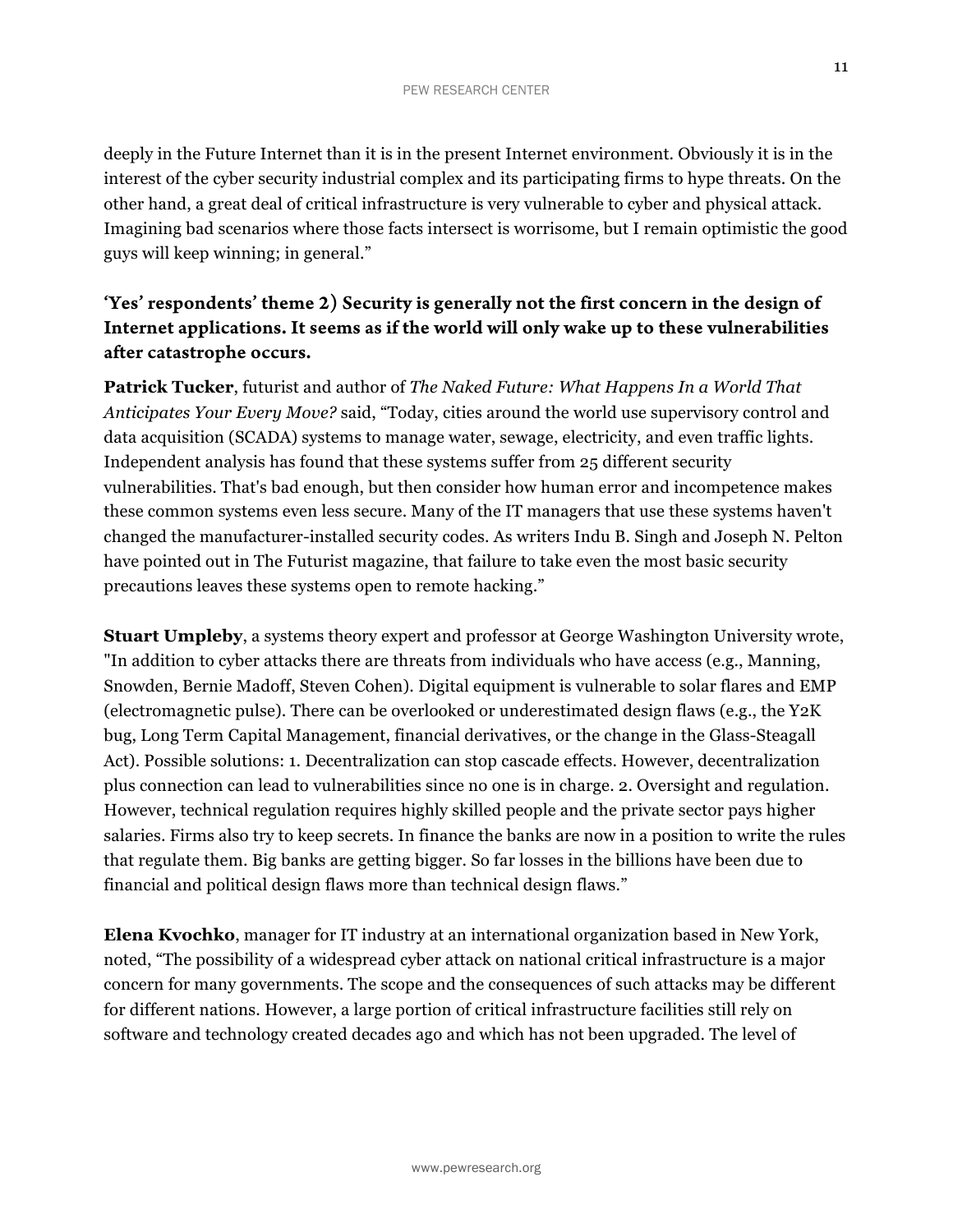sophistication of adversaries generally progresses much faster, therefore, it is important to implement adequate measures to ensure a proper protection of critical assets and capabilities."

An executive for a major national news organization in the US wrote, "The government and the private sector are responding too slowly to this threat. We've already seen the US Chamber of Commerce hacked, allegedly by the Chinese. We've seen numerous 'botnet' attacks on financial institutions that have rendered their sites unusable for hours at a time. And, at the moment, there's little political will to impose minimal cybersecurity standards even on 'essential' businesses, such as electric utilities, telecommunications companies and financial institutions. Some Obama administration officials have warned of a coming 'Cyber Pearl Harbor.' Still, the public and many businesses seem sanguine about this possibility."

**Ben Fuller**, dean of humanities and sustainable development at the International University of Management in Windhoek, Namibia, responded, "A major vulnerability lies in the capacity of nations and businesses to understand cyber threats and to take prudent preventative steps. For example, I am involved in the administration of .NA here in Namibia. A few years ago we were one of the first ccTLDs worldwide to implement Internet Domain Name System Security (DNSSEC). DNSSEC is an important security protocol for Domain Name System operations. Implementing DNSSEC is neither complicated nor prohibitively expensive. Namibia, despite its apartheid past, has grown into an upper-middle-income country according to the World Bank, hence our economy depends heavily on the Internet—the banking, financial, mining, transport, and tourism sectors in particular. Yet, local interest in adopting DNSSEC has been disappointing. This is one instance where network administrators are not taking advantage of existing tools to improve network security. One wonders if our experience with DNSSEC represents a larger pattern."

**Vanda Scartezini**, a partner in Polo Consultores Associados, based in Brazil, replied, "I do believe one or two major attacks—attacking critical infrastructure such as general utilities like electricity or water, with huge consequences on day-to-day life—will happen until the real efforts on cyber security come to a common agreement among all nations. I believe it will happen in a small, developing country first and then a more relevant country will be the target and the impact will bring all parties to the table of negotiation followed by the action needed."

# 'Yes' respondents' theme 3) Major cyber attacks have already happened, for instance the Stuxnet worm and attacks in nations where mass opposition to a regime has taken to the streets. Similar or worse attacks are a given.

A notable number of respondents cited Stuxnet and other acts against various populations as evidence that cyber attacks were now integrated into national military and intelligence strategies.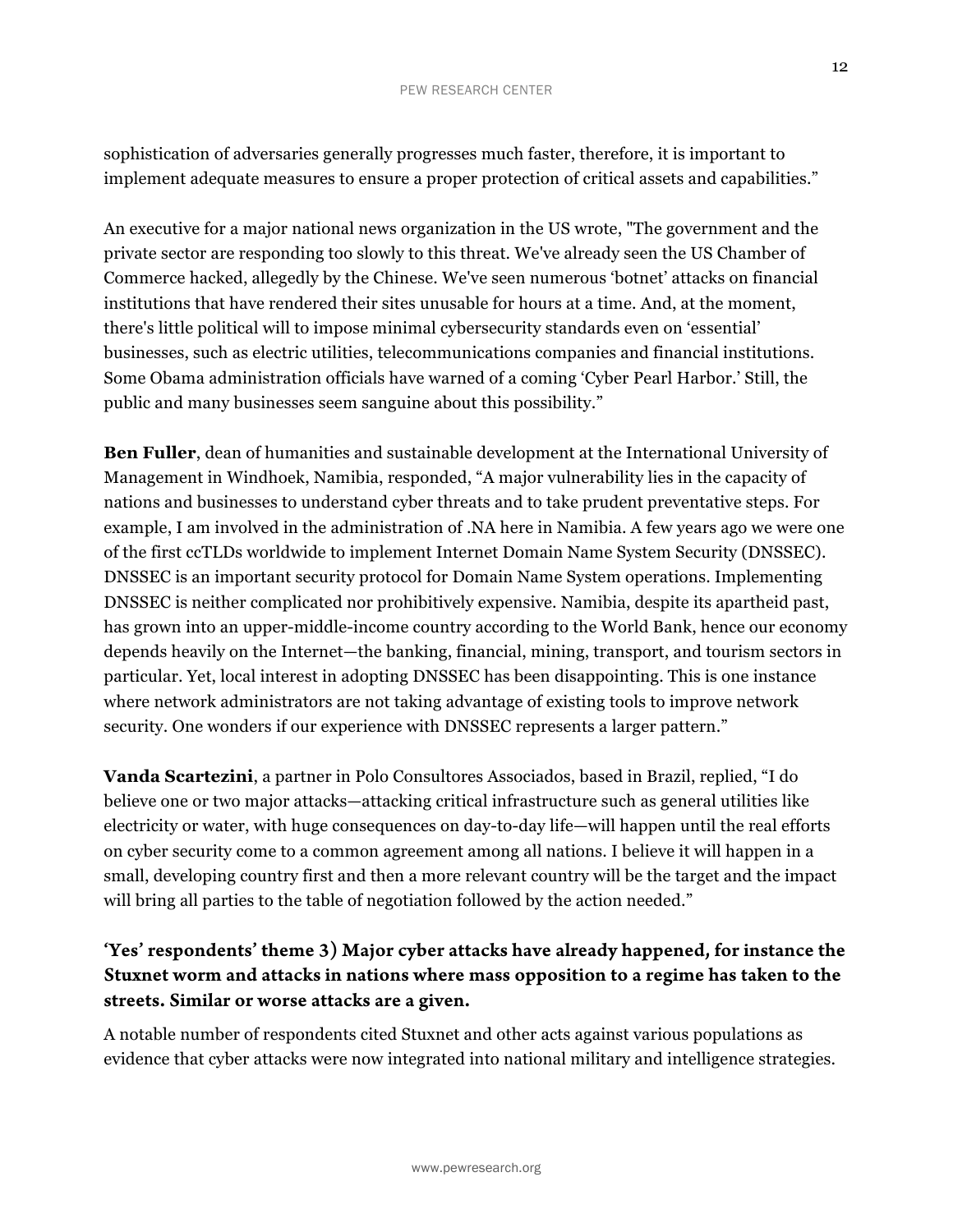The Stuxnet computer worm, according to a publication of the Institute of Electrical and Electronics Engineers, infected the software of at least 14 industrial sites in Iran several years ago. A worm is not like a computer virus, which must be installed—unwittingly—by a user in order to work. Instead, a worm spreads on its own among computers once it has been introduced to a network. In the case of Stuxnet the worm targeted computer systems tied to production of Iran's nuclear program and helped destroy as many as a fifth of the centrifuges.

**Jason Pontin**, editor in chief and publisher of MIT Technology Review, wrote, "Oh, sure it is possible. Although not at your defined level, there has already been a 'Pearl Harbor' event: the Stuxnet computer worm that was used to attack Iran's nuclear capabilities. Do we really believe that the infrastructure of a major industrial power will not be so attacked in the next twelve years? The Internet is an insecure network; all industrialized nations depend on it. They're wide open."

**Stowe Boyd**, lead researcher for GigaOM Research, said, "A bellicose China might 'cyber invade' the military capabilities of Japan and South Korea as part of the conflict around the China Sea, leading to the need to reconfigure their electronics, at huge cost. Israel and the United States have already created the Stuxnet computer worm to damage Iran's nuclear refinement centrifuges, for example. Imagine a world dependent on robotic farm vehicles, delivery drones, and AI-managed transport, and how one country might opt to disrupt the spring harvest as a means to damage a neighboring opponent."

**Judith Perrolle**, a professor at Northeastern University in Boston, wrote, "The US government's series of cyber attacks on citizens, economic entities, and governments around the world has already done this. People have died from faulty equipment producing gas pipeline explosions and from drone bombings of civilians. US companies have lost billions worth of business as foreign customers no longer trust their products and services. One way to counter such attacks is by diplomacy and respect for international law, especially by the United States. As one of my students once titled a paper on Stuxnet: 'People who live in electronic houses shouldn't throw worms.' A second line of defense is to design computer and information systems to be more secure. Our current systems are incredibly vulnerable, by design. US cyber security efforts seem dedicated to breaking into computer systems, not securing them."

**Maurice Vergeer**, an assistant professor at Radboud University Nijmegen in the Netherlands, replied, "It probably will. Estonia was one of the first countries that suffered a major cyber attack some years ago. If an agency can create something like Stuxnet to sabotage Iranian nuclear facilities, it's a question of time for another agency to come up with another piece of malware to sabotage essential infrastructure. The problem is that because of the Internet of things, this is even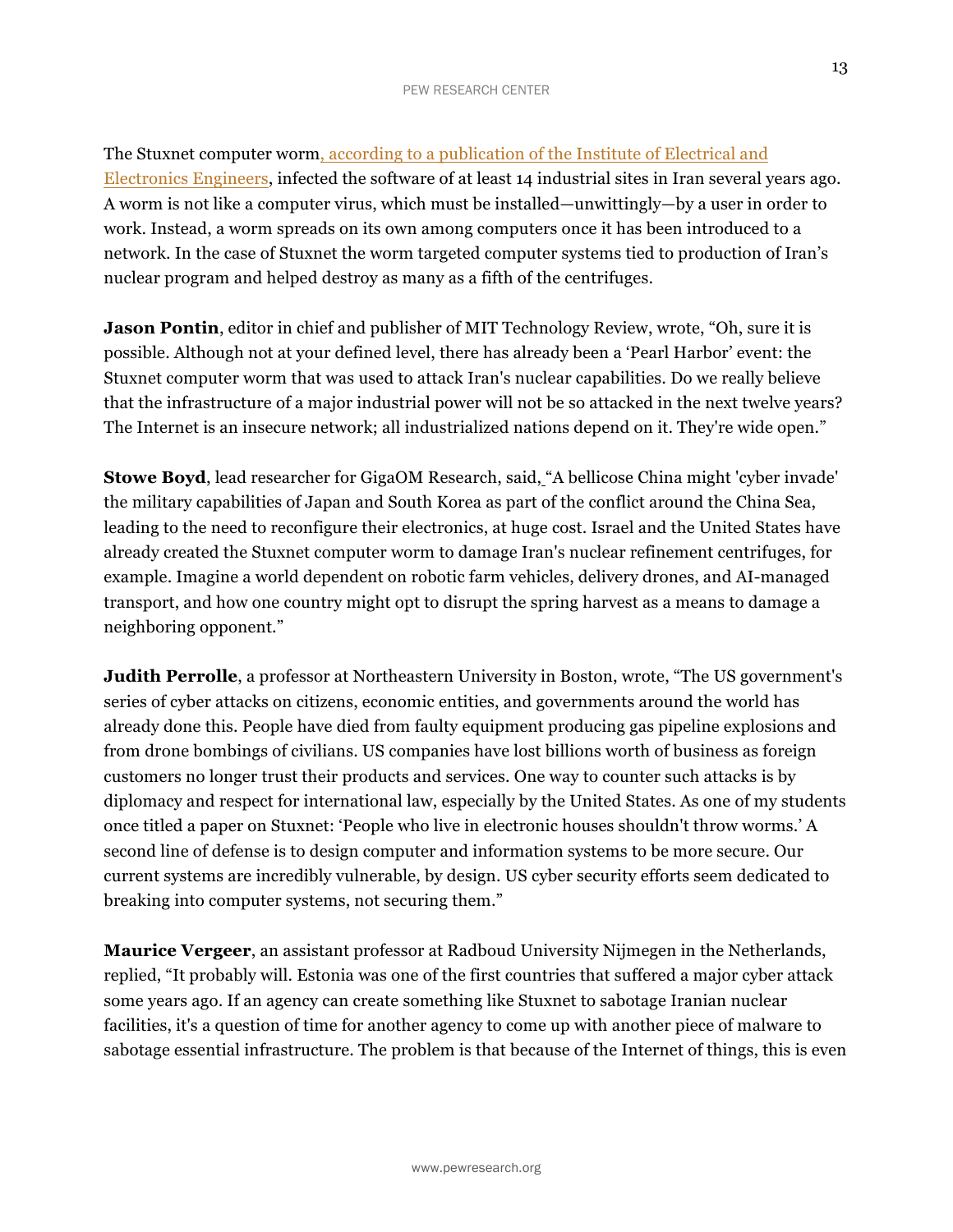more likely because most computers and machines will be connected to the Internet. Even when security is tight, the human factor is probably the weakest link."

# 'Yes' respondents' theme 4) Cyber attacks are a looming challenge for businesses and individuals. Certain sectors, such as finance and power systems, are the most vulnerable. There are noteworthy divides between the prepared and the unprepared.

**Henning Schulzrinne**, Internet Hall of Fame member and a technology developer and professor at Columbia University, said, "Primarily financial services (both trading and financial transactions) and maybe the power grid seem vulnerable and their disruption is most likely to inflict large collateral damage. Both are dominated by legacy systems, with a limited willingness to make the necessary investments in upgrades and, particularly for utilities, limited technical depth in their staff."

**Jim Warren**, longtime online freedom and privacy advocate and editor/publisher of microcomputer periodicals, responded, "It seems likely that there will be far more cyber-attacks for the purpose of theft and/or economic harm to their targets, than for the purpose of causing physical harm to individuals or groups."

**Tim Bray**, an active participant in the IETF and technology industry veteran, made this basic point, even though he answered "no" to the overall question: "I'm sure there will be devastating economic attacks against companies, sectors, and perhaps whole economies, mostly executed by criminals for gain. But I don't anticipate much in the way of successful state versus state attacks."

**Mike Roberts**, Internet pioneer and former CEO with ICANN and longtime Internet Society leader, responded, "The distributed 'network of networks' architecture protects us from a concerted attack that brings down major sections of the Net. Having said that, businesses are forced to spend sums they never imagined in order to protect their ability to provide goods and services over the Net, and governments are discovering they can't fake a commitment to security for their own facilities. The Obamacare server fiasco is just one of the more visible examples of politicians believing their own hype about the Net. There ought to be a highly regarded annual award for 'demonstrated Internet security competence.'"

An employee of the Network Information Center observed, "The biggest vulnerabilities are with the financial, energy, and transportation sectors—which represent the soft underbelly of our society and are increasingly under siege from thwarted cyber attacks. In the end, I believe we can keep opponents at bay, but it will require a significantly larger investment by government and industry and the cyber security industry will become a significantly larger employer as a result."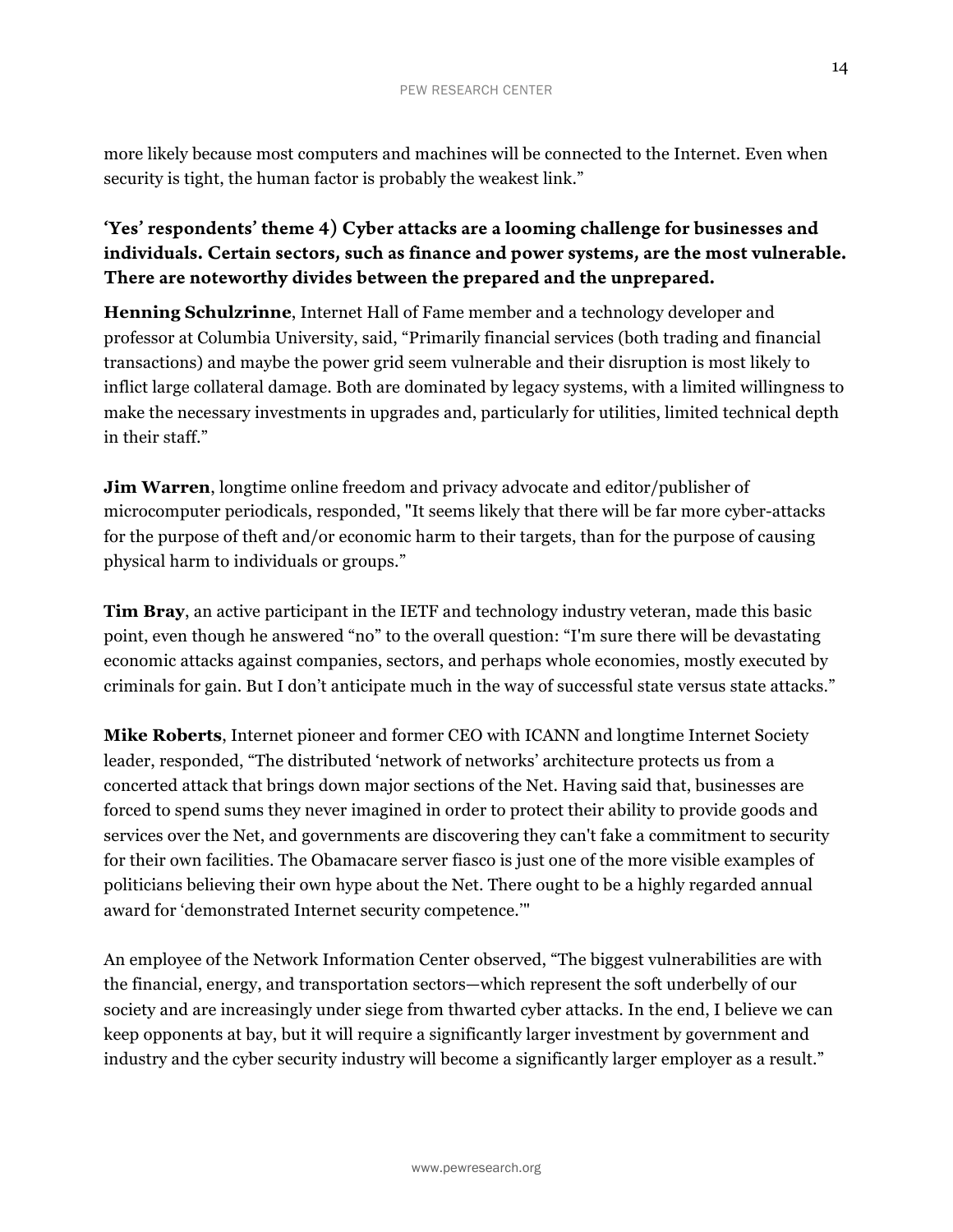**Ray Schroeder**, associate vice chancellor for online learning at the University of Illinois-Springfield, wrote, "I fear a cyber attack that will bring down key parts of the national infrastructure and severely damage the economy. I do not expect the Internet itself to suffer irreparable harm. But through the Internet, such infrastructures as the power grid; water and sewage services; hard-wired telephone and cell phone networks may be impaired. These, in turn, would put enormous pressures on the economy and alternative service models. Daily, there are thousands of attacks that are thwarted. But, it is only a matter of time before a large-scale attack succeeds. The key will be to establish effective models for recovery and support."

Themes among those who responded 'no' there will not be major cyber attacks

'No' respondents' theme 1) There is steady progress in security fixes. Despite the Internet's vulnerabilities, a distributed network structure will help thwart the worst attacks. Security standards will be upgraded. The good guys will still be winning the cyber security arms race by 2025.

**Bill Woodcock**, executive director for the Packet Clearing House, responded, "Not unless there's significant inflation between now and then. Direct losses associated with cyber attacks are always difficult to calculate and attribute. Indirect and intangible losses from large attacks may easily top tens of billions of today's dollars, or even relative value accounting for enlargement of the economy between now and then. We're at least 25 years into cyber attacks now, and although they get larger, and the economy and population becomes more dependent upon the resources that are vulnerable to them, they still don't have the effect on physical assets and infrastructure that doomsday-predictors have always worried they would. I'm not sure that problem will get worse as people become more sophisticated. I think we're already over that hump."

**Glenn Edens**, director of research in networking, security, and distributed systems within the Computer Science Laboratory at PARC, a Xerox Company, responded, "Maybe I'm being optimistic but there is steady progress in security. Again, the basic architecture of the Internet is wrong on so many levels—so much needs to be fixed. The loss of financial gains is more likely than a loss of life."

**Isaac Mao**, chief architect of Sharism Lab, said, "New security standards will help out."

**Paul Jones**, a professor at the University of North Carolina and founder of ibiblio.org, responded, "Nations and others who hold necessarily secure information are getting better and better about protecting their essential assets. Yes, a bunch of credit card numbers and some personal information will leak. Yes, you may not be able to place an order for a few hours. But it's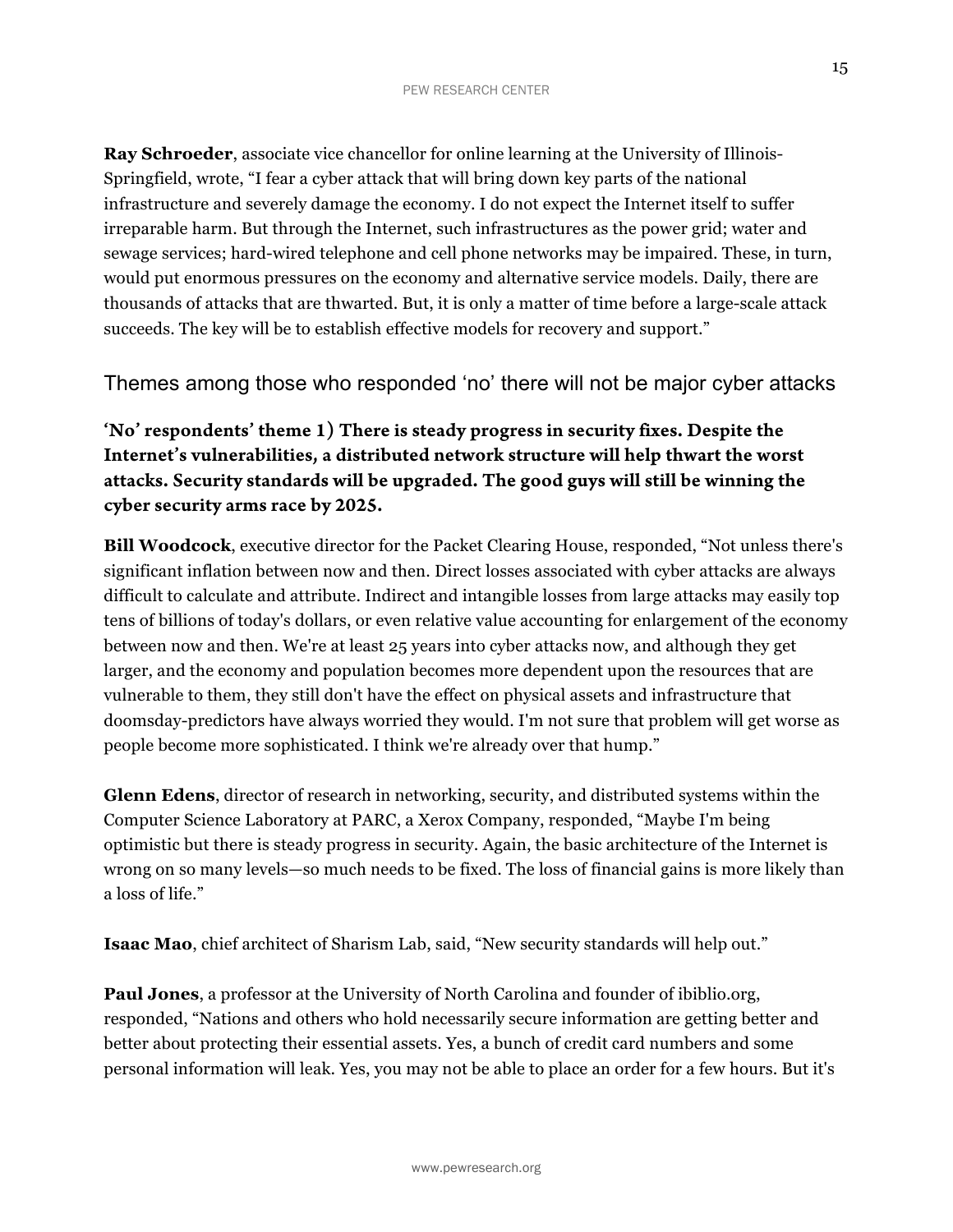less and less likely that say all pacemakers in a major city will stop at once or that cyber attacks will cause travel fatalities. I expect increased tension between individual needs, commercial needs, and national needs for privacy, mobility, and security. TOR [anonymizing software] everywhere? Perhaps."

**Karl Fogel**, a partner with Open Tech Strategies and president of QuestionCopyright.org, said, "Most physical systems that have digital controls are complex enough, and have enough manual intervention built in, that a cyber-attack is just a problem to be dealt with rather than a catastrophe that causes a loss of power grid, airplane crashes, driverless car crashes, water supply poisoning, trains trapped in tunnels, etc. We already have such systems in many places, and there have not been cyber attacks that carry over directly into the physical realm with major consequences. I wouldn't expect engineering principles to be significantly different by 2025."

**Robert Bell**, of IntelligentCommunity.org, responded, "While the possibility of such widespread disruption certainly exists, it has become a priority among most industrialized nations to understand and respond to the threat. I expect smaller-scale incidents but not large-scale loss of life or billions of dollars of property loss."

**Ebenezer Baldwin Bowles**, founder and managing editor of CornDancer.com, replied, "Cyber attacks a decade hence shall remain a nuisance but not a foundational threat to a mature nationstate or a fully funded transnational corporation—always costly per annum to defend against and mitigate after the fact, but never the gateway to an apocalypse. The Internet is too vast, too dynamic, too widely distributed, and too resilient to ever fall prey to an online assault by terrorist cells, cyber gangs, lone geniuses, or hostile military units. The Internet is vulnerable to 'widespread harm' only through direct and massive munitions-based attacks on significant nodes of the physical infrastructure—server farms, electrical grids, energy distribution systems. Determined online opponents are limited by the fundamental underlying structure of the Internet."

# 'No' respondents' theme 2) Deterrence works, the threat of retaliation will keep bad actors in check, and some bad actors are satisfied with making only small dents in the system so they can keep mining a preferred vulnerability and not have it closed off.

**David Clark**, a senior research scientist at MIT's Computer Science and Artificial Intelligence Laboratory, noted, "The nation-states with the capability to deliver such an attack do not have the motivation to do so. While there will be some actors (e.g., terrorist organizations) that might have the motivation, they currently do not have the skills, and there are easier ways to cause this sort of damage. However, the odds of this outcome are not zero, only low in my view."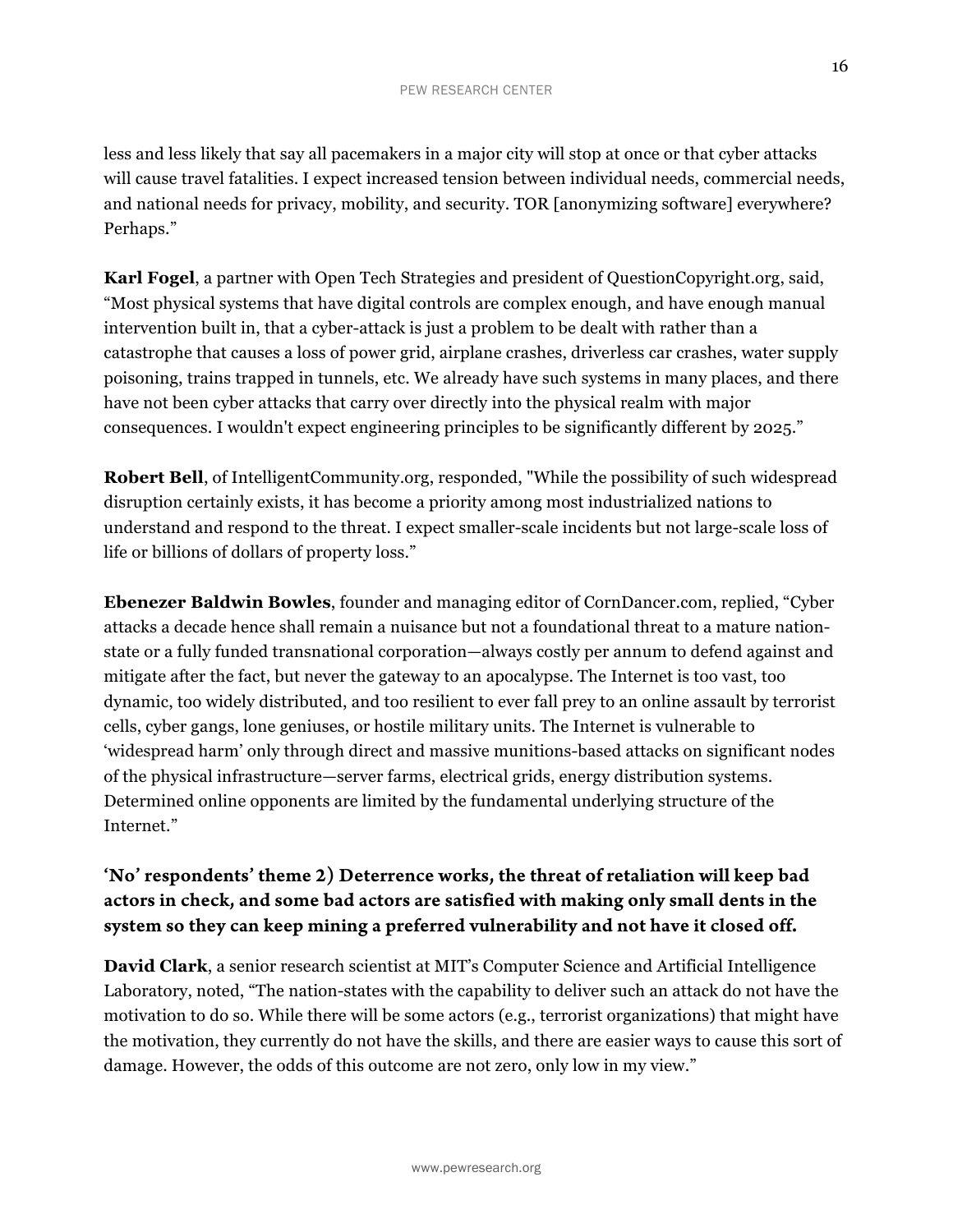**Fred Hapgood**, a science and technology writer, responded, "On this level, the tens of billions of dollars mark, the risk is very low. A loss on this level will trigger serious retaliation and the hackers responsible can never be 100% certain that they haven't left a trail somewhere. So they will wait for the worst case, and the worst case will probably not arise. Maybe in the context of a shooting war. The stakes would have to be very high."

**Garland McCoy**, president and founder of the Technology Education Institute, said, "Mutuallyassured destruction worked then, works now, and will work in cyberspace."

**Bob Briscoe**, chief researcher in networking and infrastructure for British Telecom, wrote, "There will have been major cyber attacks, but they are less likely to have caused widespread harm. They will be stealth attacks to extract information and exploit it for commercial and political gain. Harm to an enemy is only a desire of less-sophisticated individuals. Anyone who amasses the ability to mount a major cyber attack, better than their opponent, also doesn't want to lose their position of advantage. They are likely to shift to strategies of gain for their own position, rather than explicit harm to their victim, which would alert their victim and close off their channels of attack, and set back their advantageous position."

**Justin Reich**, a fellow at Harvard University's Berkman Center for Internet & Society, responded "yes" to the question, but said, "The potential of threat is as real as the potential of nuclear annihilation. It hasn't happened because mutually-assured destruction works, or at least it has for 70 years. We will have this constant, relatively low-grade probing, piracy, and state-sponsored cyber-terrorism."

**Todd Cotts**, a business professional, wrote, "Cyber attacks will always be a threat, but it is unlikely that a future cyber attack causing widespread harm will occur, any more than today. Cyber warfare is real and will continue to be a growing threat. However, just as the United States has historically been the leader in military advances in the physical world, it will do so in the cyber world, and, as we all know, [such warfare] has been underway for decades now. The challenge will be in whether or not the government is capable of staying ahead of the cyber terrorists. As long as the government leans on a competitive marketplace of non-government companies specializing in technological advances in cyber security, the advances should keep the United States at par, at minimum, with advances by cyber terrorists. The reality is that the more we rely on cyber technologies for automation, communication, controls, security, etc., the more susceptible we are to crippling cyber attacks. Greater concern should be given to the other methods of warfare more likely to cause 'widespread harm': Nuclear being at the top of the list, followed by EMP [Electro-Magnetic Pulse]."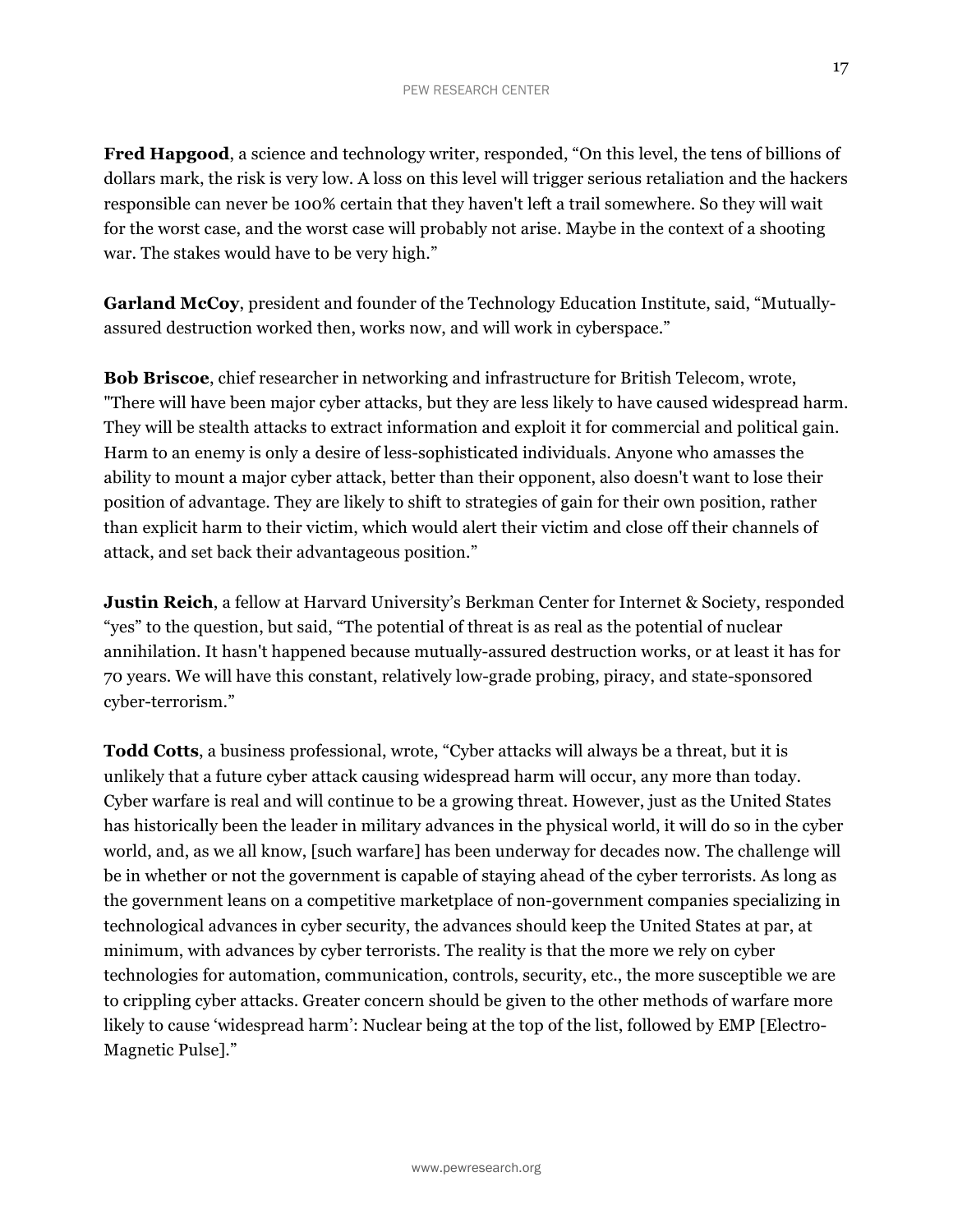# 'No' respondents' theme 3) Hype over cyber attacks is an exaggeration of real dangers fostered by the individuals and organizations that will gain the most from creating an atmosphere of fear.

**Jonathan Grudin**, principal researcher at Microsoft Research, responded, "Perhaps I am optimistic, but this concern seems exaggerated by the political and commercial interests that benefit from us directing massive resources to those who offer themselves as our protectors. It is also exaggerated by the media because it is a dramatic story. President Eisenhower worried that we would suffer if we had leaders who would not rein in the military-industrial complex, and it is clear our leaders are powerless to rein in the military-industrial-intelligence complex, whose interests are served by having us fearful of cyber attacks. Obviously there will be some theft and perhaps someone can exaggerate it to claim tens of billions in losses, but I don't expect anything dramatic and certainly don't want to live in fear of it."

**Mike Caprio**, a software engineer for a consulting firm, wrote, "Cyber attacks are a boondoggle invented by military-industrial contractors to bilk governments out of billions of dollars. The infrastructure is not as fragile or attackable as they would claim."

**Kelly Baltzell**, CEO for Beyond Indigo, wrote, "I believe cyber attacks do happen but think the threat level is completely hyped. Fear makes people cringe and not employ their own internal power and common sense. Right now with the NSA issues and such, we are finding out that the major countries are already spying, hacking, and causing problems. The use of the term 'for national security' invokes people to panic, fear, and give up the privacy they do have in exchange for what they think is safety. People just need to be rational and realize that other people in other countries just want to live, raise their families, and enjoy life. It takes a lot of energy to hate and create negativity on an ongoing basis."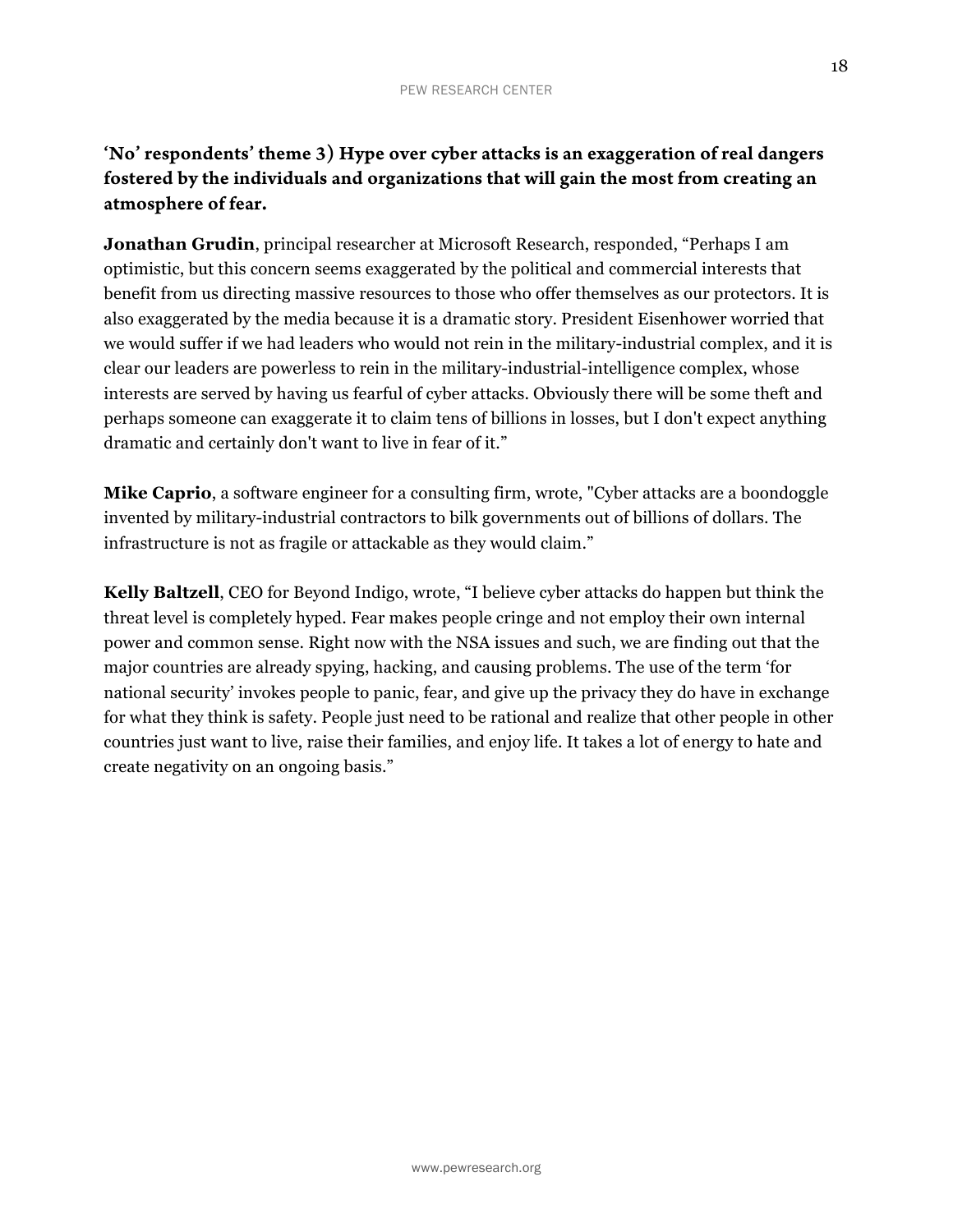# Above-and-Beyond Responses: Part 1

A variety of views in regard to this issue are reflected in these big thinkers' imaginings of what may happen by 2025.

### Look for losses in intellectual property and via 'data pollution'

**Vint Cerf**, Google vice president and co-inventor of the Internet Protocol, responded, "Yes, while it has been predicted for a long time, there is no question that intellectual property theft is an increasingly serious problem and the potential hazard of data pollution looms. Estonia is the prototypical example. A lot will have been done by 2025 to increase security and safety online but there will still be exploitable vulnerabilities. Systems that observe their own behavior and the behavior of users may be able to detect anomalies and attacks. There may well be some serious damage in the financial sector especially (identity theft is still a problem, etc.). The use of things like Bitcoin, if prevalent, will produce wildly gyrating values and high risks."

### Many attacks will have a 'cyber add-on' component

**Jamais Cascio**, a writer and futurist specializing in possible futures scenario outcomes, wrote, "Depending upon how it's understood, this could also be a 'yes' or 'no' answer. We'll likely see a major attack that has a cyber component, but less likely to see a major cyber-only attack. In this cyber-add-on scenario, other forms of attack (from simple bombing to infrastructure damage to bioweapons) are enhanced by digital or electronic assaults meant to hamper our ability to recognize and respond to the main thrust of the attack. Cyber is a force-multiplier, in strategic terms, but not necessarily a useful solo vector. Here's why: hitting a system large enough and pervasive enough that its loss will have major, widespread harmful consequences would take an extraordinary combination of time, coordination, sophistication and luck. Networked systems already exist in a hostile environment, and attention/resources are already being directed to system security—there's a greater likelihood of a complex assault being spotted. Furthermore, redundancy, backups, and ready alternatives can mitigate the harm of a cyber infrastructure attack, and it's hard to say from simple observation, which systems will be or won't be supported in this way. This doesn't make a sophisticated attack impossible by any means, but it makes such an attack much more difficult, and the results less certain. A hostile actor will want greater certainty of outcome and less of a potential to be caught. A cyber-only attack is possible, but less efficient (and likely less effective) than simpler attacks."

### 'Collaboration and cooperation' among all parties are essential

**Amy Webb,** digital media futurist and founder of Webbmedia Group, wrote, "It's quite possible. One big challenge is that in the digital space, typical geographic boundaries don't apply. If you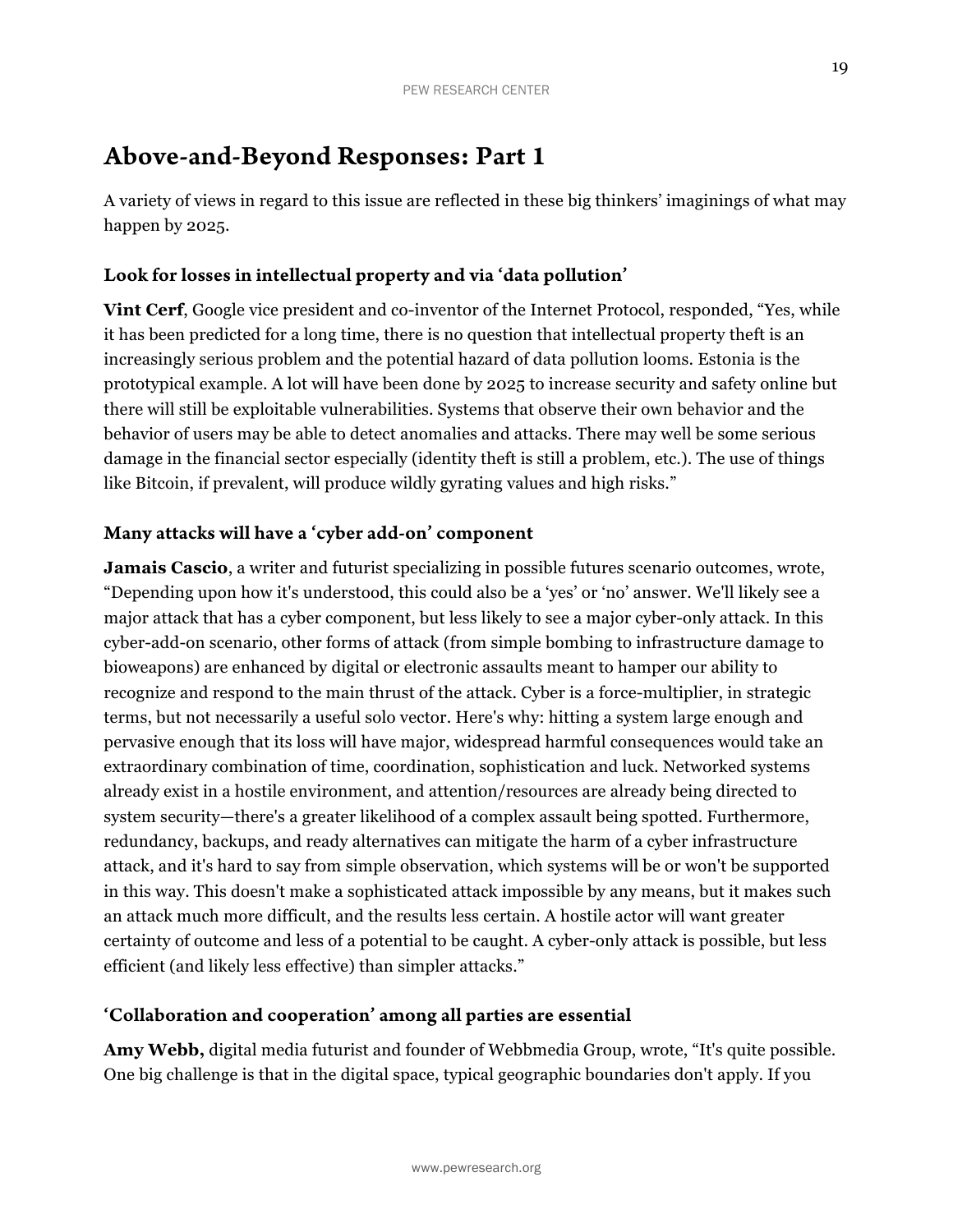have a credit card, that company is likely using Amazon Web Services with servers in multiple countries. Amazon protects itself, but individual countries establish laws describing what constitutes a crime and how cybercrime will be punished. There is no overarching law that rules everyone, and some culturally different activities are more accepted than others. Likewise, depending on the person, her knowledge, and where she lives in the world, she may regularly pass along security bugs and viruses that could, along with many other users, contribute to a widespread outage. In order for us all to be safe and protected, collaboration and cooperation among governments, businesses, and individuals is necessary."

**Jeff Jarvis**, director of the Tow-Knight Center for Entrepreneurial Journalism at the City University of New York Graduate School of Journalism, wrote, "There will be continuing attacks bringing continuing damage. The question is how big an industry that will spawn in securing systems against such danger and mitigating risk. But security comes not only from government and industry. It also comes from the huge forces of collaboration and volunteerism that can coalesce around open source as a means of assuring that many eyes will watch for vulnerabilities and many hands will fix the faults that are found."

### 'Far too much of the world's computing capacity is defenseless'

**Jerry Michalski**, founder of REX, the Relationship Economy eXpedition, wrote, "A tremendous proportion of the devices on the Net—personal computers as well as devices—have been compromised already, or will be compromised in the near future. Any device that isn't attended to regularly to keep it from being vulnerable should be written off as part of the darknet. Targeted attacks should rise, as should dysfunctional ideas (memes), spread to sew discord or doubt. Far too much of the world's computing capacity is defenseless. Anything with firmware that can't be upgraded securely in the field is vulnerable. Loss of life may be more difficult than loss of property, as property becomes ones and zeroes. National boundaries will matter less and less, despite countries' attempts to secure those boundaries and control their populations. People will join 'nations of choice,' giving their allegiance to loose organizations that have principles they love, such as Burning Man, the Tea Party, Occupy, and others that will emerge in the next few years."

### We must adjust our obsession with efficiency to also focus on 'resilience'

**David Brin**, author and futurist, wrote, "We must move from the 1990s obsession with 'efficient' production—e.g., just-in-time manufacturing. That proved disastrous after Fukushima. In nature, resilience is just as important as efficiency. If we work on it, our resilience will make a crucial difference making such attacks futile."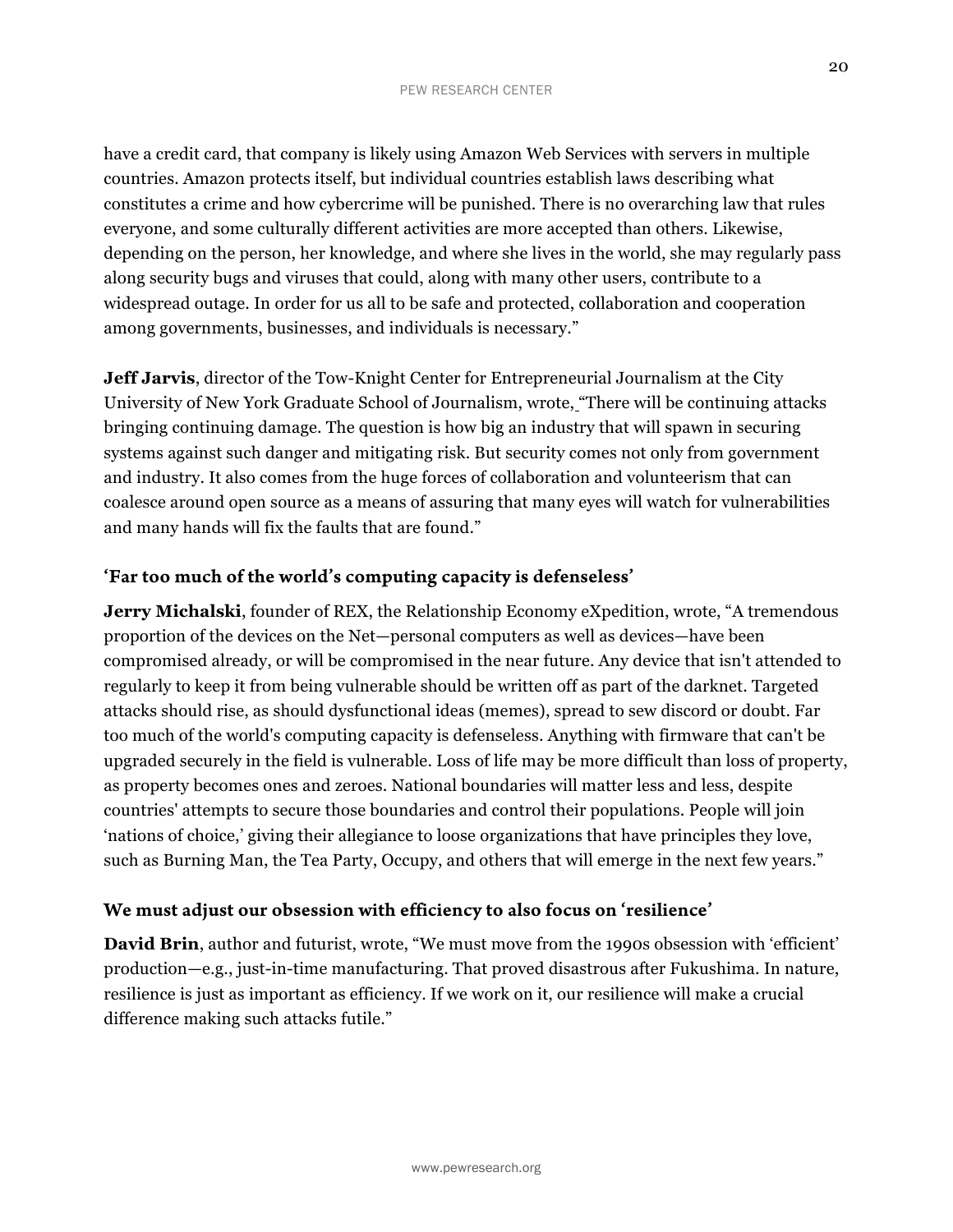### Natural disasters cause more devastation

**Hal Varian**, chief economist for Google, predicted, "There will certainly continue to be cyber attacks around the world. However, I don't think that such attacks will involve losses of tens of billions of dollars. For that to happen we would have to see systems down for several days. Katrina was the costliest US hurricane and it did about \$100 billion of damages. Most hurricanes have been in the \$20 billion range. I don't see cyber attacks coming anywhere close to hurricanes in terms of the associated property losses."

### Security awareness and actions 'will become a necessary part of life'

**Jim Hendler**, a professor of Computer Science at Rensselaer Polytechnic Institute, wrote, "I don't believe a single major cyber attack of this kind will be a key event, rather there will be a growing number of smaller attacks and crime which cause increased awareness and willingness of people to take better cyber security—security online will become a necessary part of life, varying by where in cyberspace one is—much the way home security or car security is today."

### The worst events might be caused by accident

**Joel Halpern**, a distinguished engineer at Ericsson, wrote, "Any response to this is very much a guess, as what will happen depends both on what can happen and on what people choose to do. I would not be surprised if there was a network-based event which caused tens of billions of dollars in damage. I would expect that it is more likely to occur by accident than it is by deliberate action. This is based on the observation that random coincidental failures are much harder to plan for than human intention."

### 'On balance, it is a nail-biter'

**Paul Saffo**, managing director at Discern Analytics and consulting associate professor at Stanford University, replied, "The question is missing the button I wanted to push: 'Maybe.' This is a classic wild-card issue: uncertain probability but potentially enormous impact. We will certainly have a steadily increasing number of cyber attacks by both state and non-state actors. The uncertain part is the scale of effects, and that is time-dependent: there is a race on between cyber defense tools and cyberattack capability, and at any given moment, one is slightly ahead of the other. On balance, it is a nail-biter. It is a close call, but I think we will have a bunch of scares, but will squeak through. More generally, my fear is that we are neglecting the risk of 'cyber errors' in creating wild disruptions. Stupidity is always more common than evil."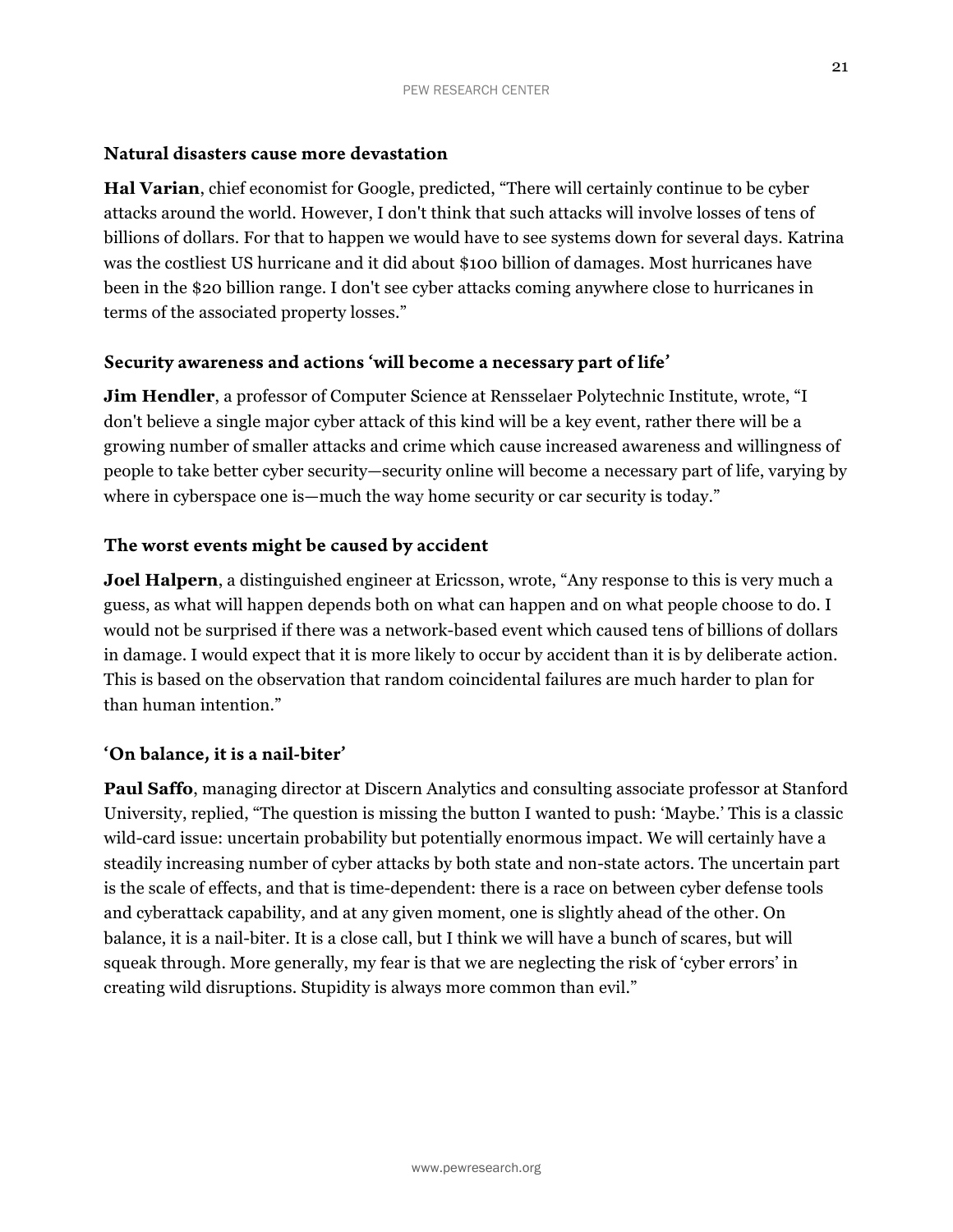### Look for cyber treaties before things get too far out of hand

**Fred Baker**, Internet pioneer, longtime leader in the IETF and Cisco Systems Fellow, responded, "This is a little like asking whether the existence of a nuclear arsenal implies the eventuality of nuclear attack. I do believe that it is possible to perpetrate such attacks now, and we have seen tete-a-tete between nation-state actors in Eastern Europe, the Middle East, Asia, and North America. However, the perpetration of an attack that causes 'significant loss of life or property losses/damage/theft at the levels of tens of billions of dollars' is likely to draw a comparable retaliation, and like the outcomes of nuclear assault, become its own counter-measure. It may, like nuclear arsenals, become a matter of treaty discussion."

### The digital 'immune system' will respond

**Seth Finkelstein**, a programmer, consultant and EFF Pioneer of the Electronic Frontier Award winner, wrote, "In general, for critical infrastructure, I'd say there's enough low-level threat from ongoing minor attacks to make it difficult to pull off a really major attack. Much of this entwines with credit card security. Grabbing a bunch of credit card numbers is both far more profitable and far easier to do than massive disruption. So defending against that type of ongoing crime is sort of like an immune system challenge that helps guard against even more harmful attacks."

### Fixing privacy problems will also make things more secure

**Marcel Bullinga**, a futurist and trend watcher, predicted, "The answer is connected to the privacy-enhanced infrastructure. If you have accomplished that, you have a safe infrastructure as well, not so vulnerable to cyber attacks. I guess a wildcard will do the trick of speeding up the creation of a safe infrastructure—the explosion of a nuclear reactor or the theft of \$200 billion in one second caused by a cyber attack."

### There will be a large-scale manipulation of the Web but 'we will overcome it.'

**Tiffany Shlain**, filmmaker, host of the AOL series *The Future Starts Here* and founder of The Webby Awards, observed, "There will be attacks, but just as quickly as they happen, we will figure out how to combat them. The Web is merely an extension of us as humans. We are good and bad and everything in between. But ultimately, I believe we are good. The Web will at some point have large-scale manipulation with malicious intent, but we will learn from it and overcome it."

**Doc Searls**, director of ProjectVRM at Harvard University's Berkman Center for Internet & Society, wrote at length on this issue: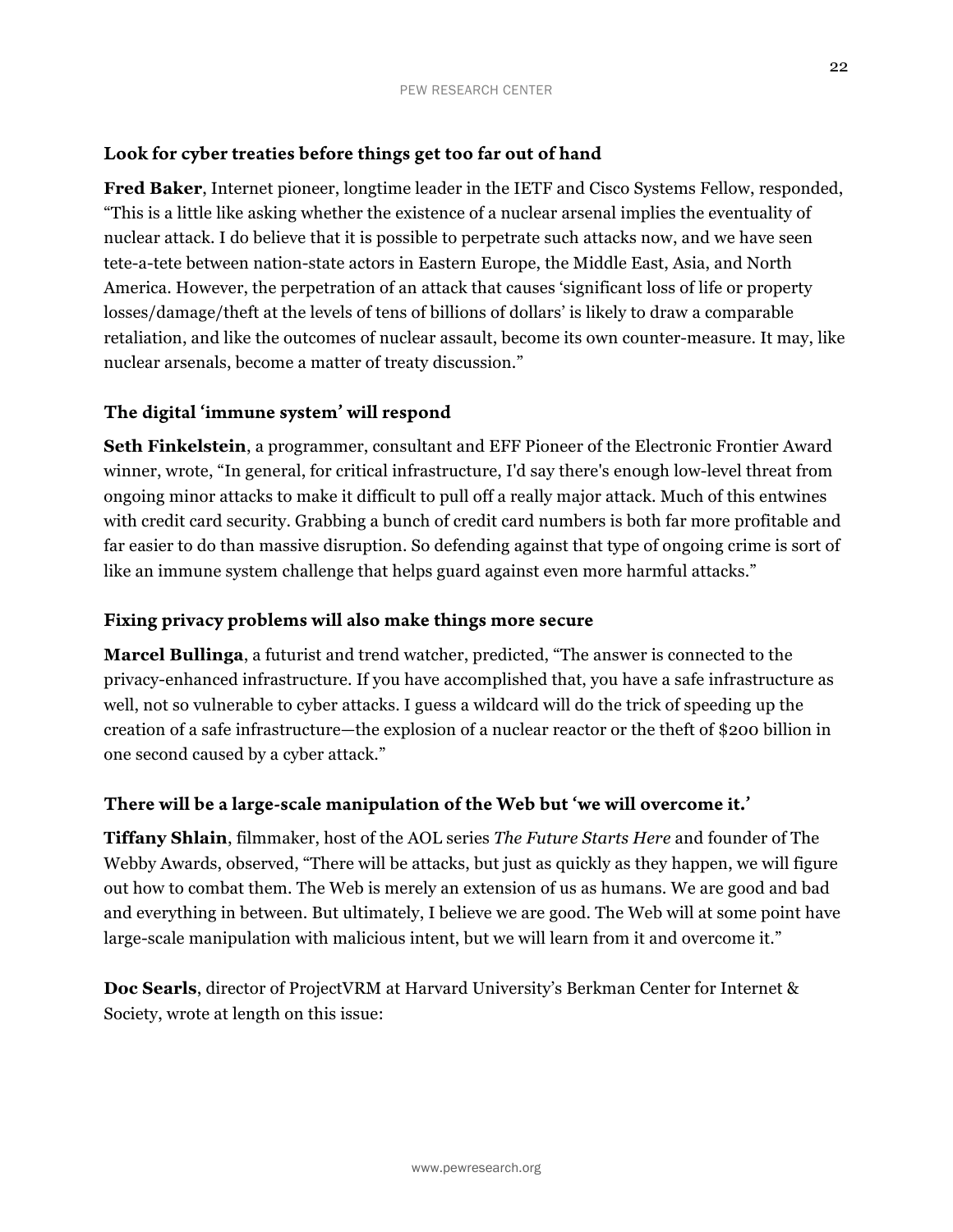"I imagine that Iran would already claim that it has suffered harm through the (alleged but widely acknowledged) Stuxnet attack by the US and Israel on Iranian nuclear facilities. No doubt other forms of cyber warfare are ready for deployment by the U.S., Russia, China and other countries. Since what can be done will be done, sooner or later, it is reasonable to expect harm in \$billions (at current valuation) — to some country, or number of countries. On the other hand, the whole world is now one big system, and it will be very hard to contain the effects of a cyber attack, as we discovered (predictably) with Stuxnet.

"Two questions need to be asked: 1) Who in a country is most capable of cyber-warfare? Is it the government or the hackers? 2) Is it in the national interest of a country to attack another with which it enjoys a high degree of business and other dealings? In business today, many old enemies are now close friends, at least in business.

"In Russia today the concentration of techno-experts making money through botnets off of the (mostly U.S.-based) \$many-billion advertising industry is very high. Is there a higher concentration of experts inside the Russian government? Almost certainly not, given the billions being made in Russia's clandestine botnet business.

"My point here is that actors in the private sector, especially the bad-guy ones, may have stronger cyber warfare skills than their own governments. And they are already doing damage in the form of many billions of dollars siphoned off the flow of advertising money through Google and other companies.

"What happens when the online advertising business, which has many characteristics of mania and bubble, starts to fail? If one doubts that failure will happen, consider this: more than 61% of traffic on the Net already isn't human, and a third of that number is busy impersonating human traffic, no doubt for fraudulent purposes. Also, according to Michael Tiffany of White Ops, 'at least 15 percent of American broadband households are participating in a botnet right now.' And the numbers are going up.

"Both cryptography and cracking it continue to get more sophisticated. Those who are good at it won't stop. And all the countries capable of cyber warfare—China, the US, Russia, India, the UK, Israel and so on—are not going to stop preparing for it and doing everything they can to stay ahead of both their friends and their enemies, real and perceived. This constitutes a cold war of sorts. Likewise, spying also won't end. Spy agencies will do what they were created to do. They have always been, by nature and charter, outside the laws of both their own countries and those they spy on.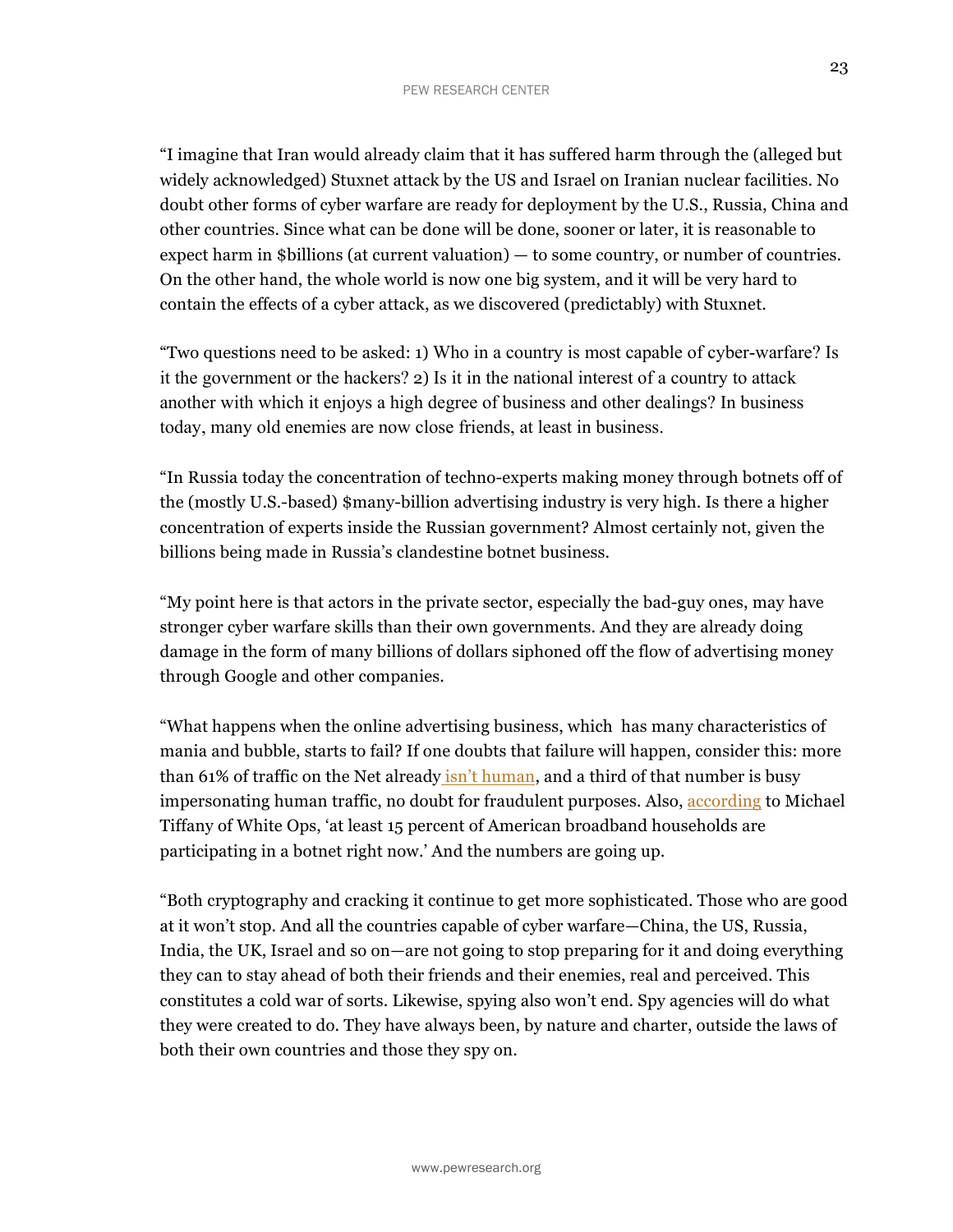"So we have this broad class of things we know—notably the level of cyber crime happening constantly, and its effects on the whole Internet — and a narrow class of things we don't, which is what the spy agencies know but won't say. (Yes, Snowdens come along from time to time, but the spying will continue.)

"To sum up, I believe we can safely predict that cyber crime will be one of the daggers that burst the online advertising bubble, the collapse of which will cause harm to some industries (e.g., online publishing). But all bets are off for what will happen in cyber warfare. The one clear thing is that national boundaries and interests are far more blurred than they ever were when wars happened in the physical world alone."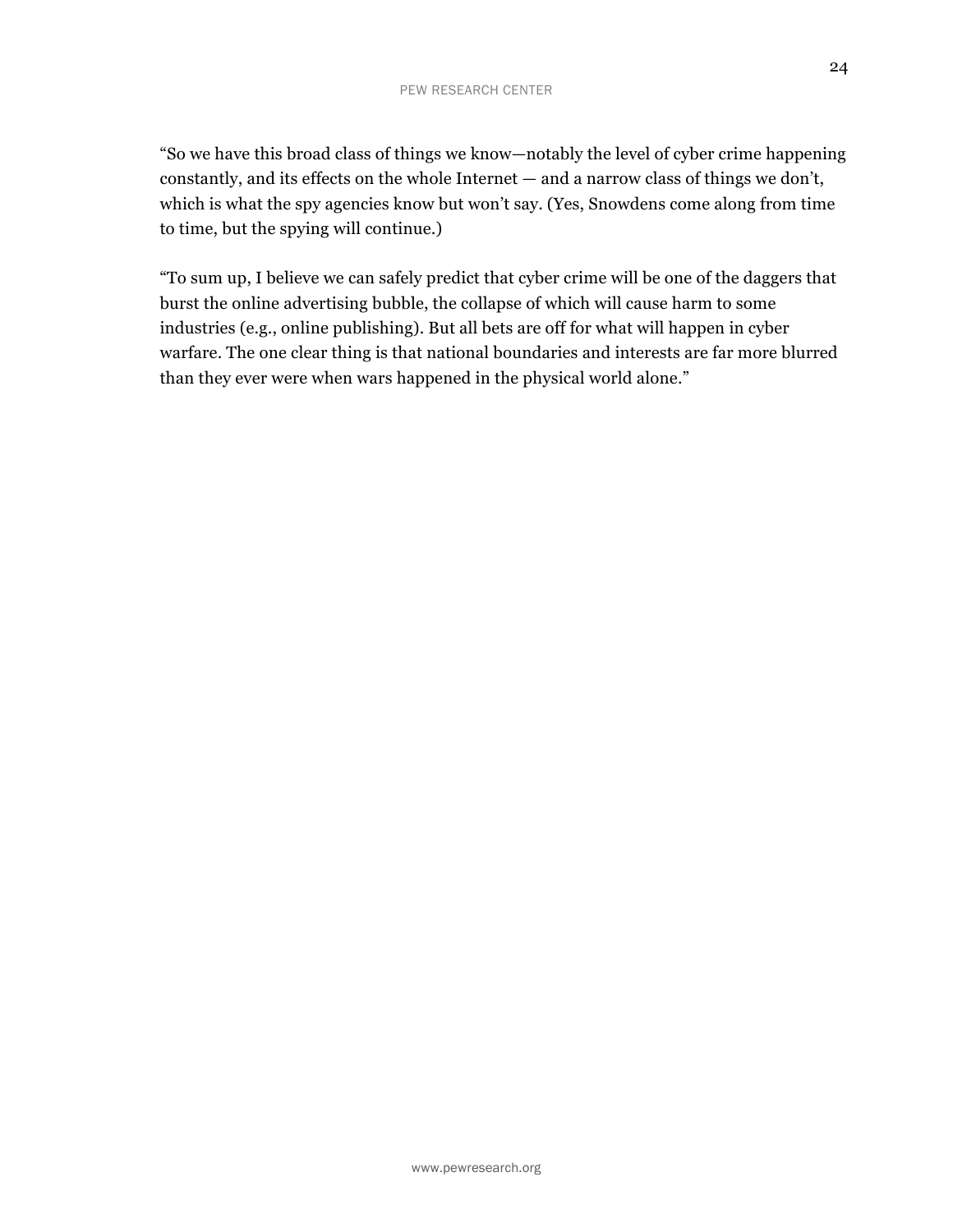# About this Canvassing of Experts

The expert predictions reported here about the impact of the Internet over the next 10 years came in response to one of eight questions asked by the Pew Research Center Internet Project and Elon University's Imagining the Internet Center in an online canvassing conducted between November 25, 2013, and January 13, 2014. This is the sixth Internet study the two organizations have conducted together since 2004. For this project, we invited more than 12,000 experts and members of the interested public to share their opinions on the likely future of the Internet and 2,551 responded to at least one of the questions we asked; 1,642 responded to this question about the possibility of a major cyber attack between now and 2025 and likely vulnerabilities.

The Web-based instrument was fielded to three audiences. The first was a list of targeted experts identified and accumulated by Pew Research and Elon University during the five previous rounds of this study, as well as those identified across 12 years of studying the Internet realm during its formative years. The second wave of solicitation was targeted to prominent listservs of Internet analysts, including lists titled: Association of Internet Researchers, Internet Rights and Principles, Liberation Technology, American Political Science Association, Cybertelecom, and the Communication and Information Technologies section of the American Sociological Association. The third audience was the mailing list of the Pew Research Center Internet Project, which includes those who closely follow technology trends, data, and themselves are often builders of parts of the online world. While most people who responded live in North America, people from across the world were invited to participate.

Respondents gave their answers to the following prompts:

*Major cyber attacks: By 2025, will a major cyber attack have caused widespread harm to a nation's security and capacity to defend itself and its people? (By "widespread harm," we mean significant loss of life or property losses/damage/theft at the levels of tens of billions of dollars.)* 

*Please elaborate on your answer. (Begin with your name if you are willing to have your comments attributed to you.) Explain what vulnerabilities nations have to their sovereignty in the coming decade and whether major economic enterprises can or cannot thwart determined opponents. Or explain why you think the level of threat has been hyped and/or why you believe attacks can be successfully thwarted.*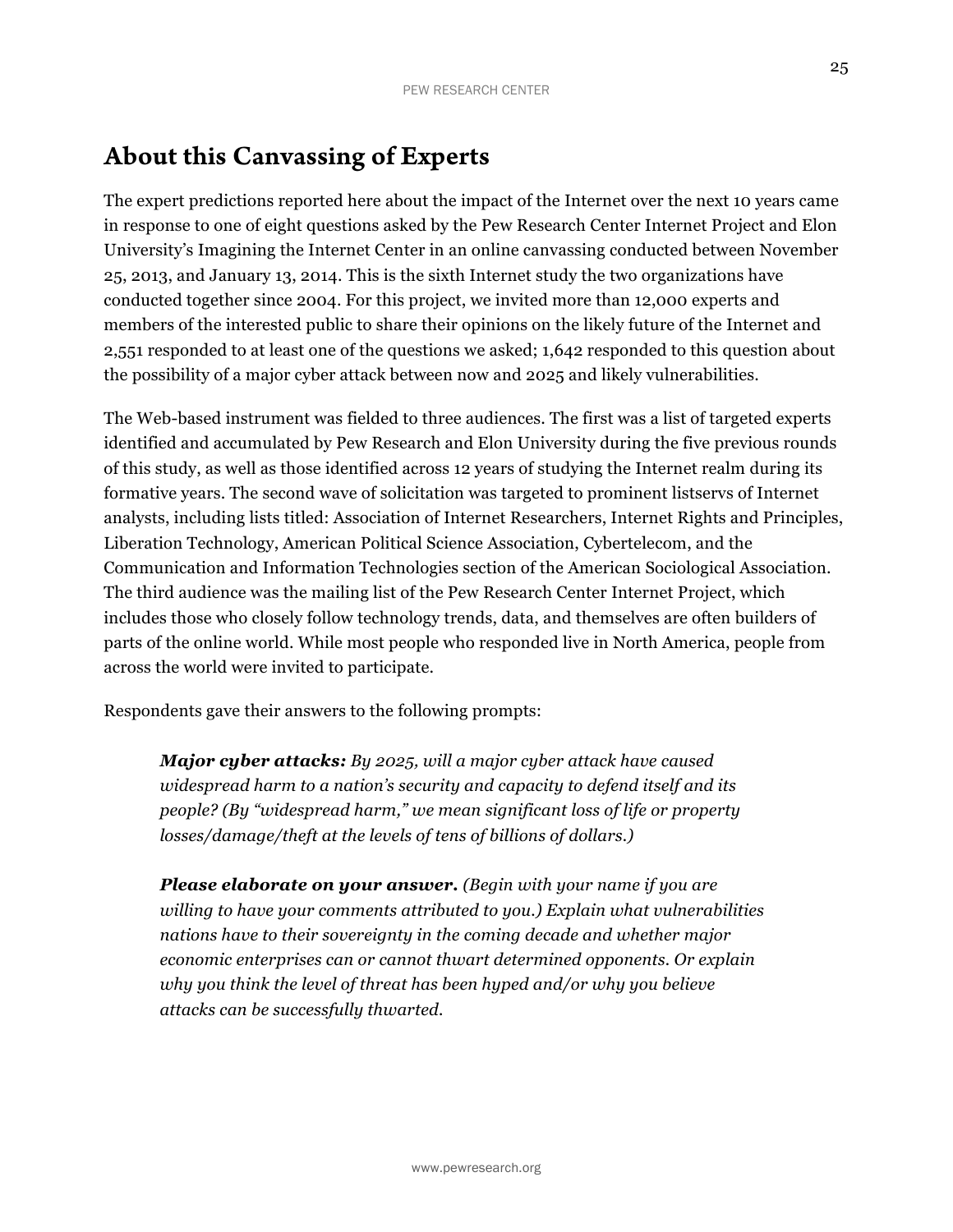Since the data are based on a non-random sample, the results are not projectable to any population other than the individuals expressing their points of view in this sample. The respondents' remarks reflect their personal positions and are not the positions of their employers; the descriptions of their leadership roles help identify their background and the locus of their expertise. About 84% of respondents identified themselves as being based in North America; the others hail from all corners of the world. When asked about their "primary area of Internet interest," 19% identified themselves as research scientists; 9% said they were entrepreneurs or business leaders; 10% as authors, editors or journalists; 8% as technology developers or administrators; 8% as advocates or activist users; 7% said they were futurists or consultants; 2% as legislators, politicians or lawyers; 2% as pioneers or originators; and 33% specified their primary area of interest as "other."

On this particular question many of the respondents elected to remain anonymous. Because people's level of expertise is an important element of their participation in the conversation, anonymous respondents were given the opportunity to share a description of their Internet expertise or background.

Here are some of the key respondents in this report:

**Miguel Alcaine**, International Telecommunication Union area representative for Central America; **Jari Arkko**, chair of the Internet Engineering Task Force; **Francois-Dominique Armingaud**, formerly a computer engineer for IBM now teaching security; **Stowe Boyd**, lead at GigaOM Research; **Bob Briscoe**, chief researcher for British Telecom; **Vint Cerf**, vice president and chief Internet evangelist at Google; **David Clark**, senior scientist at MIT's Computer Science and Artificial Intelligence Laboratory; **Glenn Edens**, research scientist at PARC and IETF area chair; **Jeremy Epstein**, lead director for the US National Science Foundation's Secure and Trustworthy Cyberspace program; **Seth Finkelstein**, a programmer, consultant and EFF Pioneer of the Electronic Frontier Award winner; **Jonathan Grudin**, principal researcher for Microsoft; **Joel Halpern** a distinguished engineer at Ericsson; **Jim Hendler**, Semantic Web scientist and professor at Rensselaer Polytechnic Institute; **Christian Huitema**, distinguished engineer with Microsoft; **Jeff Jarvis**, director of the Tow-Knight Center at the City University of New York; **Clifford Lynch**, executive director of the Coalition for Networked Informatin; **Jerry Michalski**, founder of REX, the Relationship Economy eXpedition; **Ian Peter**, pioneer Internet activist and Internet rights advocate; **Raymond Plzak**, former CEO of the American Registry for Internet Numbers, now a member of the board of ICANN; **Jason Pontin**, editor in chief and publisher of MIT Technology Review; **Mike Roberts**, Internet Hall of Famer and longtime leader with ICANN; **Paul Saffo**, managing director of Discern Analytics and consulting associate professor at Stanford; **Barbara Simons**, former president of ACM and board chair for Verified Voting; **Doc**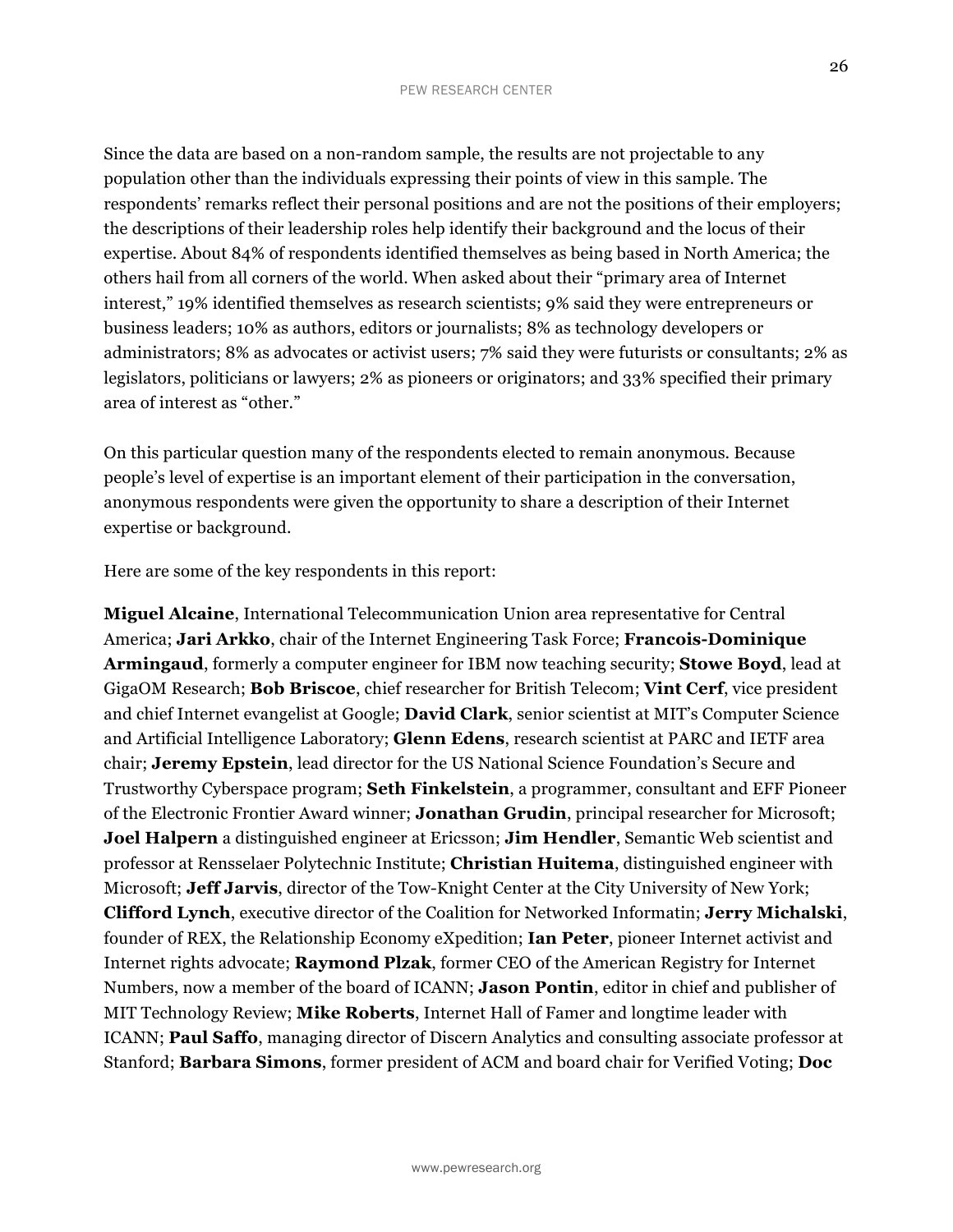**Searls**, director of ProjectVRM at Harvard's Berkman Center; **Stuart Umpleby**, systems theory expert and professor at George Washington University; and **Hal Varian**, chief economist for Google.

Here is a selection of other institutions at which respondents work or have affiliations:

Yahoo; Intel; IBM; Hewlett-Packard; Nokia; Amazon; Netflix; Verizon; PayPal; BBN; Comcast; US Congress; EFF; W3C; The Web Foundation; NASA; Association of Internet Researchers; Bloomberg News; World Future Society; ACM; the Aspen Institute; GigaOm; the Markle Foundation; the Network Information Center; key offices of US and European Union governments; the Internet Engineering Task Force; the Internet Hall of Fame; ARIN; Nominet; Oxford Internet Institute; Princeton, Yale, Brown, Georgetown, Carnegie-Mellon, Duke, Purdue, Florida State and Columbia universities; the universities of Pennsylvania, California-Berkeley, Southern California, North Carolina-Chapel Hill, Kentucky, Maryland, Kansas, Texas-Austin, Illinois-Urbana-Champaign, the Georgia Institute of Technology, and Boston College.

### **Complete sets of credited and anonymous responses to this question, featuring many dozens of additional opinions, can be found on the Imagining the Internet site:**

http://www.elon.edu/e-web/imagining/surveys/2014\_survey/2025\_Internet\_Cyber\_Attacks.xhtml http://www.elon.edu/e-web/imagining/surveys/2014\_survey/2025\_Internet\_Cyber\_Attacks\_credit.xhtml http://www.elon.edu/e-web/imagining/surveys/2014\_survey/2025\_Internet\_Cyber\_Attacks\_anon.xhtml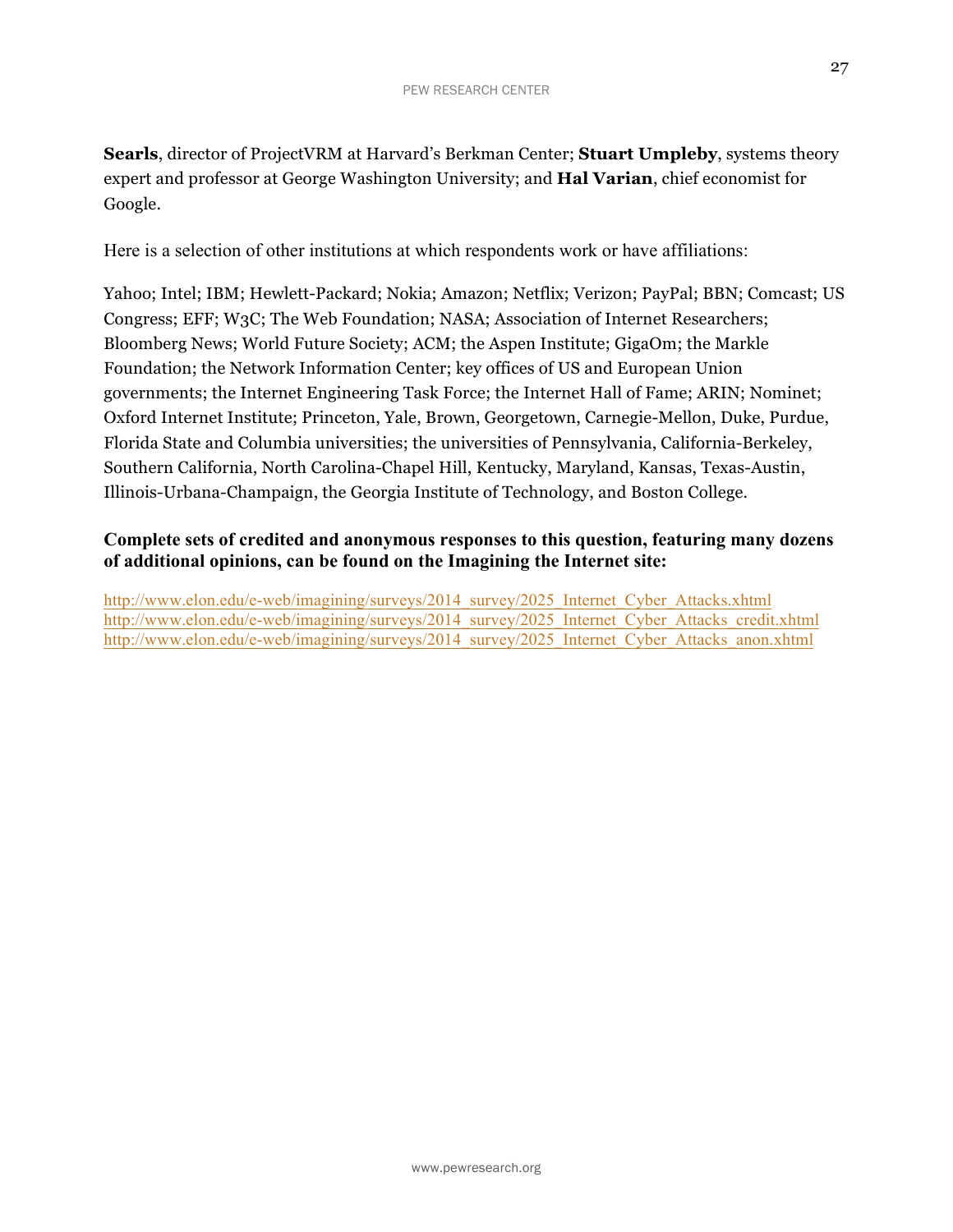# Elaborations: More Expert Responses

Following are additional provocative and thoughtful answers from other respondents, organized in the same format as those in the summary. First, the insights of those who responded "yes" to the question, next the thoughts of those who answered "no," closing with additional observations.

Themes among those who responded 'yes' there will be major cyber attacks

'Yes' respondents' theme 1) Internet-connected systems are inviting targets. The Internet is a critical infrastructure for national defense activities, energy resources, banking/finance, transportation, and essential daily-life pursuits for billions of people. The tools already exist to mount cyber attacks now and they will improve in coming years—but countermeasures will improve, too.

**Robert E. McGrath**, an Internet pioneer and software engineer who participated in developing the World Wide Web and advanced interfaces, replied, "Cyber attacks are already pervasive, and it is trivial even for children to acquire the means to inflict serious damage. The United States has already attacked other countries, and other deliberate attacks are suspected. Losses are already in the tens of billions. 'National sovereignty' is pretty meaningless on the Internet anyway, so I can't say anything about it. It is only a matter of time before there is a serious incident, i.e., one that journalists recognize as an event."

**John E. Savage**, chair in computer science at Brown University and a fellow of the IEEE, and the ACM, wrote, "The integration of national critical infrastructures such as the electrical grid, the financial industry, and corporations into the Internet has created a system that is more fragile than is generally recognized. Computer security in these systems has been and is very weak. While it is unlikely that any one major nation is likely to try to damage the critical infrastructure of another given the potential for blowback, accidents and misunderstandings are a serious possibility. An example of this is the aggressive posture of China vis-a-vis its surrounding waters. They have claimed control over the entire South China Sea through which 25 percent of the world's maritime shipping occurs and now are claiming sovereignty over a large portion of the East China Sea. If tensions rise over their assertions and an accident occurs at the same time that shuts off the electricity in a large portion of the United States and malware attributed to China is found within computers controlling the electric grid, escalation and further damage are likely. The undersea cable system carries more than 95% of the global Internet traffic. This includes at least \$10 billion in financial transactions per day. Damage to a large portion of this system lasting days or weeks could easily reach the threshold cited in the question. The Federal Bank of Boston handles more than \$4 billion in transactions per day for the Federal Reserve. If its systems were damaged, the threshold could be reached in a few days."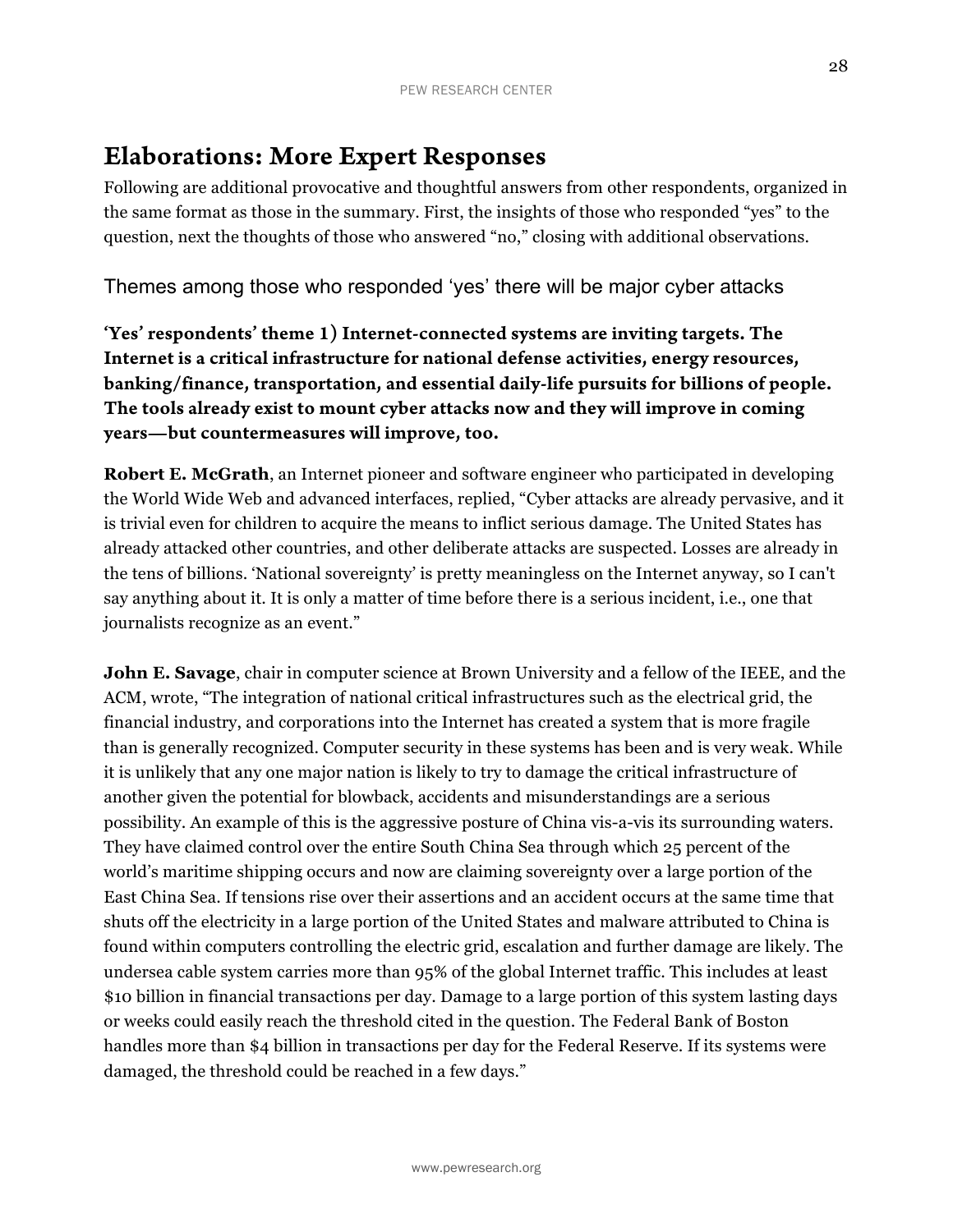**Mikey O'Connor**, an elected representative to the GNSO Council of ICANN, representing the ISP and connectivity provider constituency, said, "Cyber infrastructure constantly teeters on the edge of collapse. However, the odds of a 'successful' cyber attack causing extreme harm continue to rise—to almost-certainty between now and 2025—as attackers shift from individuals with limited resources to state-funded warriors. The severity and breadth of harm that can be caused also continues to rise as dependence on cyber-resources increases. Similarly, developing countries will become more vulnerable as they ramp up their Internet capability and dependence."

**Jeff Jaffe**, the CEO for the World Wide Web Consortium, the standards-setting body for the Web, wrote, "In the past, the hardest security threat to defend against has been the insider threat. That will continue, with untold losses in economic espionage and other security losses."

**Mike Liebhold**, senior researcher and distinguished fellow at the Institute for the Future, wrote, "Growing pervasive threats will inevitably have an enormously negative impact on: Privacy, ecommerce, finance, infrastructure, and world peace."

**Olivier Crepin-Leblond**, managing director of Global Information Highway in London, UK, replied, "The probability of a major cyber attack is not 'if' but 'when.' Unless a global cyber-warfare non-aggression pact (like the nuclear non-proliferation treaty, or the treaty against chemical warfare) is signed between the world's powers, chances are that the cyber attacks will be state sponsored. There is also a high chance that cyber attack technologies will be making it into terrorist hands. Without a global cyber-warfare non-aggression pact, it will be impossible to distinguish whether a cyber attack is state sponsored or independent terrorism. To-date there is talk in many locations, including in the Council of Europe, to draft a global cyber warfare convention, but no country around the world is ready to take the first step to engage in such a convention, for fear of giving up its privilege of using such methods in the future. It might indeed be too early to sign such a pact if we cannot know to what extent cyber attacks could cripple our economies."

**Ian O'Byrne**, a professor at the University of New Haven, wrote, "Governments are beginning to use cyber attacks as a means to wage war. A growing online criminal contingent is beginning to get quite sophisticated with attacks to the general public (e.g., the Cryptolocker virus). These trends will continue. Be sure to do your back-ups, people."

**Peter S. Vogel**, Internet law expert at Gardere Wynne Sewell, LLP, wrote, "All indications are that cyber attacks will escalate. In particular the recent report from the National Intelligence Council predicts significant widespread harm. Assuming the widespread media reports in 2013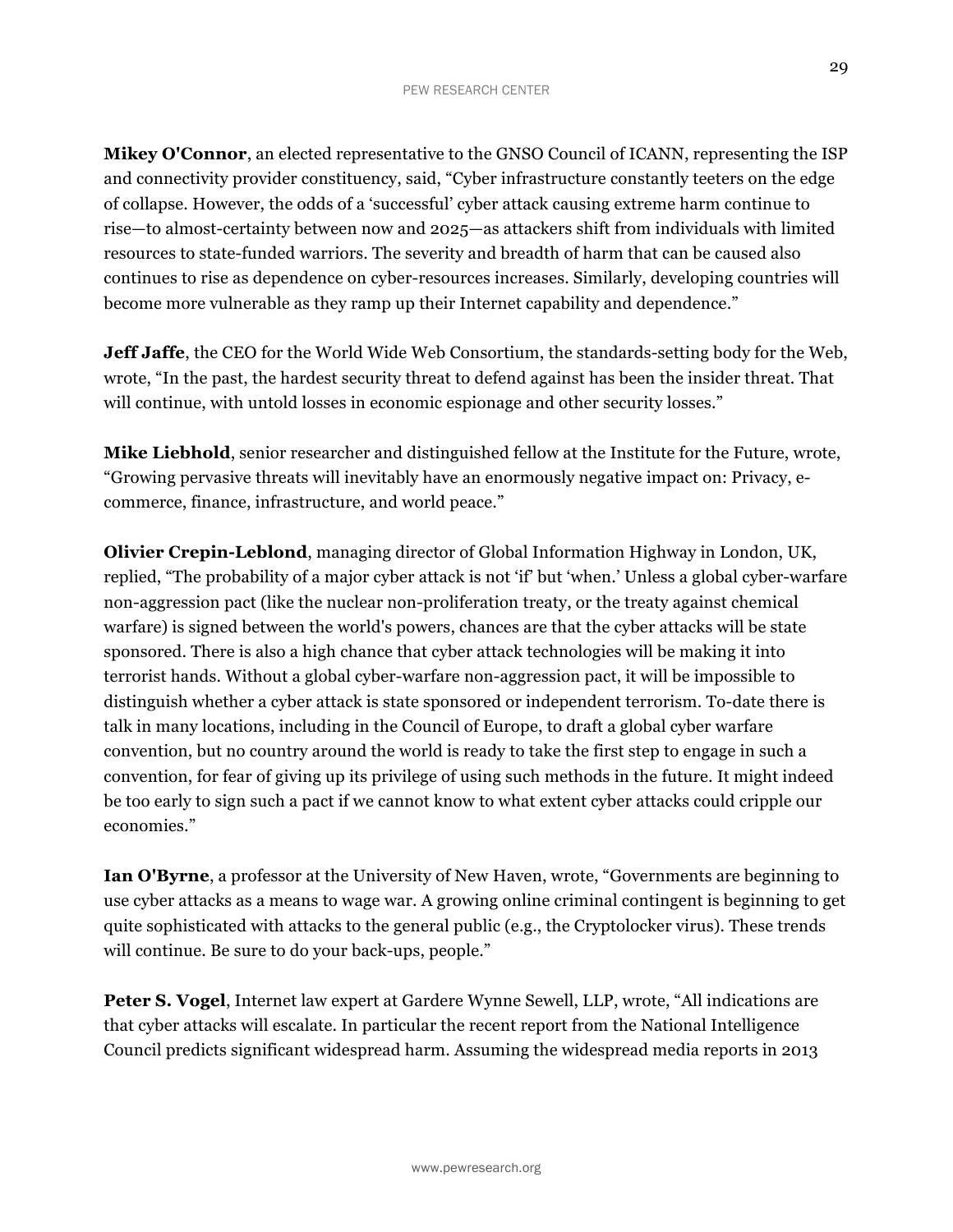about government cyber directed attacks against other governments and businesses are true, there is no reason to believe this will subside by 2025."

**Ian Peter**, pioneer Internet activist and Internet rights advocate, wrote, "Tens of billions of dollars is not that much in terms of what damage can be done in a cyber attack, so yes. Equally, I believe investment in countering cyber attacks will exceed tens of billions of dollars per annum if it hasn't done so already. Whether cyber attacks carried out by nations or cyber attacks carried out by individuals pose a greater threat at that time is difficult to guess. Both are likely to become more serious issues."

**Jan Schaffer**, executive director of J-Lab, developing innovative digital journalism, wrote, "Edward Snowden was smart, but there is surely someone out there who is smarter. Cyber attacks will be (if they aren't already) the Achilles heel of any nation targeted by an enemy."

**Dennis McCann**, A computer-training director who was previously a senior technical consultant at Cisco and IBM, commented, "As the third and fourth worlds go digital, cyber wars will occur by or to first-world nations. There is no limit to the vulnerabilities of a digital world and this is even today the most significant technical challenge we face."

**Charlie Firestone**, executive director of the Aspen Institute Communications and Society Program, responded, "There will continue to be an arms race between those seeking to gain access to protected sites, for whatever reason, and those devising protective solutions. Some attacker, at some point in the next 12 years, will beat a country or major economic enterprise that has let its guard down (in terms of keeping up with the latest security techniques)."

**Leah Lievrouw**, a professor of information studies at the University of California-Los Angeles, noted, "The escalating use of cyber warfare and 'cracking' techniques by 'legitimate' governments, military and law enforcement, and corporate interests, as well as by insurgent political groups, criminal enterprises, repressive regimes, industrial espionage, etc.—coupled with state-sponsored efforts to weaken infrastructure security (e.g., cryptography) to ensure their unrestricted access to data 'anytime, anywhere'—would seem to promise a high probability of a major disruption at some point in the next decade with the potential for extensive harm. Extensive interconnectedness has enormous, demonstrable benefits, and corresponding potential for 'networked' damage."

A research scientist working at a major search engine company responded, "It's constant escalation between them and us (however you define those pronouns). Eventually, a nation-state will launch a serious attack (or maybe just let one get away from them by accident) that will cause a massive information network collapse (e.g., by bricking all the routers on a national backbone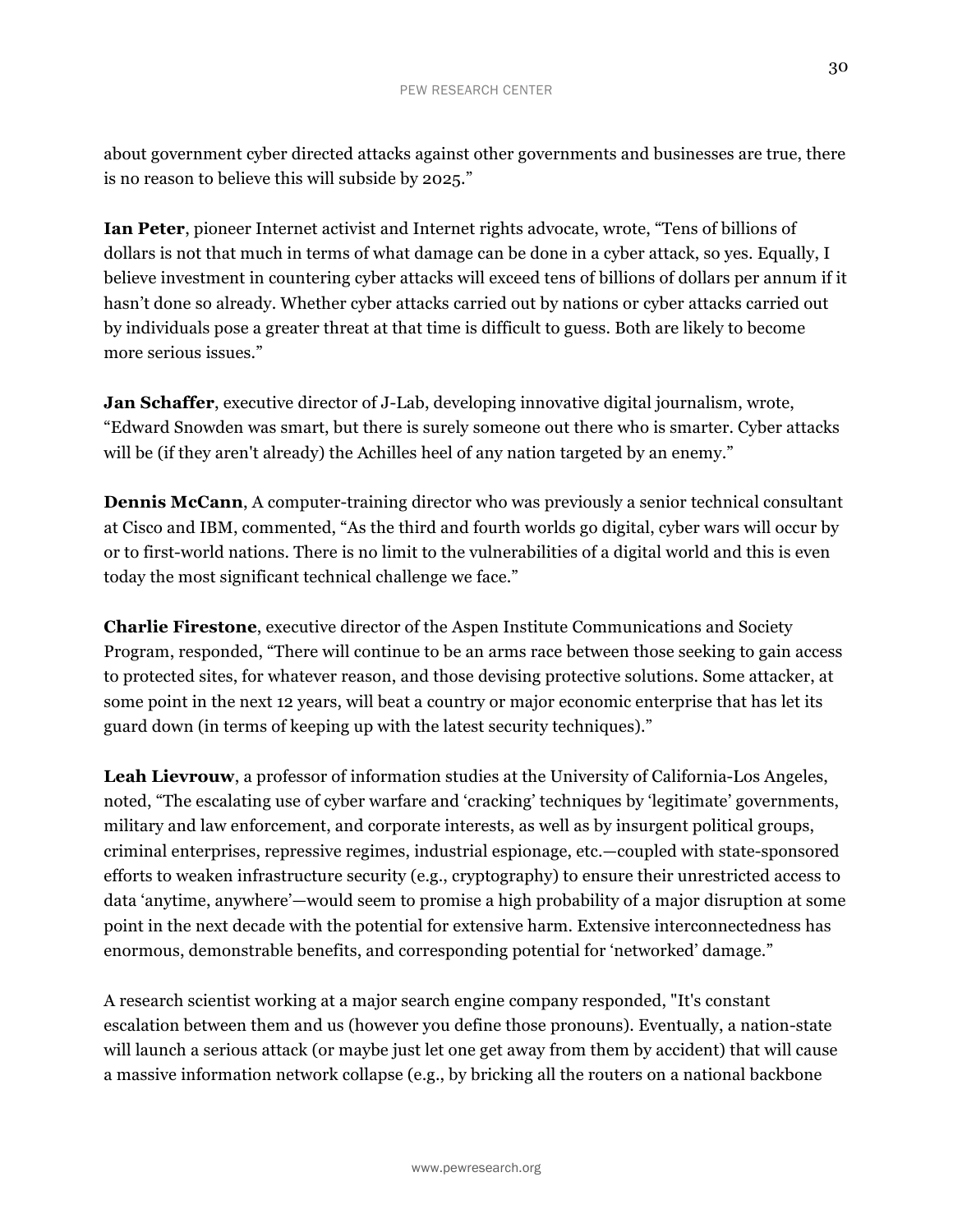network). When that happens, the economic fallout (from uncompleted transactions, inability to deliver time-sensitive information, etc.) will be in the tens of billions. Physical damage will be harder to cause, but still possible. Taking over traffic signals would be one way to do that. Overriding train switching systems or simply jamming all aviation frequencies for a period of a few hours would do the same thing."

**Tony Siesfeld**, director of the Monitor Institute wrote, "It is only a matter of time. As our lives are stored on our own devices and critical information stored through the system (from doctors to tax authorities to our favorite retailers), we become extremely vulnerable to either an intervention that snoops and steals our information or an intervention that disrupts or disables the network and exchange of information over a wide area for an extended period of time."

**Susan Caney-Peterson**, a self-employed writer and editor, wrote, "The technically inept and ignorant politicians of the early 21st century in the United States will have acted slowly and poorly to threats from Eastern Europe and China. Attacks will have taken place on the US electrical grid, with Chinese hackers having compromised it back in the 2000s with no one acting on it then. Attacks on individual data will have become routine and only the wealthy will have precautions in place, thanks to the hiring of privacy experts, which become as necessary as tax accountants were in the past. More money will be spent by the government on gathering data on individuals than on national cyber security, until the cyber equivalent of 9/11 takes place."

**Peng Hwa Ang**, director of the Singapore Internet Research Center at Nanyang Technological University and longtime participant in global Internet governance discussions, wrote, "Because of the greater reliance on networks, should there be an attack on the network, lives will be affected. Already, the cut (deliberate or otherwise) of mobile services has caused deaths in some of the locales of such cuts. It is difficult to imagine no major cyber attack in 20 years."

**Francois-Dominique Armingaud**, a retired computer engineer from IBM now teaching security at universities, wrote, "Unfortunately, wherever there is use there will be misuses. We can work to limit it, but as with a garden the job must constantly be done. Computers were initially designed without thinking they would communicate. Communications were designed without thinking there would be rogue users. A complete redesign of computer and communication architectures could possibly lead to better security by 2025."

**David P. Collier-Brown**, a system programmer and author, wrote, "Attacks on old infrastructure, notably power, traffic-lights, railway crossings and railroad switching. Predominantly by non-geographically-concentrated terrorists, as terrorists based in a particular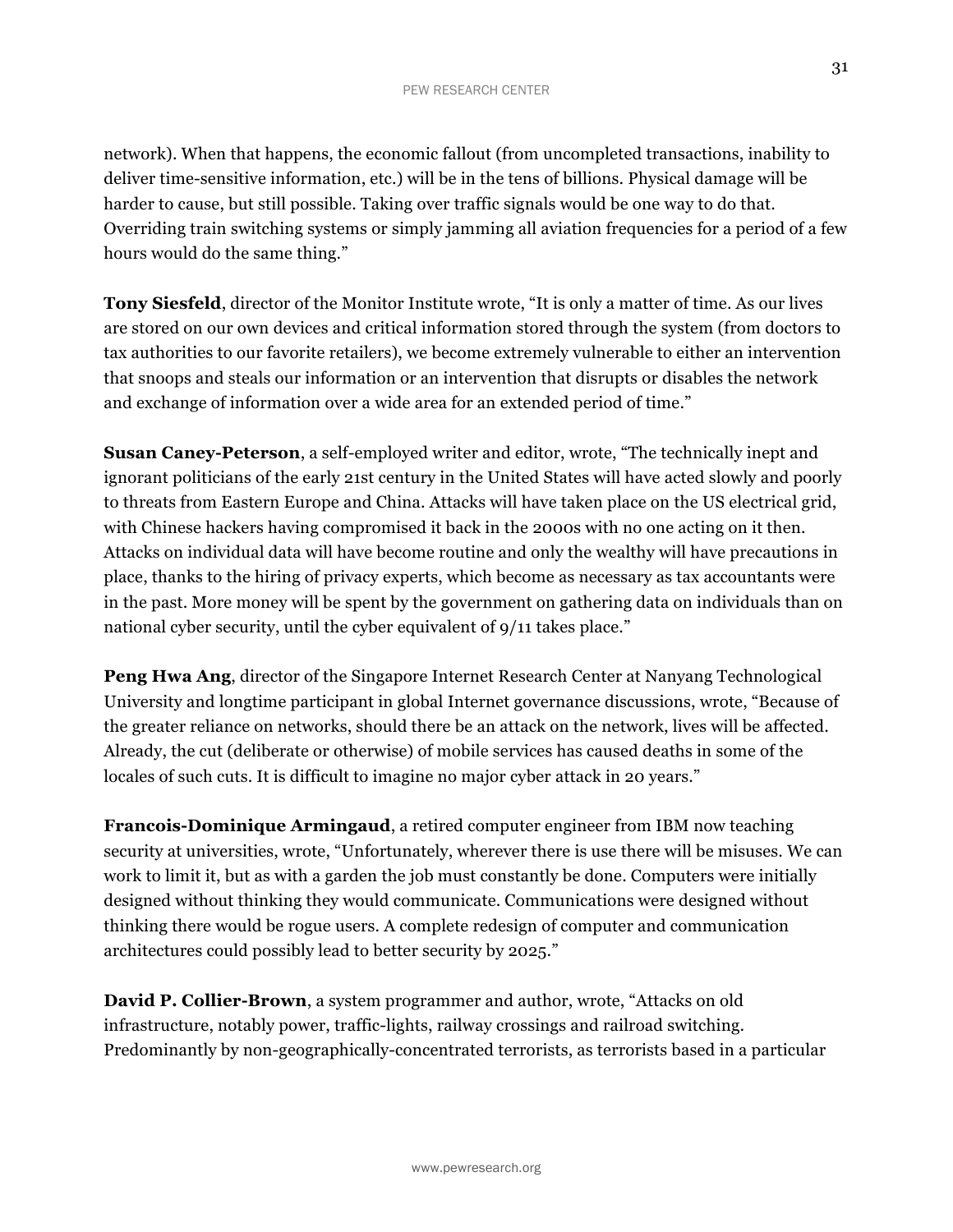country or state-sponsored attacks invite convention-arms responses. Some on first-generation automated systems like 2013 cars, under the same geographical-origin constraints."

**Alex Halavais**, an associate professor of social and behavioral sciences at Arizona State University, said, "It may be that we don't even know it is an attack, which is the scary part. The indignation of Google and the rest with the NSA owning their foreign data stores belies the more troubling bit, which is that some of the largest platforms we use are desperately insecure."

**Dominic Pinto**, a trust and foundation manager active in the Internet Society and IEEE, said, "Forcing everything pretty well online exposes everything to the risk of being hacked—if not by commercial interests and of course the more ordinary criminals but of course as we now know on a huge scale by the state through their security agencies (whether or not the politicians or the bureaucracies actually know and control these activities)."

**Rajnesh Singh**, regional director in the Asia-Pacific region for the Internet Society, wrote, "I do think we are seeing—sometimes in small doses and sometimes larger—instances of the waters being tested—be it by individuals, groups or entities and nation-states. When nation-states start building cyber defense and attack regimes, there is far much more to it than hype. However, we should be mindful that we don't end up destroying that which sustains us. The Internet, and all that it enables, is a large part of the world economy and has allowed tremendous opportunities for progress and socio-economic development. Any disruption could have a multiplier effect and end up causing unintended consequences long term that may impact the instigator as well. I expect the technical community will rise to the challenge and offer solutions that will continually improve the capabilities of users at large—threats will evolve and so will solutions to the threats."

**Miguel Alcaine**, International Telecommunication Union area representative for Central America, responded, "Nations, companies, organizations worth an attack, have already started their continuing work to prepare for a potential attack. The race between potential attackers and the ones defending different assets will never stop, and such a race by itself will have a price tag in the billions of dollars if not more. The trend to have some sort of national or institutional defense will continue. It is also healthy to highlight that the lower the defenses of an entity, also the lower the potential profit of attacking them."

**William Schrader**, co-founder and CEO of PSINet Inc., the first commercial ISP, predicted, "Absolutely, cyber attacks will have massive destructive impact some time in the next 11 years somewhere on earth. All nations have economic systems which are tightly interwoven among industrial production and distribution, commercial operations, communications, stock markets, financial institutions, personal lives, military and policy operations, and political balance (or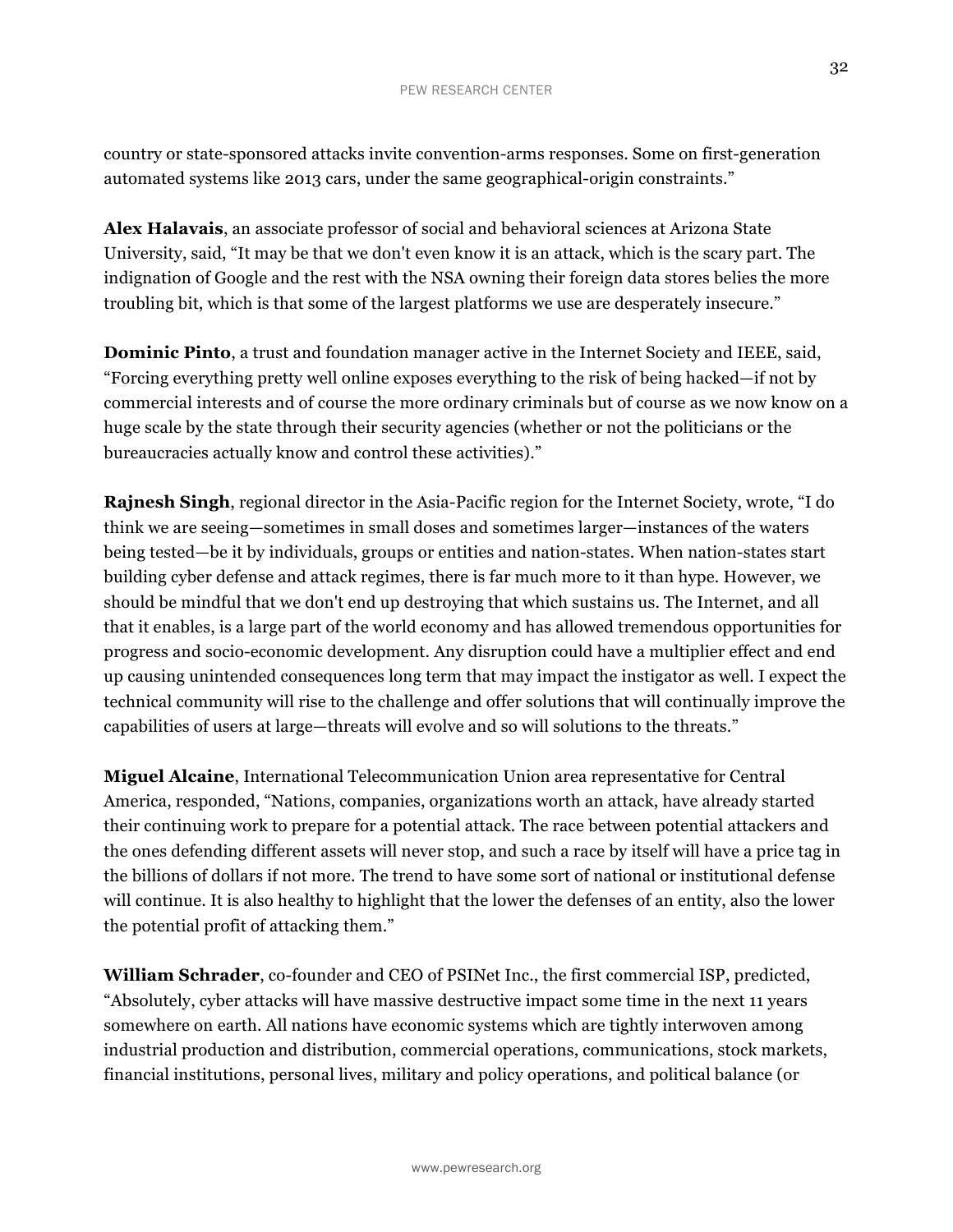imbalance). The critical infrastructure vulnerabilities are known to management of that infrastructure, to the authorities and to those determined to disrupt them. There has been a constant battle among forces to disrupt and forces to maintain during the past two decades. The risk and impact of this type of threat cannot be over-hyped. I choose not to identify specific vulnerabilities or attack scenarios."

**David Bernstein**, president at The Bernstein Agency, a marketing and research consultancy, wrote, "For every lock, there is someone out there trying to pick it or break in. This is human nature, and I have no doubt it will continue to happen. Yet, I believe that as the threats increase, companies and countries will continue to build more protection, redundancies, and methods to safeguard against criminals. In the past, it has been those inside organizations who pose the greatest risk to security. As a result, I expect greater scrutiny and oversight to those inside our most sensitive areas of national banking, military, and infrastructure."

**Thorlaug Agustsdottir**, public relations manager for the Icelandic Pirate Party, wrote, "See Vanity Fair magazine's *Enter the Cyber Dragon* from 2011 and the follow-up story from … 2013. This is a huge issue for the years to come. The technical/code aspect of Web crime will become ever more advanced, as will social engineering and phishing methods. Internet security and privacy issues are without a doubt the largest issues of the years to come."

**Kalev Leetaru**, Yahoo fellow in residence at Georgetown University, responded, "This scenario is quite possible as infrastructure becomes more Internet-connected and the value to hackers increases, and with many rogue states now creating their own cyber armies."

**Karen Riggs,** a professor of media arts at Ohio University, replied, "Technological advances and implementation reflect values of producers and consumers. As a society increases its dependency on information and communication technologies to assemble, hold, manipulate and share information, it increases vulnerability to its population. This risk includes deepening communication channels among perpetrators whose goals are to create joint action with those whose interests are similar to theirs. Among the most terrible of risks will be using data and manipulating technical communication to collapse economic systems in such sectors as banking and stock markets. Another likely scenario is that enemies of states will infiltrate ICT systems not simply to steal secrets but to push their own agendas, often in subtle ways, through the destruction of data and message integrity. Nations will be less able to maintain filters between their states and citizens. Finally, social and international definitions of threat and enemies of state will continue to be challenged, as actions by such individuals and collectives as Wikileaks, Edward Snowden, and Anonymous develop greater muscle."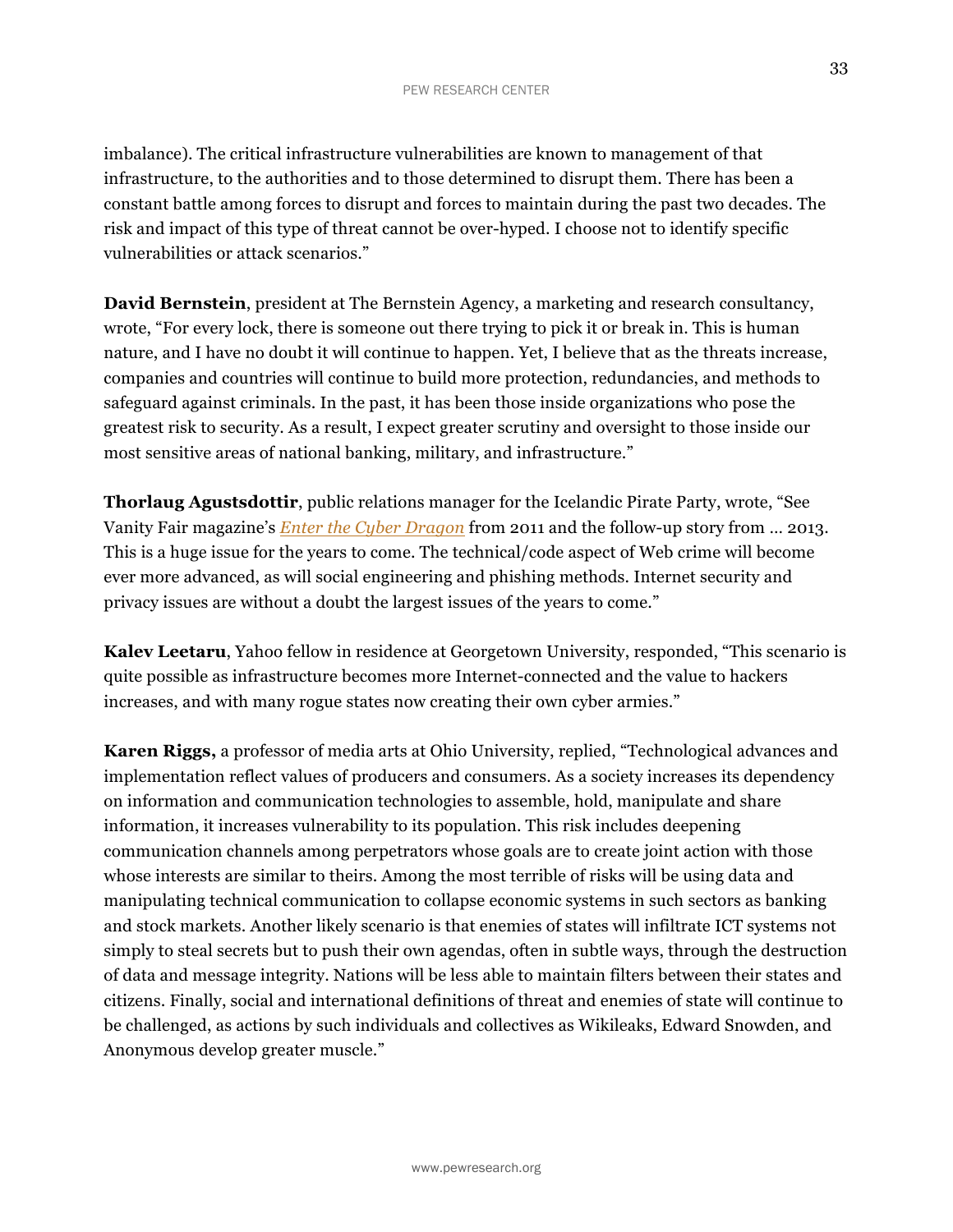**Marc Prensky**, futurist, consultant, and speaker, replied, "We are already under massive cyber attacks around the world related to intellectual property. Billions or even trillions of dollars have already been stolen. I believe the concept of intellectual property as we know it won't survive. Little people are unlikely to be harmed in great numbers by this, but countries and their relationships will face major upheavals."

**Pamela Wright**, the chief innovation officer for the US National Archives, responded, "It is certainly conceivable that there will be a major cyber attack by 2025. In many ways, we are still in the Wild West days of the Internet, with patchy regulations, and huge variances in modernization for basic infrastructure such as power, water and transportation. Private companies spend a great deal of attention ensuring that they can thwart determined opponents. In this age of shrinking government and across the board government budget cuts, I am already concerned about the vulnerability of the public infrastructure."

**Bob Ubell**, the vice dean for online learning at New York University, replied, "Relentless increases in cyber attacks for consumer information, intellectual property, and government secrets, among other data, is unlikely to abate. Chances are that the spiral will continue to increase exponentially as happened over the last decade."

**Gina Neff**, an associate professor at the University of Washington, wrote, "More systems will be online created by more vendors. These connected entry points into the 'Internet of things' will create more vulnerabilities for cyber attacks."

**Thomas Lenzo**, a technology consultant, responded, "So far, major cyber attacks have been made on defense contractors, major financial institutions, and other large targets. Those targets have responded and hardened themselves against future attacks. However, the majority of businesses are small- to medium-size, and they, as well as most home technology users, do not have the defenses needed to thwart a major attack. We will see cyber attacks that cause many of those businesses to go out of business. Recently, a small town lost eight years of its records to a malware attack. The cost of the damage has not been calculated. In the future, there will be more of these types of cyber attacks. As for loss of life, we will see that when a major health care system or a SCADA [Supervisory Control And Data Acquisition] system is the victim of a cyber attack."

**Mary Joyce**, an Internet researcher and digital activism consultant, replied, "There is no reason to believe that hackers won't continue to out-innovate infrastructure defenders. So long as data infrastructure is constrained in its function and design and hackers are unconstrained in the methods they can use to infiltrate it, those who own and defend infrastructure will be at a disadvantage."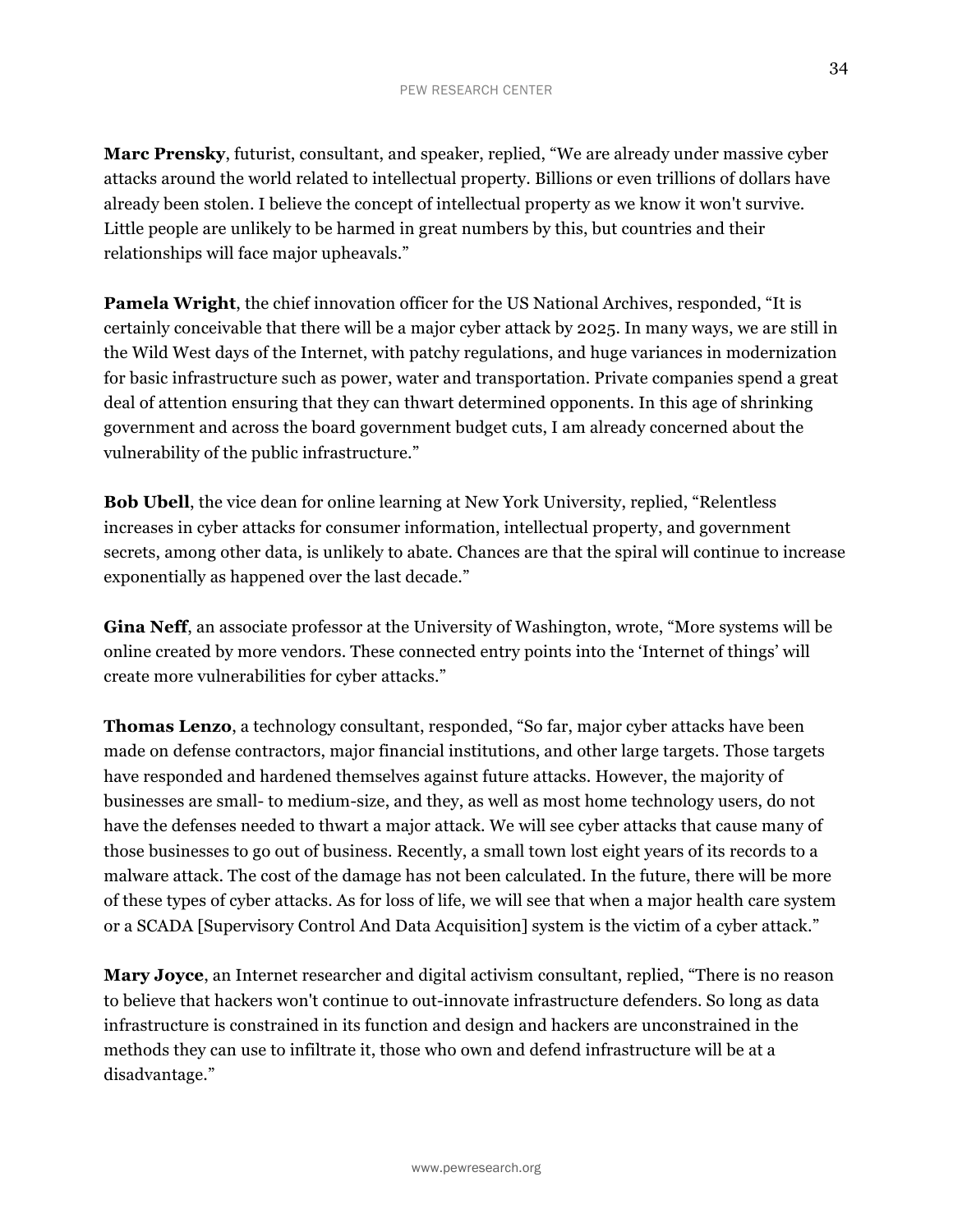**Danny Gillane,** an information science professional, wrote, "The longer the Internet exists, the more people will be exposed to it and to the technology needed to use it for good and for bad. Sooner or later someone—either for political reasons (terrorism, for example) or for criminal reasons—will take down part of the utilities infrastructure leading to economic loss or property loss on a large scale or will steal something or will take down a major economic player, such as Amazon, the Federal Reserve, the Internal Revenue Service."

**John G. McNutt,** a professor at the University of Delaware, replied, "War in 2025 will be lowintensity conflict and major conflict via technology."

**Adam Nelson**, founder of Kili.io, a cloud infrastructure in Africa, responded, "The question is whether a major cyber attack will have caused widespread harm to a nation's security and capacity to defend itself and its people. With 200 countries in the world and the fact that so much critical infrastructure is rooted in cyberspace and given the 11-year horizon—it seems inevitable that such an event will happen."

**Amy Crook**, an IT employee at a large firm, wrote, "Theft in the tens of billions of dollars is definitely possible. Smaller nations have a greater risk of being harmed, since larger nations have more resources to put toward defending themselves from cyber attacks. It will become more apparent that nations such as China are actively working toward goals of cyber attacks on other countries. I don't know how it will threaten a nation's sovereignty. It seems unlikely that allies of any one country will stand idly by if that country is attacked in such a way. I don't know if I can imagine a scenario in which a country is robbed totally anonymously, in part because it would be in the best interest of all other nations to put resources into solving that puzzle in order to protect themselves."

**Glen Farrelly**, a self-employed digital media researcher and consultant, wrote, "As long as the benefits for cyber attacks remain as attractive as they are now, cyber attacks will continue, which will become only increasingly destructive as more of our lives and societies rely on digital networks."

**Bud Levin**, a futurist and professor of psychology at Blue Ridge Community College in Virginia, wrote, "I cannot imagine a formal, structured, or government-led defense that will prevent determined, networked, and labile hackers. Offense, by whatever label, can be wrong most of the time yet still succeed. Defense only has to slip up once, and it will sooner or later. We have thought the virtue of the Net to be its ubiquity and de-centralization. However, we've centralized it in terms of standards and practices and methodologies and overseers, creating new vulnerabilities as we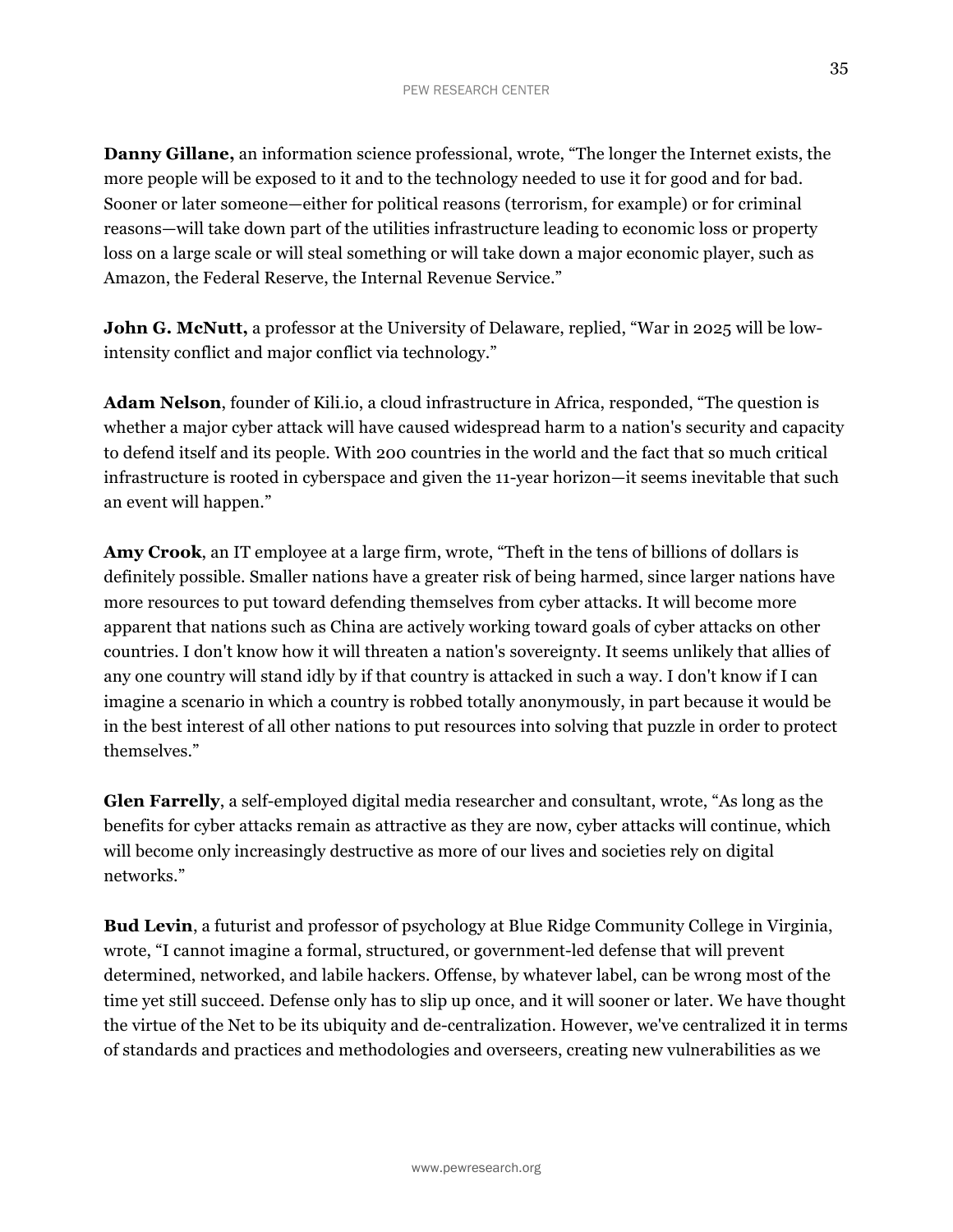attempt to improve on old. The more standardized and centralized, the more vulnerable to assaultive change."

**Scott McLeod**, director of innovation for the Prairie Lakes Area Education Agency in Iowa, responded, "We're fooling ourselves if we think that there won't be several major cyber war and/or hacking incidents aimed at governments, not just corporations and other organizations. This is a constant battle right now. It's only a matter of time before something really significant occurs, particularly as more of our physical infrastructure becomes connected to the Web via the Internet of Things and other similar movements."

**Daren C. Brabham**, assistant professor at the Annenberg School for Communication and Journalism at the University of Southern California, wrote, "There will definitely have been a major cyber attack by 2025. It will probably be perpetrated by the US or China on another country. I believe attacks on a country's stock market or on a country's missile defense system is the most likely application of a cyber attack initially. We will see the development of new major divisions (if not a new branch entirely) of the military focused on military applications of cyber warfare, along with medals and officer ranks for these specialists."

**David Solomonoff,** president of the New York Chapter of the Internet Society, said, "Likely attacks are getting easier and there a lot of new technologies—medical prostheses, critical infrastructure, Internet of Things, that are not properly secured."

A self-employed interactive communications specialist for a religious news organization responded, "Cyber warfare is no different from other warfare—those looking to harm will find a way and those who are harmed will realize they were not prepared in some way. While advancement will continue and countries will invest more and more in defense, someone will find a way inside—and it could come from within their own country."

A self-employed attorney responded, "Because our businesses and government do not respect privacy, they also do not respect our security. Add to their hubris, the fact that as media companies consolidate and exercise more power, groups like Anonymous will continue to grow and agitate to remind the general complacent public of what is at risk."

An international project manager at Microsoft wrote, "The first major attack on a nation's infrastructure will probably be by terrorists. They could, for example, cause the meltdown of a nuclear reactor. However, some nations might also start to use cyber attacks that are not easily identifiable as such but cause the loss of lives or major damage."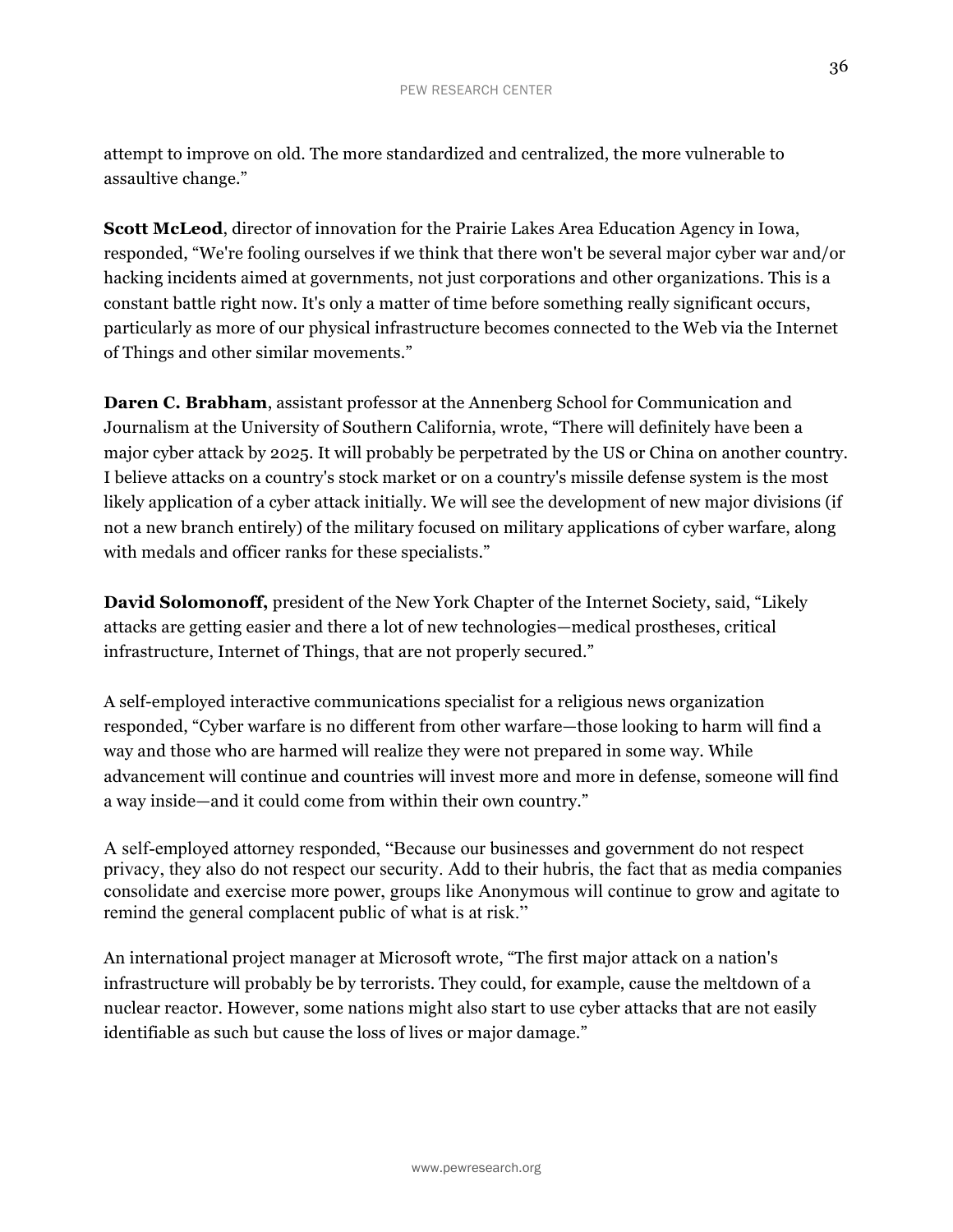The editor in chief of an international digital trade journal commented, "We've seen several cyber attacks come relatively close to causing major, widespread harm already. One or more major banking networks are likely to be the first to suffer a catastrophic collapse, and it would not surprise me for full-scale cyber warfare to erupt between China and one or more Western nations. The groundwork for that sort of thing already has been laid."

An anonymous respondent wrote, "There is a clear rivalry between China and the United States and the gap is widening. As the United States is more networked in many areas it is also more vulnerable to cyber attacks. This vulnerability might be used by China and other nations by first striking cyber attacks instead of sending troops."

A webmaster wrote, "Nation-states appear to be engaged in recruiting talent for cyber-war activities. The trend will continue and at some point another war will be fought that will include a cyber front. Likely there will be both direct economic consequences and collateral damage as the utility of cyber warfare is tested."

**David Hughes**, a retired US Army Colonel, wrote, "It is simply going to happen. First of all in a singular incident, which will then trigger the design and building of parallel or backup capabilities, requiring billions in investment, both government, corporate/institutional, and eventually individuals at their homes."

# 'Yes' respondents' theme 2) Security is generally not the first concern in the design of Internet applications. It seems as if the world will only wake up to these vulnerabilities after catastrophe occurs.

**Dave Rusin**, a digital serial entrepreneur and former digital global corporate executive, responded, "Cyber attacks are new form of war—economically driven. It is the new reality. Today, America's cyber security is like Swiss cheese. Solutions should be driven by the free market sector as the creativity will be fast and furious. On any given day, most politicians—outside of some briefing of what they want to hear—are not making me feel 'Happy, happy happy ...' Our politicians can't listen to generals or intelligence agencies on how to efficiently deal with traditional events leading to war, cyber-what? Eventually billions will be spent by government on cyber whatever—just *follow the money*, we are at risk, because those contracts will have more to do with campaign contributions, who you know, and keeping a politician in office, than an aggressive proactive and defensive-objective, clean, cyber strategy."

**Frank Pasquale,** a law professor, wrote, "As the wealthy segregate themselves into enclaves or diversify their residences across continents, they (and the political class they heavily influence) will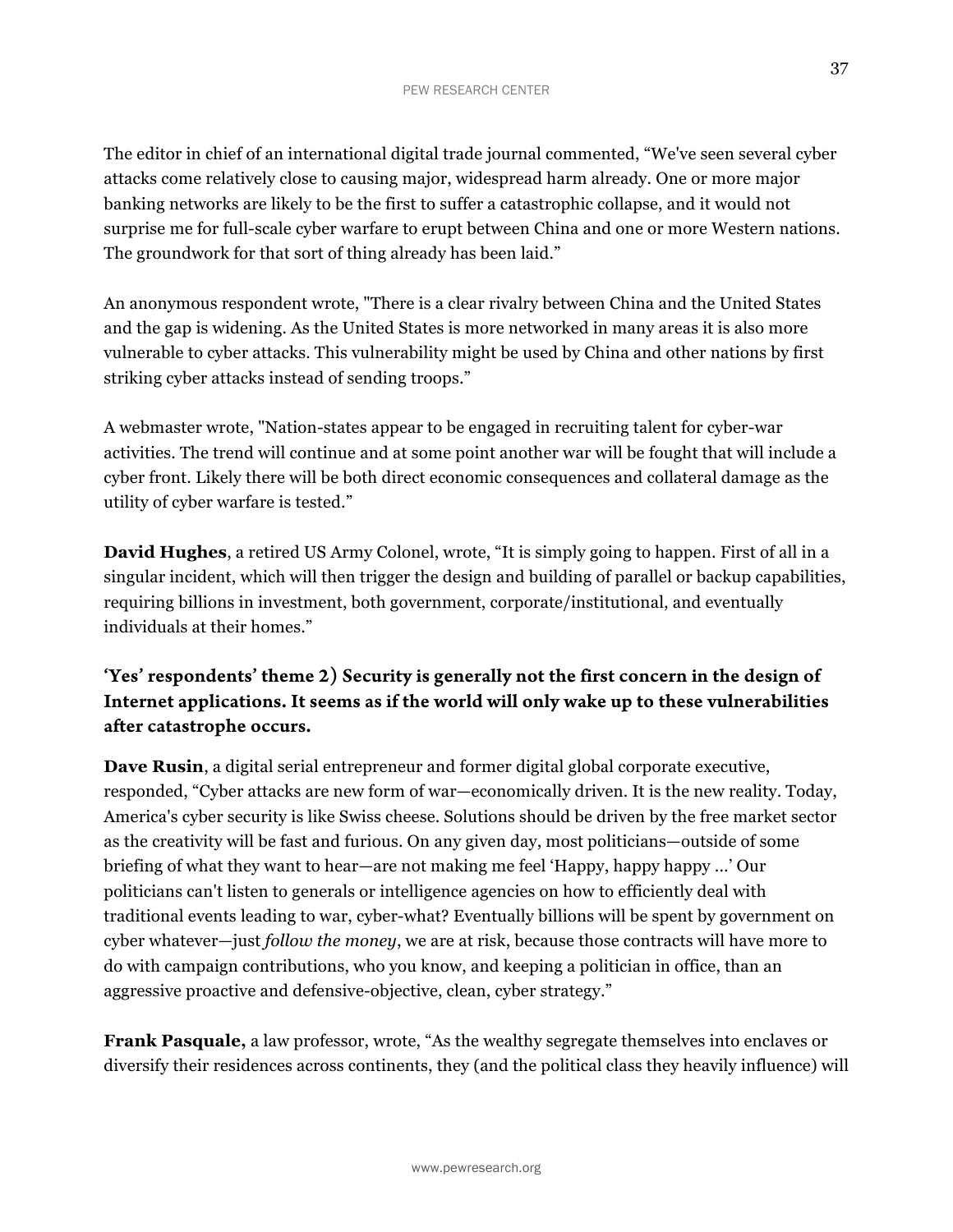38

continue to disinvest in infrastructure. Moreover, intelligence agencies and leaders of critical infrastructure will disdain the types of immutable audit logs that could help record and detect and solve vulnerabilities, because they don't want to be held personally accountable for failures. The situation leaves both electrical grids and banking infrastructures vulnerable to catastrophic attack."

PEW RESEARCH CENTER

**Brian Butler,** a professor at the University of Maryland, wrote, "Since we have not had these (at least not publicly) the will isn't there to deal with it at the level of resources needed. Hence, it is just a matter of time until a perfect storm of unaccounted for vulnerabilities and overconfidence, and external threat coincide. This is another place where the entrepreneurial mantra of 'fail often' plus overconfidence will eventually lead to problems, though there is a possibility that the increasing risk aversion among baby boomers, with their substantial influence, might balance this out."

**David Allen**, an academic and advocate engaged with the development of global Internet governance, responded, "It depends upon further progress toward global governance schemes overall—that actually work. By no means is that certain."

A CEO for a company that builds intelligent machines observed, "We haven't yet had our chance to see the impact of mutually assured destruction on the cyber battle field yet, but the seeds are germinating between the United States and China on this front today, and by 2025 we'll have had our Hiroshima. The problem is that there are several actors here and not all of them are sovereign nations. Any list would include multinationals—who might find an incentive to destabilize a resource-rich government, terrorist organizations—who find fear an ample reason to pull together significant resources), and techno-anarchist groups—who might bring down a power grid or financial market for fun or spite. The threat is very real, and because a profit motive is necessary for anything significant to be done here, I think progress will always be slow. It's easier to get us excited about blowing things up than building yet another defensive wall."

**Dale Richart**, a marketing and advertising client liaison, responded, "This probably will not happen by 2025, but perhaps not long after. I do believe I will live to see a devastating event brought about by a cyber attack that will result in a global resolution to abolish some acts of major cyber attack. I doubt we are generally aware of the current level of threat and we need to be exposed to better informative journalism."

A behavioral researcher specializing in design in voting and elections commented, "The world is a dangerous place. The Internet was built to be free, open, and democratic. That kind of architecture has holes in it, as the NSA has learned (and created with and without the help of corporations that

www.pewresearch.org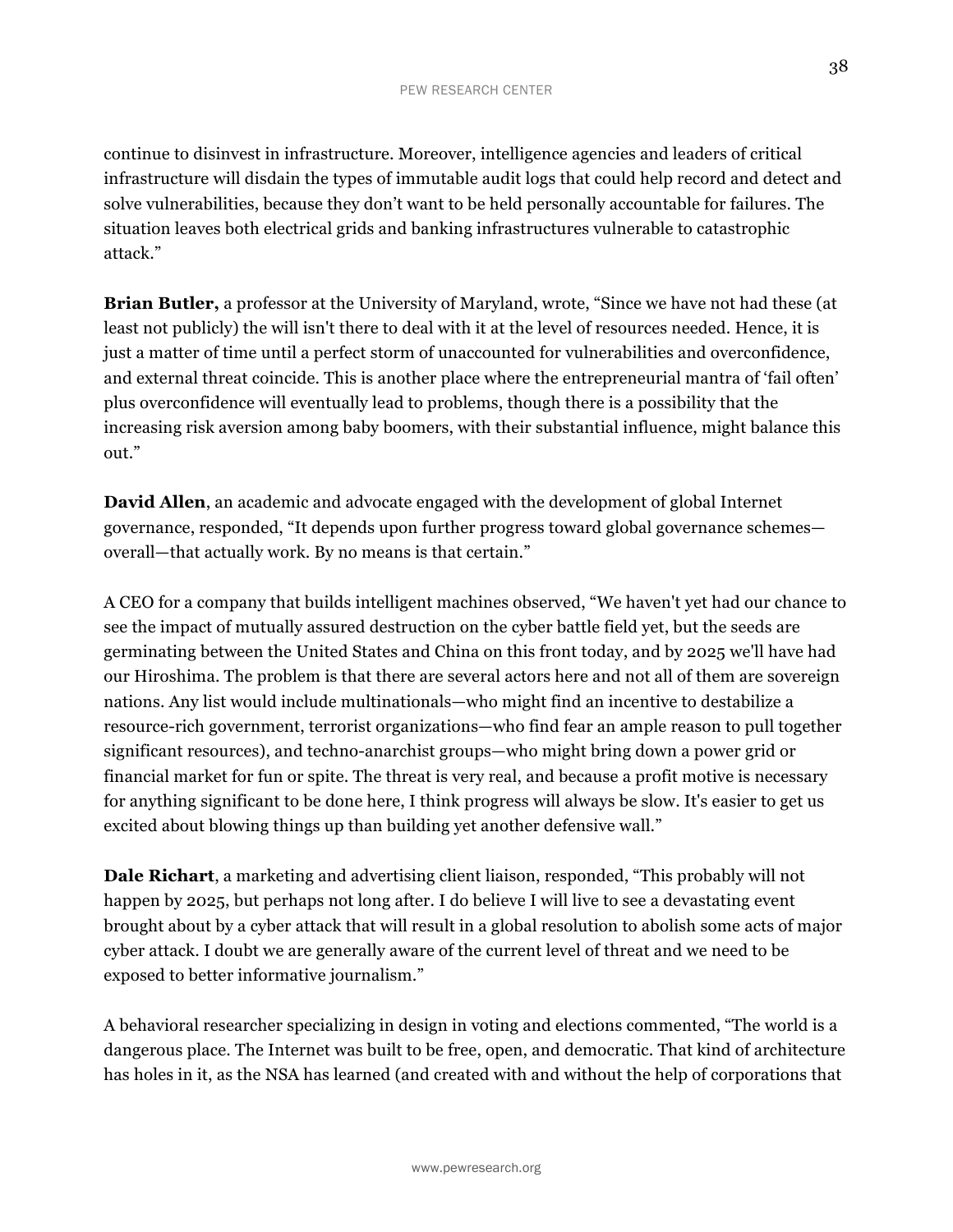are on the backbone). From my work in voting and elections, I can tell you that one of the major vulnerabilities is in voting systems. Some countries already have Internet voting. Several are piloting elections held online. There is great pressure in the United States to move elections online and states will try it. The advantage that the United States has in the way its electoral system is set up is that it is widely distributed. Conducting attacks during a major election would be extremely difficult considering that there are thousands of voting jurisdictions in the United States that run their own elections. It would be difficult but not impossible. We've already seen election department servers attacked. There's no personal data there that isn't publicly available elsewhere, so that's not the driver. These attacks are practice sessions. They'll probably escalate and expand."

**Maureen Schriner**, a university professor, responded, "The vulnerabilities to these attacks lies in the nature of the infrastructure, the lack of common governance over the Internet, and the lack of willingness by multinational corporations to change processes. Until a major cyber attack occurs, the people and institutions that control cyber infrastructure won't have incentives to change."

**Will Stuivenga**, an information science professional in the state of Washington, said, "It is almost inevitable that something of this nature will eventually occur. Human nature and history have shown that effective counter measures will not be implemented until an actual event demonstrates the necessity of doing so. And even then, some nations probably won't have the wherewithal to take effective counter measures, even if they wished to do so."

A professor and CEO with 25 years of experience in technology research and entrepreneurship responded, "There will be many attacks and accidents, many of these with terrible consequences. Whether any single one of them will be to this scale is hard to predict, but we will be able to build and deploy more flexible, more immune-system-type defenses before that happens. It is still too easy for too many deciders to ignore security out of sheer ignorance or because the costs can be externalized. Maybe we need a couple more mega-events before that becomes less of a problem."

**Daniel Miller**, a professor at University College in London, wrote, "It would be foolish to underestimate the capacity of the military to employ new technologies. And since these work at a distance they will be very attractive. There are obvious imbalances in different nations' capacities to launch and defend themselves from such attacks, which is why it is likely to be successful. Only after which will we see the required international mobilization to prevent further escalation."

A self-employed digital communications consultant commented, "This is just a matter of time. Our government's digital infrastructure is a joke. When giant corporations like Target or social networks like Facebook are having a hard time fending off cyber attacks, it gives you little hope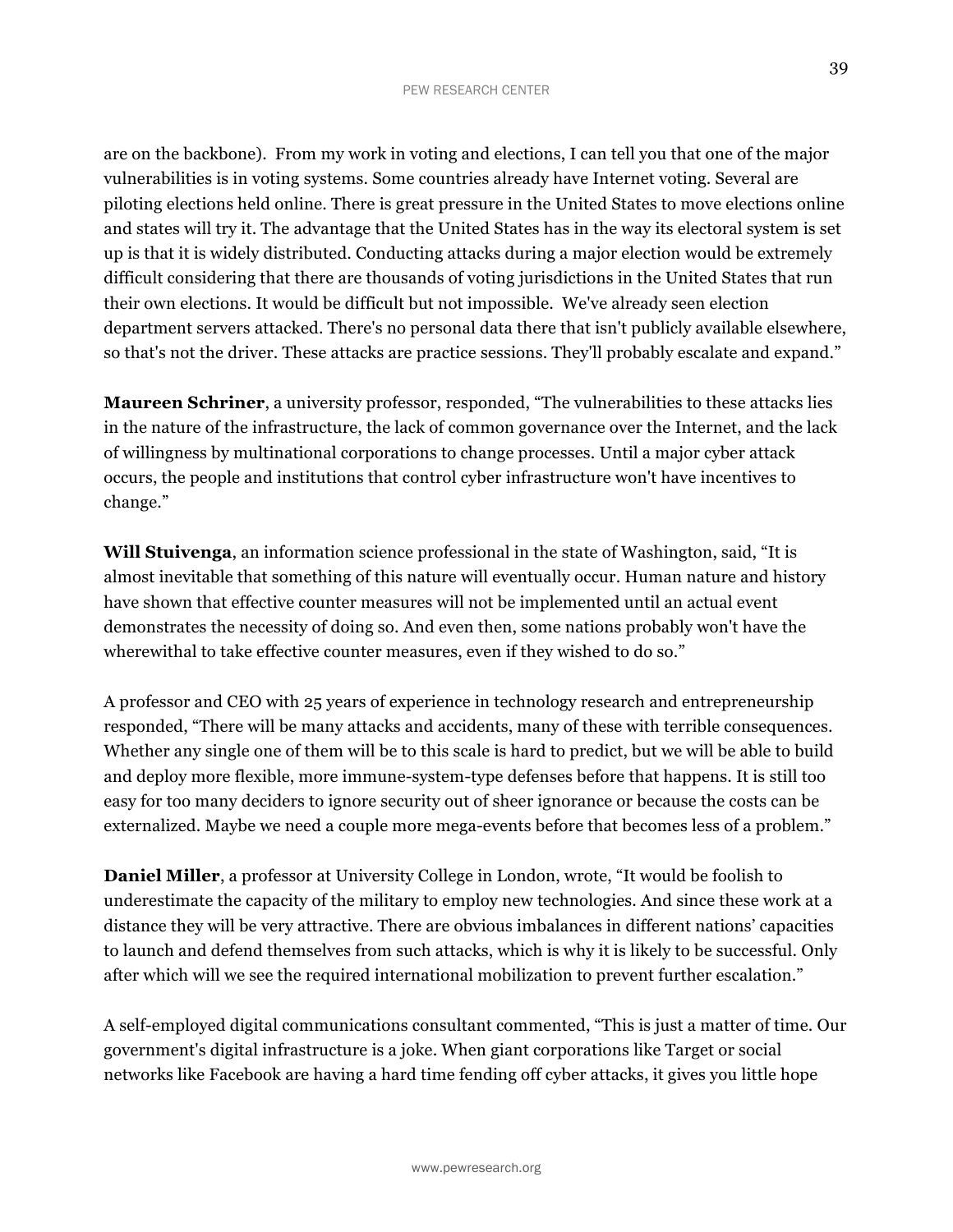that our government is in any way prepared to handle a big breach. Some country is going to get hit hard. It might not be the United States, but someone is going to have to handle this by 2025."

**Carol Wolinsky**, a self-employed marketing research consultant, wrote, "Chinese incursions into the databases of major newspapers, the recent attack on Target and other examples demonstrate the determination and capability of those who wish to disrupt the security and safety of the world's citizens. Al Qaeda and other terrorist groups have similar motivations. The United States lacks the political will to focus on and pay for technology improvements that would slow down or eliminate these threats; the primacy of the United States on the world stage will be in the past and will never recover. Eastern Europe and Asia, where many of the security threats originate, will be ascending."

**Gary Kreps**, professor of communication and director of the Center for Health and Risk Communication at George Mason University, wrote, "Serious breaches in cyber-security in the future are inevitable. However, I am hopeful that these serious incidents will raise public concern for security and lead to new programs and policies for safeguarding information systems in the future."

A law school professor commented, "The grid controls even today. Banking, food, and power are all subject to attack. Those that want to control have always led the way, leaving those that want to help lagging. The question will be the severity of the attack and how widespread. Small attacks happen daily, but don't affect the daily lives of most of the world. Kill the electrical grid in just one major economy and the ripple effect will probably not stop until there is a return to a pre-tech age. A small group can act to bring down a much larger group because of inertia and the human nature of refusing it can happen until it's too late."

The grants coordinator at academic center for digital inclusion responded, "People are unable to effectively collaborate across systems. Given ample mismanagement and miscommunication already evident, a major cyber attack seems unavoidable."

**Linda Young**, a freelance writer, responded, "This nation has done nothing to make sure that the Internet is secure. It has done nothing to ensure that hackers can't shut down the nation's water, wastewater, and electrical supply systems. It has done nothing to make sure that banking is secure from attacks. It has done nothing to make sure that medical records can't be hacked and altered."

A software engineer who works for a major US technology company said, "I fear that computer security by 2025 will not be much better than it is today. We will have more experience, but I expect that the level of complexity of software systems will increase to match. Nonetheless, I don't believe that a major cyber attack will occur. I hope that the fear of an attack will cause critical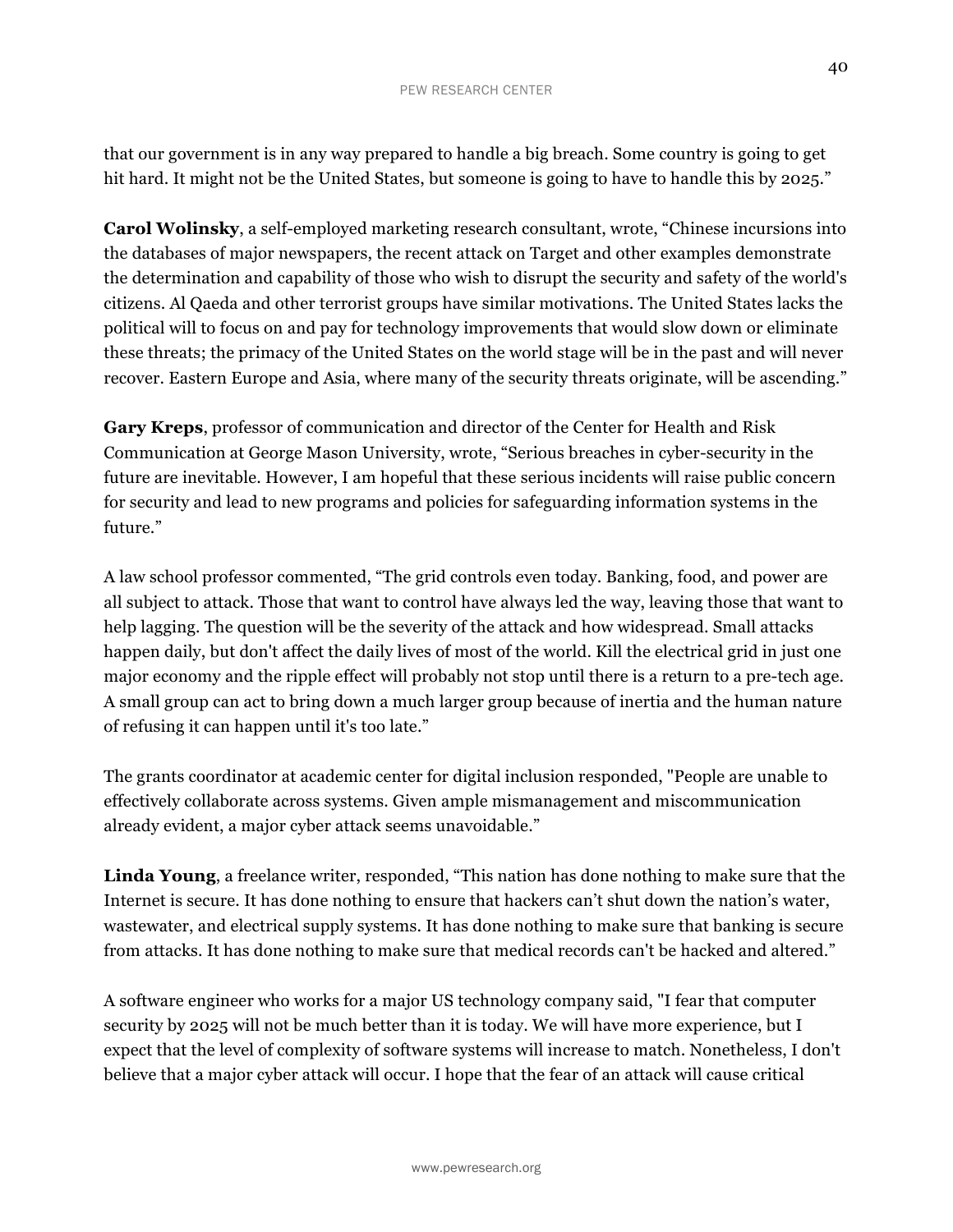systems to be hardened/isolated to the point where, although possible, cyber attacks against them will lose their anonymity benefits. At which point, they enter the standard military portfolio and, likewise, will be reserved for times of war. Minor attacks, on the other hand, I expect will continue to be frequent, although will often be carried out by lesser entities than states."

A middle manager in the digital division of a public media company wrote, "We will be shocked by our vulnerability when the inevitable happens. Imagine all the robotic cars crashing into one another, or the discovery of billions being siphoned out of bank accounts. It is the primary risk to our digital future—we may find we cannot accept the risk of our digital vulnerability."

**Stephen Abram**, a self-employed consultant with Lighthouse Consulting Inc., answered "no" on this question, but his answer suggested he was uncertain fixes would be made. "War seems to always be with us. It's not entirely science fiction that digital security is a moving target and the holes are discovered through attacks and not solved through barriers and moats any longer. If by 2025 we have solved this problem I'd be surprised."

**Jon Lebkowsky**, Web developer at Consumer's Union, responded, "A cyber attack of the magnitude described here is as avoidable as the Y2K bug, but I wouldn't say it's overhyped. The hype will drive prevention."

A University of Missouri assistant professor of library and information science wrote, "Hackers will probably gain access to more major banks, Internet companies, and the federal government. It's the golden prize. Hopefully it will not happen while I'm flying or driving my robotic car, though."

**Liam Pomfret**, a doctoral student in digital issues at the University of Queensland, Australia, responded, "Given such events as the Sony PlayStation Network hack, and known vulnerabilities in the US power grid, there's certainly a great deal of potential for an attack causing significant economic harm (though any loss of life would likely be caused only indirectly). Particularly given the Sony case, it's obvious that many large organizations are lacking sufficiently sophisticated security. I don't see many firms taking much more care in this area either, simply because of the cost to them to do so, and the relative lack of punishment they've received from either consumers or governments when such privacy breaches have occurred. Even should a firm be punished, rarely have the executives who allowed such a situation to occur suffered from any personal liability, making the punishments relatively toothless."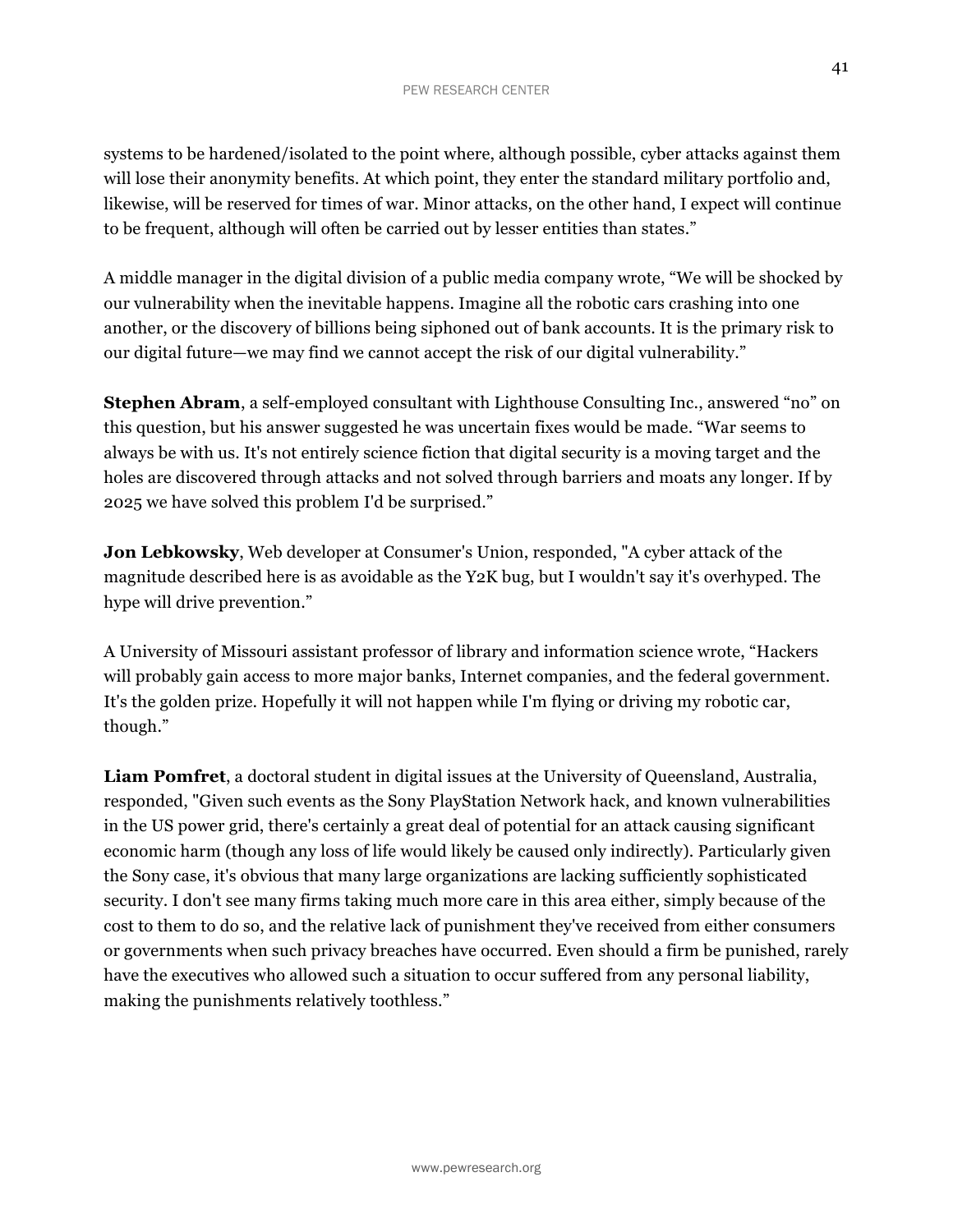# 'Yes' respondents' theme 3) Major cyber attacks have already happened, for instance the Stuxnet worm and attacks in nations where mass opposition to a regime has taken to the streets. Similar or worse attacks are a given.

The IEEE Spectrum publication wrote in February 2013: "[The Stuxnet] worm was an unprecedentedly masterful and malicious piece of code that attacked in three phases. First, it targeted Microsoft Windows machines and networks, repeatedly replicating itself. Then it sought out Siemens Step7 software, which is also Windows-based and used to program industrial control systems that operate equipment, such as centrifuges. Finally, it compromised the programmable logic controllers. The worm's authors could thus spy on the industrial systems and even cause the fast-spinning centrifuges to tear themselves apart, unbeknownst to the human operators at the plant." This reportedly helped slow down Iran's nuclear-material development program by destroying up to a fifth of its centrifuges, though Iran has not acknowledged the problem—and it has been widely speculated that the US and Israel were the developers of the 500-kilobyte worm.

A notable number of respondents cited Stuxnet and other acts against various populations as evidence that cyber attacks were now integrated into national military and intelligence strategies.

**David Golumbia**, an assistant professor at Virginia Commonwealth University, said, "They already have, repeatedly, and this trend will only accelerate."

**Nathan Rodriguez**, a PhD student at the University of Kansas, wrote, "It is difficult to envision a scenario where a nation does not experience widespread harm as the result of a cyber attack during the next decade. Iran's nuclear program was dealt a tremendous blow as a result of the Stuxnet virus. I do not think it would be inaccurate to claim the United States is in some ways already amidst a new Cold War with China in the digital realm that will continue to deepen—all under the cloak of plausible deniability."

**Jerome McDonough**, an associate professor at the University of Illinois, responded, "Given the damage done by Stuxnet and the significant use of cyber attacks in the Georgia/Russia conflict, I suspect we may already have passed the 'widespread harm' [test] you've established."

**Andrew Bridges**, a partner and Internet law litigator and policy analyst at Fenwick & West LLP, wrote, "Arguably this has already happened with the Stuxnet. An attack on GPS satellite systems or time stamping systems could be devastating. I don't think the threats relating to these systems have been hyped. I do not know whether major economic enterprises can thwart these attacks."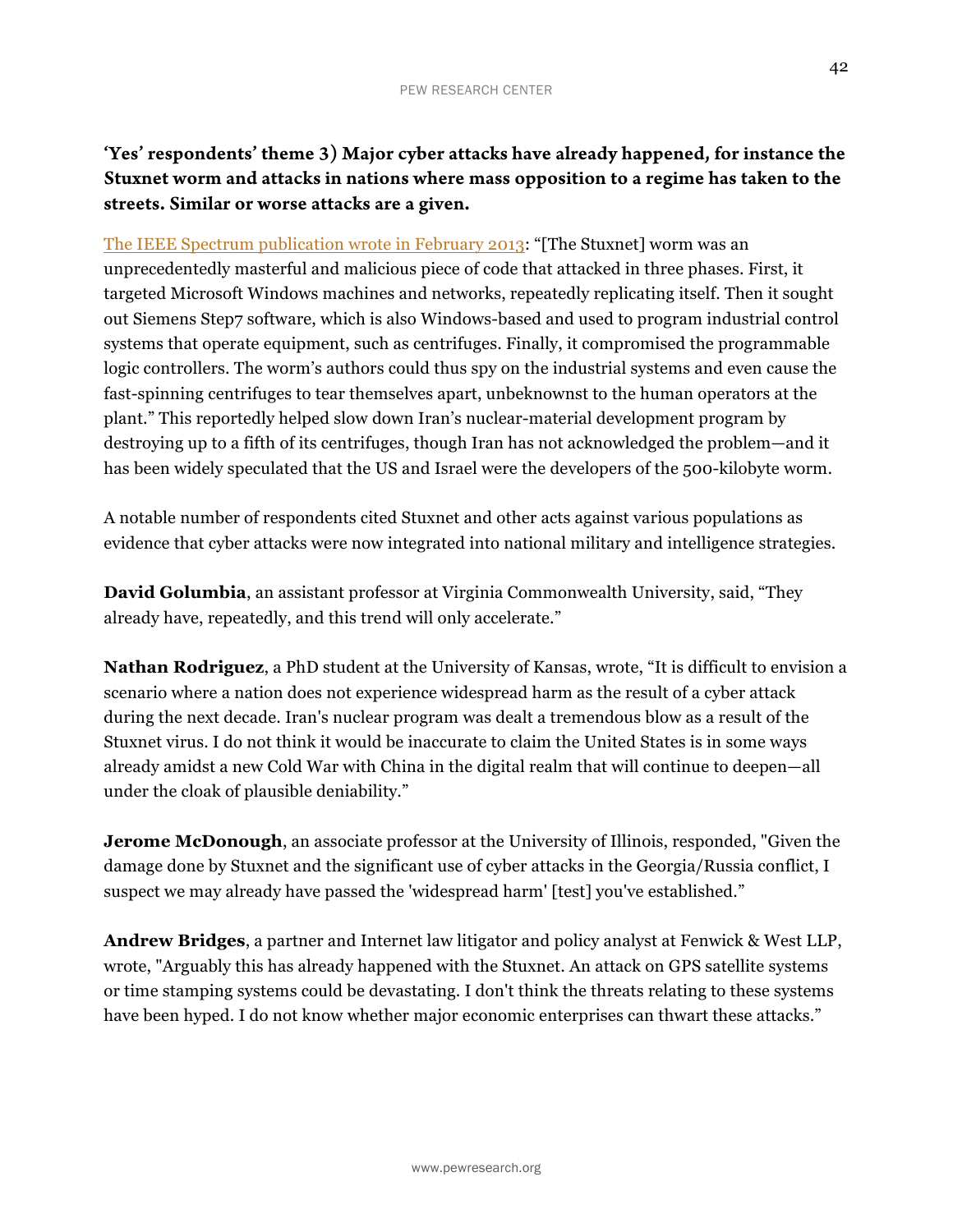**Adam Rust**, a research director for a US-based organization advocating for economic justice and opportunity, wrote, "It is already happening. Cyber attacks are a front in war. Look at what happened in Estonia, in Syria, in Georgia."

The principal engineer for an Internet of Things development company wrote, "Cyber attacks will become an increasingly important part of state against state warfare, as well as becoming a weapon used by non-state 'terrorists.' It has already started with the United States and Israel cyber attacking Iran to cripple their economy and nuclear industry. The next step will probably be more aggressive and open cyber attacks between the West and China."

**Lucas Gonze**, a respondent who did not share other self-identifying details, said, "Information technology has already been weaponized. Nations are already in hot conflict. Cyber attacks have been waged. With the Stuxnet/Flame attacks on [the Iranian nuclear plant] Nataanz, the Iranian capacity to build nuclear weapons was reduced. It is entirely possible that tens of billions have already been spent by the Iranians. So this question is not very theoretical. If the question is whether major powers such as the United States or China will suffer such losses, that is an ideological slant in the question."

An assistant professor at New Mexico State University wrote, "The cyber Cold War has already had some hot skirmishes in the 2000s. It seems likely that there will be some significant casualties by 2025. The US-Israeli developed suite of cyber-weapons known as Stuxnet has already demonstrated a more complex suite of behaviors than many experts had imagined when deployed against Iran (and probably other targets as yet undisclosed). Unlike nuclear weapons, which require heavy industry and large investments of time and resources to develop and deploy, cyberweapons are extremely cheap and require little more than brains, information, and readily available inexpensive hardware to develop and deploy. In this game, the attacker has an enormous advantage, because very few of the millions of possible target systems were designed with defense against cyber-attack in mind."

# 'Yes' respondents' theme 4) Cyber attacks are a looming challenge for businesses and individuals. Certain sectors, such as finance and power systems, are the most vulnerable. There are noteworthy divides between the prepared and the unprepared.

**Steve Jones**, a distinguished professor of communications at the University of Illinois-Chicago, responded, "I don't think this is likely, though it isn't impossible. One of the things that causes some hope is that most critical systems are not interconnected (Internet notwithstanding) so an attack on one is unlikely to disrupt others. The one that may be most vulnerable, as we've seen in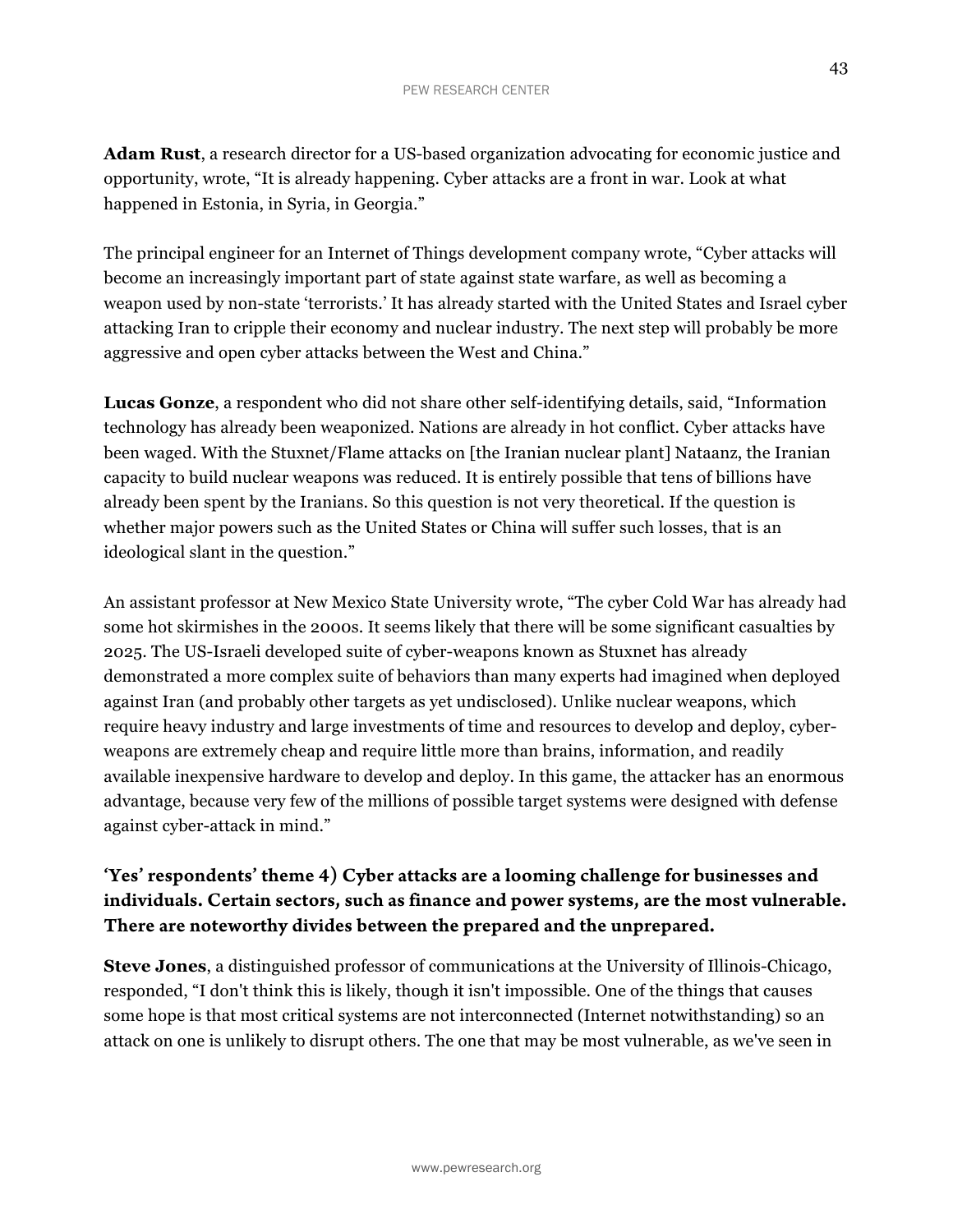the recent simulated attack, is the electrical grid, and there is certainly potential for attack and serious disruption via that vector."

**Bryan Alexander**, senior fellow at the National Institute for Technology in Liberal Education, responded "no" but elaborated, "The real research and development in this field isn't directed at nations. Instead it's about taking money from those who have it—i.e., crime. National cyber attacks seem to be tending less towards the notorious 'electronic Pearl Harbor' and more towards harassment and sabotage. So we can expect successors to Stuxnet: 'Oops, it looks like a Chinese aircraft carrier lost power for a day.' 'Huh, the American embassy in Paris is suffering a DDoS attack.'"

**Neil McIntosh**, a British journalist working for a major US news organization, wrote, "It would be easy enough to worry only of Hollywood-style attacks on infrastructure; electricity grids, military facilities, and so on. I'm sure there's risk enough there. But greater, more realistic (and harder to defend against) danger may lurk in less glamorous places. For instance, the global banking industry has individual players whose failure would, on their own, bring their host nation to its (financial) knees. This would undoubtedly have an impact on that nation's sovereignty and by extension—its ability to defend itself. It doesn't take a huge leap to imagine a situation in which a major financial institution finds its systems under attack; an attack that, then, brings into play those huge sovereign risks. I'm afraid I find this scenario plausible."

**Andrew Chen**, an associate professor of computer science at Minnesota State University-Moorhead, responded, "The 'smart grid' is the most substantial danger. Cyber attacks that target a 'smart grid' will result in loss of power to large numbers of places simultaneously, causing infrastructure damages. Likely places that this will cause substantial damages will be airports, trains and train stations, draw bridges, traffic signals, and so on. No single instance will be 'widespread harm,' but all of these together will add up to that in only a short period of time. Unless there is some unforeseen major new technological development (such as widespread availability of quantum cryptography-based one-time-pads), the only way to prevent this will be to refrain from adopting 'smart grid' technologies."

**Meg Houston Maker**, writer, editorial strategist, and private consultant, responded, "I'd like to believe that cyber attacks would be more likely to cause property and national security breaches than loss of life, and that they're more likely to occur in less developed nations, or regions experiencing conflict or warfare. However, it seems clear that messing with the national grid during times of extreme weather events or hacking the public transportation system could pose a vital threat."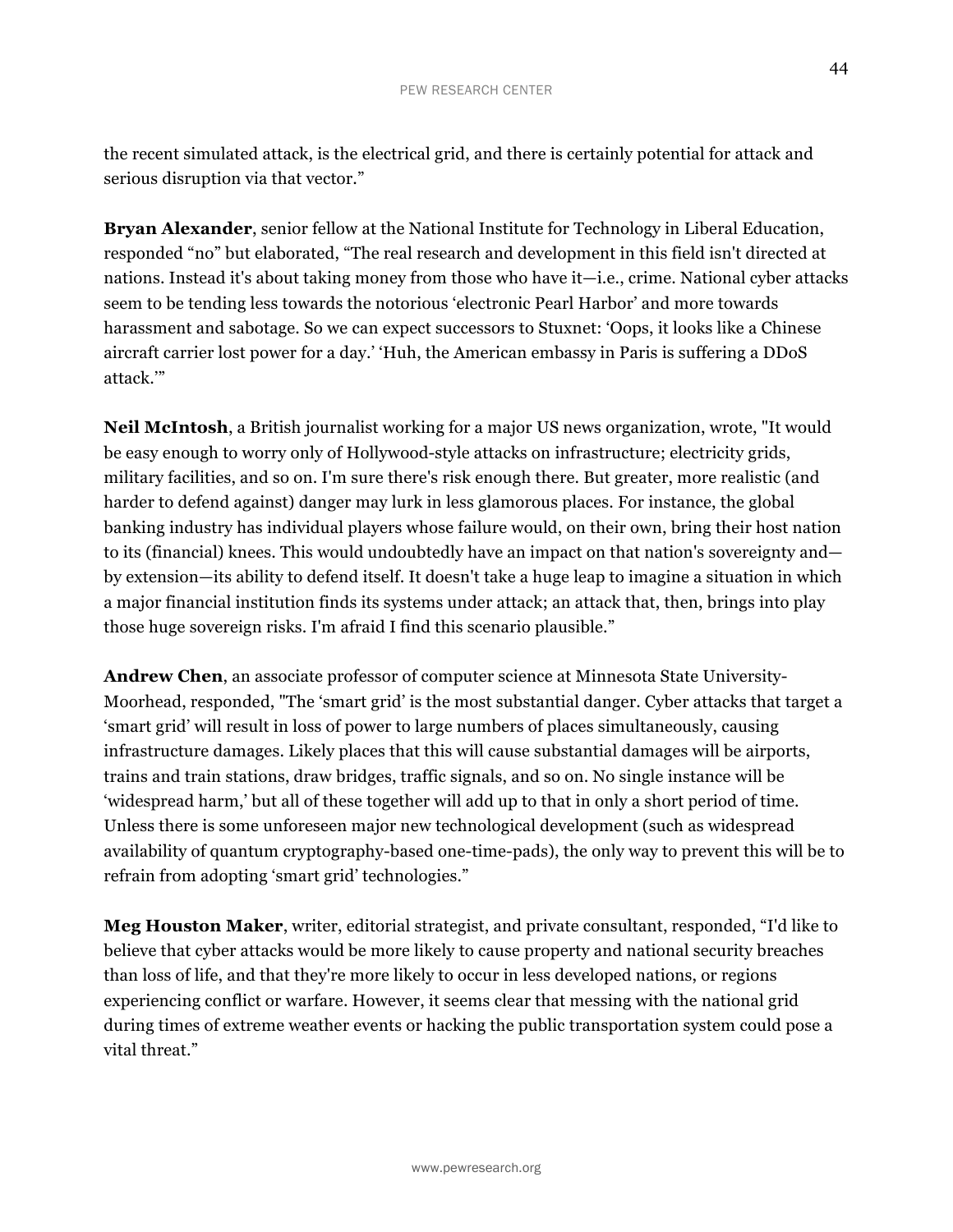**Matthew Henry**, a CIO in higher education, replied, "Cyber attacks will be huge and will cause physical and human life loss. Vulnerabilities within utilities will be the greatest danger, followed by dangers to medical areas. Financial vulnerabilities will continue to the level of causing loss of assets to corporations, governments, and individuals."

**Larry Magid**, technology journalist and Internet safety advocate, wrote, "It is my hope and belief that those responsible for physical infrastructure will find ways to isolate critically important systems from a vulnerable grid. I do think that banking and information services will remain vulnerable but not things like power plants and water systems. My big worry though is whether autonomous vehicles and drones might be increasingly vulnerable."

**Jesse Stay**, founder of Stay N' Alive Productions, replied, "It won't be what you think, though. Citizens will have more control over their own security rather than the nation controlling cyber security. As such, the citizens who are more security conscious will be more protected than those that are not. Currencies such as Bitcoin will also be more prevalent, and the need for citizens to know more about their own security will become even more important. Citizens will get smarter, and will be more empowered to protect themselves."

**Brittany Smith**, a respondent who did not share a professional background, wrote, "Cyber attacks and cyber security will be the issues that define the upcoming decades. What is unfortunate is that many Americans are unfamiliar with cyber security and do not know how to protect their own information. Education and collaboration across sectors will be necessary to help us protect ourselves individually and collectively."

**Kevin Ryan**, a corporate communications and marketing professional, responded, "Military and business will probably have their own special Internet with a great deal of protection. Enough cyber attacks have been occurring that the military will make security a priority. Well-funded corporate entities will follow suite with special networks. The common man will be vulnerable."

An administrator for technology-focused units in educational nonprofits responded, "Vulnerabilities ripe for targeting by hackers may be found in the following areas, both public and private: power grids, financial institutions, defense institutions, medical institutions, educational institutions, business enterprises, and any other institutional gathering place or space. Most people and the institutions they inhabit or maintain are not yet attuned to being vigilant about keeping technology-enhanced spaces secure; thus, they are more careless and inattentive than they should be, especially in the face of known, not hyped, hacker persistence in invading such spaces."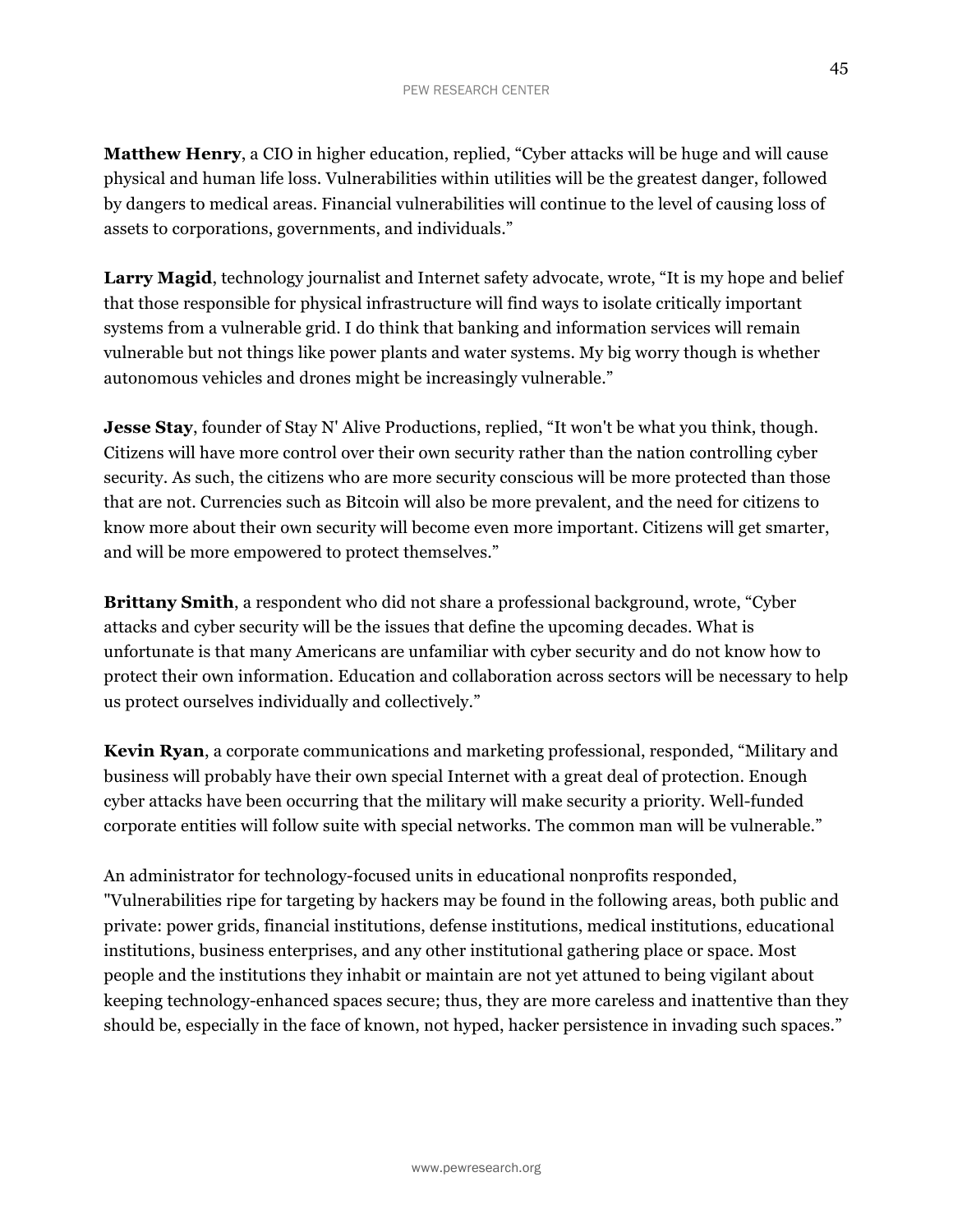**Evan Michelson**, a researcher exploring the societal and policy implications of emerging technologies replied, "Attack is likely yes, but in addition to targeting national security and corporate targets, such cyber attacks could be aimed at small businesses. Imagine a denial of service attack planned for 'Small Business Saturday' that targets local payment systems. The level of threat is higher than we currently expect."

# Some responses that straddle 'yes' and 'no'

Several respondents in their narrative answers discussed the pros and cons related to likely cyber attacks and had answers that fit between the poles.

**Raymond Plzak**, former CEO of the American Registry for Internet Numbers, and current member of the Board of Directors of ICANN, wrote, "I would say significant yes, but widespread, no. Just as previous threats over the course of history were thwarted or averted, others succeeded by the use of surprise often coupled with innovation. Such will continue to be the case in the future. Only a thorough understanding of the environment and the ability to anticipate the outlying case or method while not fixating on them will continue to be the path to success."

**Lyman Chapin**, co-founder and principal of Interisle Consulting Group, wrote, "Responding 'no' is a counter-intuitive answer to this question, but consider that the opportunity and the motivation to carry out such an attack have existed for at least a decade. The question really hinges on what we interpret as major. There will be cyber attacks, and damages will ensue, but I think enough diversity has been built into the system to enable it to survive."

**Dave Burstein**, editor of Fast Net News, responded, "The US and other countries are spending billions of dollars developing cyber warfare capability and actively using it in modest ways. If we continue to have wars like Iraq, Afghanistan and the cold war against Iran we will likely use our capabilities. Yes/no is not the right way to answer this; it's really 'maybe.'"

**Tim Mallory**, an information science professional, responded, "The value of the damage is in the eye of the attacker and the victim. What may be seen as 'billions of dollars of value' may be meaningless to most people."

A law school professor commented, "The grid controls even today. Banking, food, and power are all subject to attack. Those that want to control have always led the way, leaving those that want to help lagging. The question will be the severity of the attack and how widespread. Small attacks happen daily, but don't affect the daily lives of most of the world. Kill the electrical grid in just one major economy and the ripple effect will probably not stop until there is a return to a pre-tech age.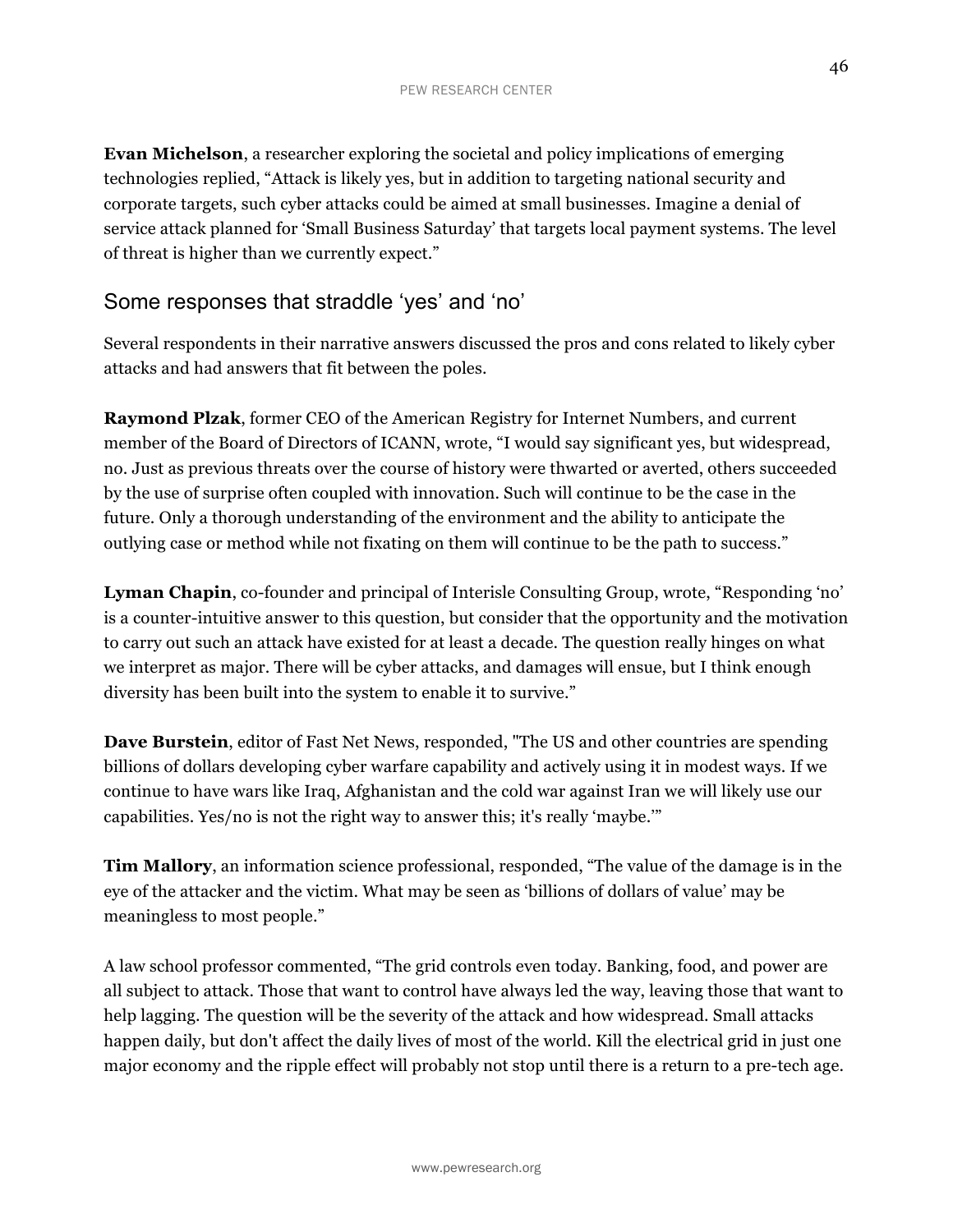A small group can act to bring down a much larger group because of inertia and the human nature of refusing it can happen until it's too late."

An editor focused on how technology affects policy and society for a major US online news organization responded, "I agree with those who say that the cyber security threat is much like the Cold War nuclear threat: there is both an arms race and concern about mutual assured destruction. I believe that there will be many, many small and medium-size cyber attacks between now and 2025, but nothing on a major scale."

An economist for a leading Internet company responded, "I can see attacks that will create inconveniences and monetary loss, but I do not expect widespread harm from pure cyber attacks. New and better forms of secure identification will emerge, which will help with many security issues. New crimes will appear and old ones will disappear, be we will not see dramatic changes in the overall level of criminal and terrorist activity."

Themes among those who responded 'no' there will not be major cyber attacks

'No' respondents' theme 1) There is steady progress in security fixes. Despite the Internet's vulnerabilities, a distributed network structure will help thwart the worst attacks. Security standards will be upgraded. The good guys will still be winning the cyber security arms race by 2025.

**David Cohn**, director of news for Circa, responded, "It is, of course, a constant game of oneupsmanship. Criminals get bigger guns, defense gets bigger guns, and so forth. However—short of a major leap—the checks and balances here minimize the harm."

**Kevin Carson**, a senior fellow at the Center for a Stateless Society and contributor to the P2P Foundation blog, wrote, "I expect a lot of small-to-medium attacks will lead to extensive decentralization and hardening, and to the degraded functioning of all large, visible institutions."

**Giuseppe Pennisi** of the Economic and Social Council of the Republic of Italy said, "I feel the era of major cyber attacks is over."

**Bill St. Arnaud,** a self-employed green Internet consultant, wrote, "Businesses, research groups, network operators, and various Internet organizations have taken considerable steps in the past few years to thwart wide-scale attacks. The demise of the Internet from attacks has been predicted for years. There will still be thousands of small-scale attacks per day, but wide-scale, economically crippling attacks are extremely unlikely."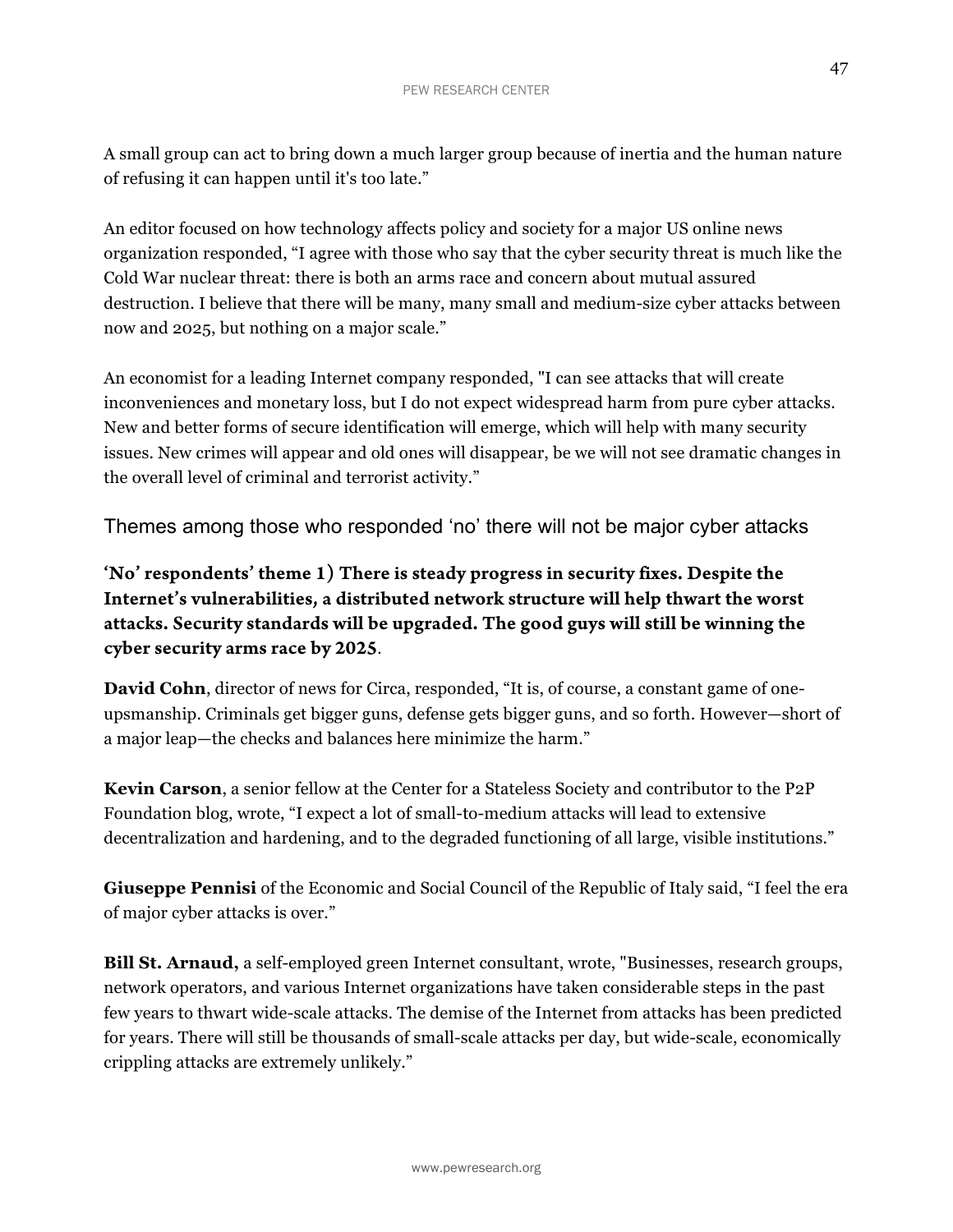**Laurel Papworth**, a social media educator, commented, "This is unlikely as we move to peer-topeer networks the public are pretty good at spotting and dealing with threats, certainly members of the open source community are, more so than closed systems. It will be less vulnerable, not more."

Even though he answered "yes" on the question, **Nick Wreden**, a professor of social business at University Technology Malaysia, based in Kuala Lumpur, sounded a similar theme: "The Internet was designed as a distributed system. This means that attacks can be localized or even blocked if necessary. One reason Libya shut down its Internet connections to the outside world was fear of attacks on its military infrastructure."

Similarly, "yes" respondent **Clark Sept**, co-founder and principal of Business Place Strategies, Inc., made this point: "Those nations that are vulnerable as targets today are largely mutually vested and invested in avoiding such a catastrophe. Notwithstanding rogue agents, cyber security is today and will continue to be a major area of investment in the coming years. As a matter of global fiscal policy, the major players (nations and their central banks) are continuing to be mutually intertwined financially and, as such, will quietly agree in back-room style to stay clear of such cyber warfare, and to put in place appropriate measures to ensure cyber hegemony cannot occur."

**Dean Thrasher**, founder of Infovark, Inc., commented, "I find it difficult to believe that modern, critical systems would be built without fail-safes, overrides, or other controls that could be used in the event of an emergency. Cyber attacks will continue to cause disruptions to companies and individuals, and perhaps entire government agencies, but it's hard to imagine a cyber attack that would pose an existential threat for any nation."

**Christopher Wilkinson**, a retired European Union official, board member for EURid.eu, and Internet Society leader, said, "Governments and corporations will invest heavily in thwarting attacks. There will be more cyber attacks, but damage on the scale suggested above is unlikely."

**Stuart Chittenden,** the founder of the conversation consultancy Squishtalks, replied, "A tit-fortat incremental escalation will arise, not a single catastrophic 'hack' or cyber assault. As one entity institutes a capacity to create or exploit a vulnerability, other entities will be developing remedies."

**Peter Janca**, managed services development lead at MCNC, the nonprofit regional network operator serving North Carolina, commented, "The incremental nature of attack escalation is enabling governments and private entities to keep up, or at least not get so far behind that an earthquake event like the World Trade Center attacks of 9/11 is likely to happen."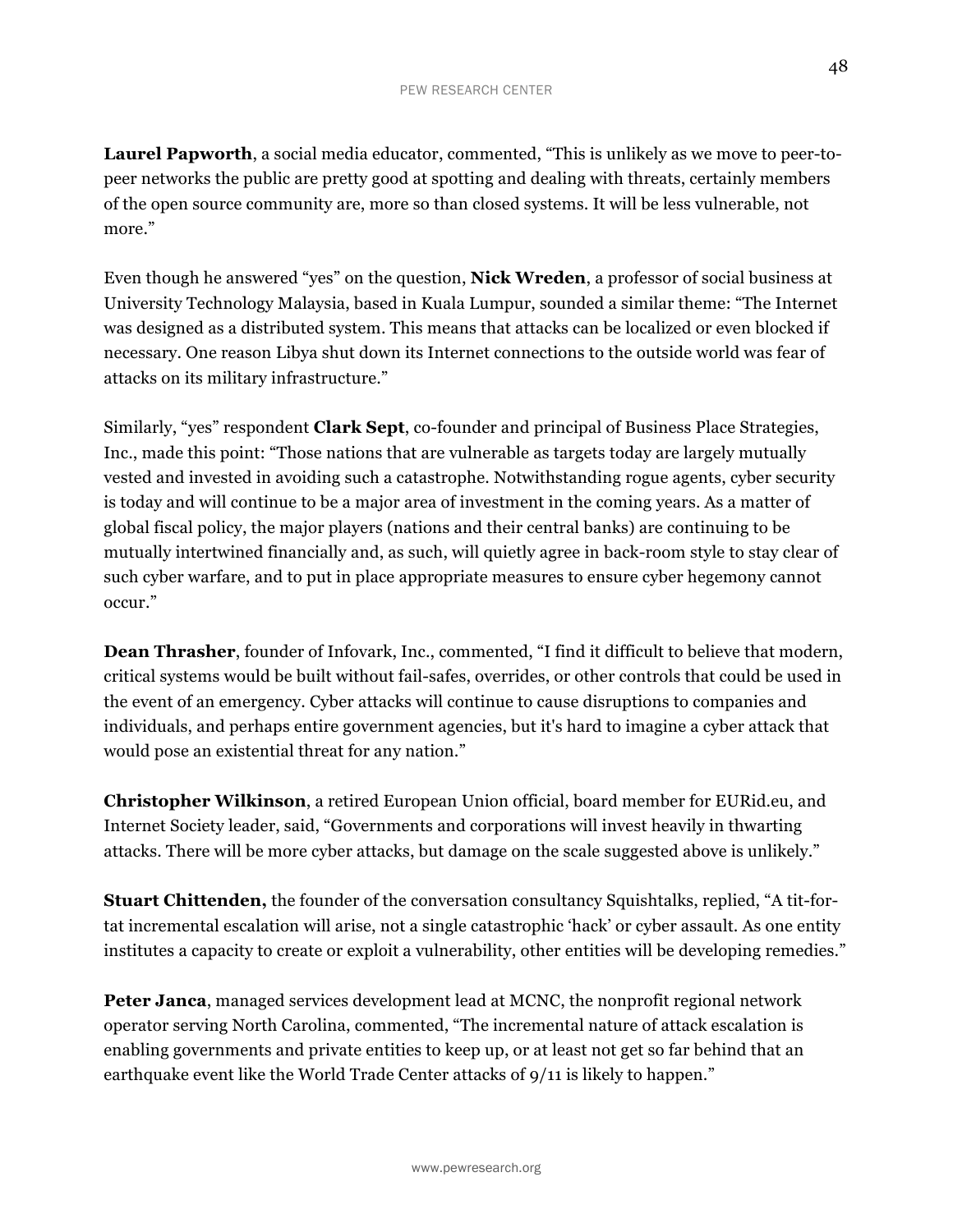**John Saguto**, an executive decision support analyst for geospatial information systems for largescale disaster response, responded, "It will not get this extreme. Whatever is 'done' can be 'undone,' so the paranoid 'loss' issue is more of inconvenience than real loss, perhaps there will be varying degrees of 'loss' not noting that will shift the balance of power. Now, nature on the other hand, is another story."

**Avery Holton**, a professor at the University of Utah, said, "Security against such attacks is keeping pace with the attack planning. While there may be smaller scale disruptions, a major attack should not occur."

**David Burstein**, CEO at Run for America and author of *Fast Future: How the Millennial Generation is Shaping Our World*, commented, "There will likely have been a collective group of smaller attacks by 2025, which in aggregate will have caused widespread harm, but the attacks we are going to see are more likely to be smaller individually than a so-called doomsday scenario. The most likely scenario will be ongoing corporate espionage, which by 2025 will allow companies in other countries to hack into American corporate systems and steal trade secrets to either rip-off individual products or to advance their own place in the market."

Even though he responded "yes," **Bryan Padgett**, a research systems manager for a major US entertainment company, spoke to this theme in his answer, "With the increased visibility on cyber security, more academia partnerships and companies are building operating systems and other products with security and redundancy in mind from the ground up, instead of trying to apply it after-the-fact on top of what was already created. There will no doubt be more exposure, especially as everyday items start to become connected, but enough protection will come from new areas of cyber security and cybercrime defense."

**Beth Bush**, the senior vice president for a major healthcare professional association, said, "I believe that the United States has the computing power, the intelligence, and the ability to apply these to avert physical harm in the event of any cyber or other type of attack."

**Kit Keller**, a researcher and consultant, responded, "While the terrorism threat to the United States is real, I am optimistically counting on cooler heads to prevail in terms of our international relations. Right now, Americans are hated in many parts of the globe. With a change in our policies this can be altered. If we're not as hated, we're less of a target."

**Lisa Dangutis**, webmaster for The Sunshine Environment Link, wrote, "People have tried and failed in the past. The biggest threat to any countries security is data mining or logistical attacks. Which has happened in the past and succeeded. However, to date data mining has not cost lives or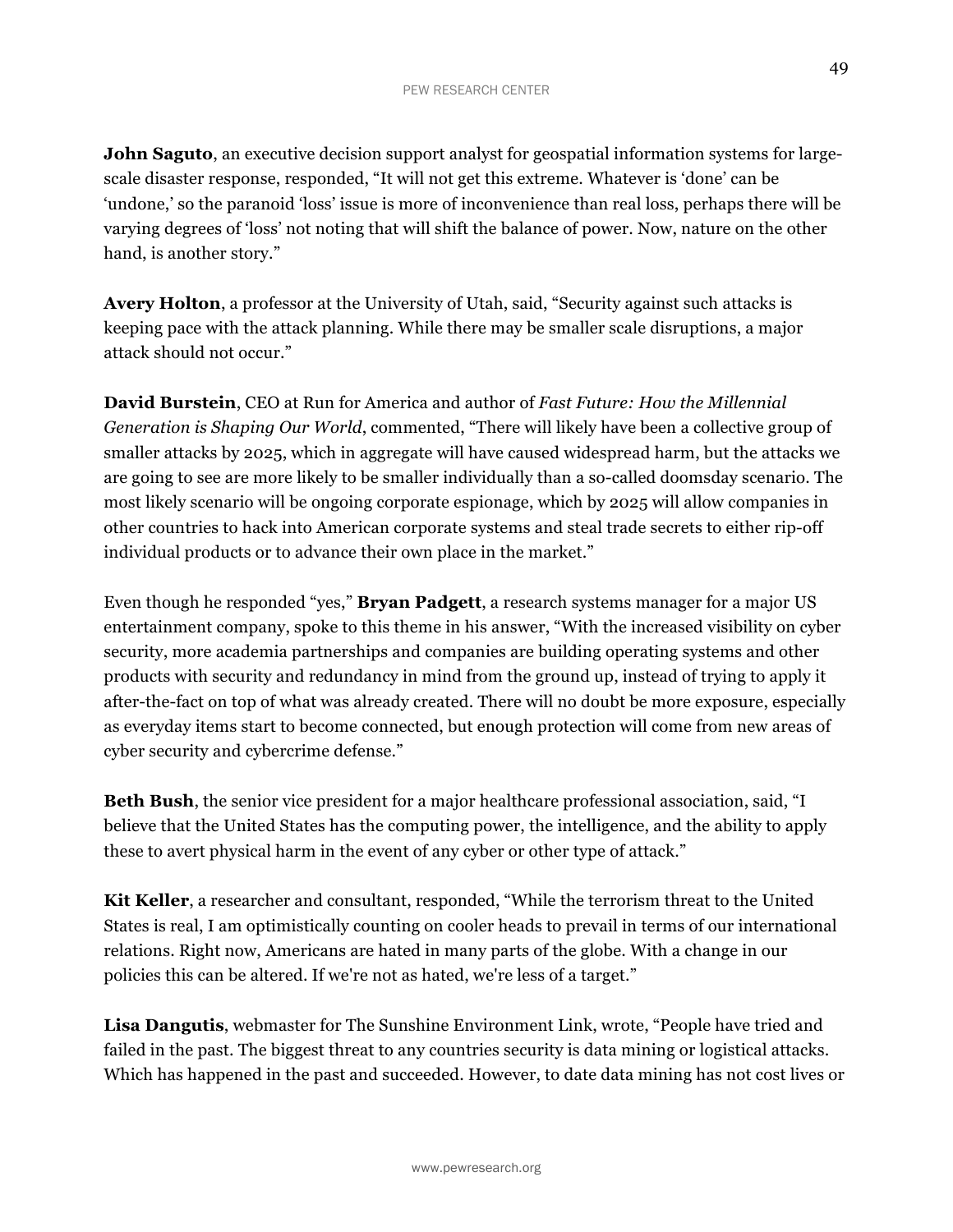property loss and logistical attacks are generally caught. Theft of money is a risk with any computer system, but I think for harm we need to include human loss or property loss. Crash of a financial system would be bad, but it would be nearly impossible to harm an entire country. There are too many back ups in place. I don't believe by 2025 it could happen on a national level. However, I believe there could be serious attacks to liberty but not enough to cause large widespread harm like Super-storm Sandy."

An anonymous respondent predicted, "Information technology systems will remain sufficiently protected, and sufficiently fragmented, that widespread harm from attacks are unlikely. Additionally, there are significant economic disincentives to launch of a cyber attack from an organized nation-state—once a given country was identified as the source of an intentional attack, they would effectively be cut them off from large portions the Internet and that would cripple it economically. However, I do expect cyber attack strategies to gain in sophistication and effectiveness. Phishing attacks will continue to be effective as attackers are increasingly successful in disguising their intentions and at crafting deceptive communications. Username and password credentials, already often weak or traded on the black market, will be considered insufficiently secure for most sensitive transactions such as online banking, and will be replaced or augmented as a matter of course with easy-to-use two-factor authentication."

**Riel Miller,** the head of foresight for UNESCO, based in Paris, wrote, "Assuming that vintages of systems remains significant—meaning that the vulnerability of uniformity is avoided—no one attack can be too devastating. Only if some so-called 'brilliant' plan manages to create a unified and homogenous infrastructure will this kind of danger really become serious."

**Michael Glassman**, an associate professor at Ohio State University, said, "There may be attempts at cyber attacks but they will not be extraordinarily damaging. There are a couple of reasons why this isn't as big a problem as it could be at this point. First it seems it is much easier to play defense than offense on the Internet. Defenders can move quickly and always understand their program much better than an intruder. Also the best hackers tend to be apolitical and very independent. They would be difficult for a government to recruit and would be much more likely to work as part of a crowd sourced response to a state attack."

# 'No' respondents' theme 2) Deterrence works, the threat of retaliation will keep bad actors in check, and some bad actors are satisfied with making only small dents in the system so they can keep mining a preferred vulnerability and not have it closed off.

**Thomas Haigh**, an information technology historian and associate professor of information studies at the University of Wisconsin, responded, "As the Internet becomes ever more vital it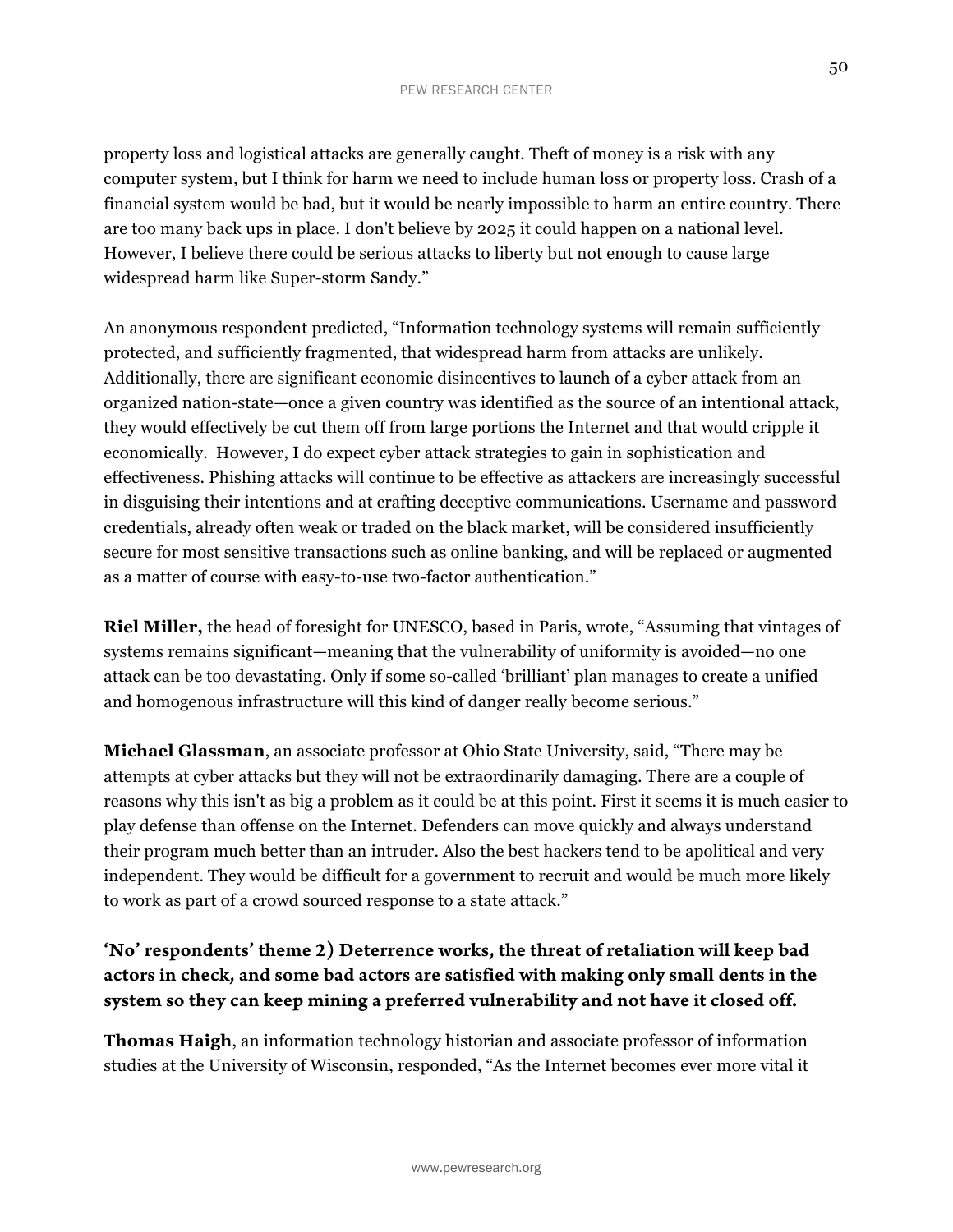remains inherently vulnerable and the opportunities for an economically disruptive attack continue to grow. Likewise, as more power, transportation, and other systems are coupled to the network there will be real opportunity for physical disruption. However, I would expect the threat of conventional retaliation to deter such attacks just as, for example, it has prevented statesponsored chemical weapons attacks."

PEW RESEARCH CENTER

**Fernando Botelho**, a social entrepreneur working to enhance the lives of people with disabilities wrote, "International actors with the know-how and resources to mount a meaningful attack will not do so, as they are equally vulnerable. This is not to say that minor highly-visible attacks will not be used in political posturing."

**Uta Russmann**, a professor of strategic communication management and new media based in Vienna, Austria, wrote, "A few nations will always have the knowledge and institutions (e.g., NSA spying on German leader Merkel) to thwart determined opponents as this is a situation in their focus."

**Thad Hall**, an associate professor of political science at the University of Utah, wrote, "Such an attack is completely possible—the nation's cyber security is quite porous—but the actors who have the greatest ability to pull off such an attack (another sovereign state) would be hurt because of the collateral damage."

Even though he answered "yes" to this question, **James Penrod**, former CIO at Pepperdine University, the University of Maryland at Baltimore, California State University at Los Angeles, and the University of Memphis, struck this note: "There are enormous dangers to all nations and especially to the most highly developed nations, well beyond what most US citizens can imagine. However, the destructive power of such a war is so great that the leaders of developed nations will find ways to maintain an uneasy peace, as was the case in the Cold War. Should this not occur, the world might experience another dark age!"

**Andrew Pritchard**, a lawyer and PhD candidate, wrote, "The Cold War idea of mutually assured destruction should limit the prospects for all-out cyber war just as it did for nuclear war. A crippling cyber attack on a scale that jeopardizes national security or economic survival requires, at least for now, expensive technical capabilities and an impressive concentration of expertise. Most of the actors with the ability to put such resources together are national governments and large corporations—the sorts of rational actors unlikely to expose themselves to a proportional counterstrike."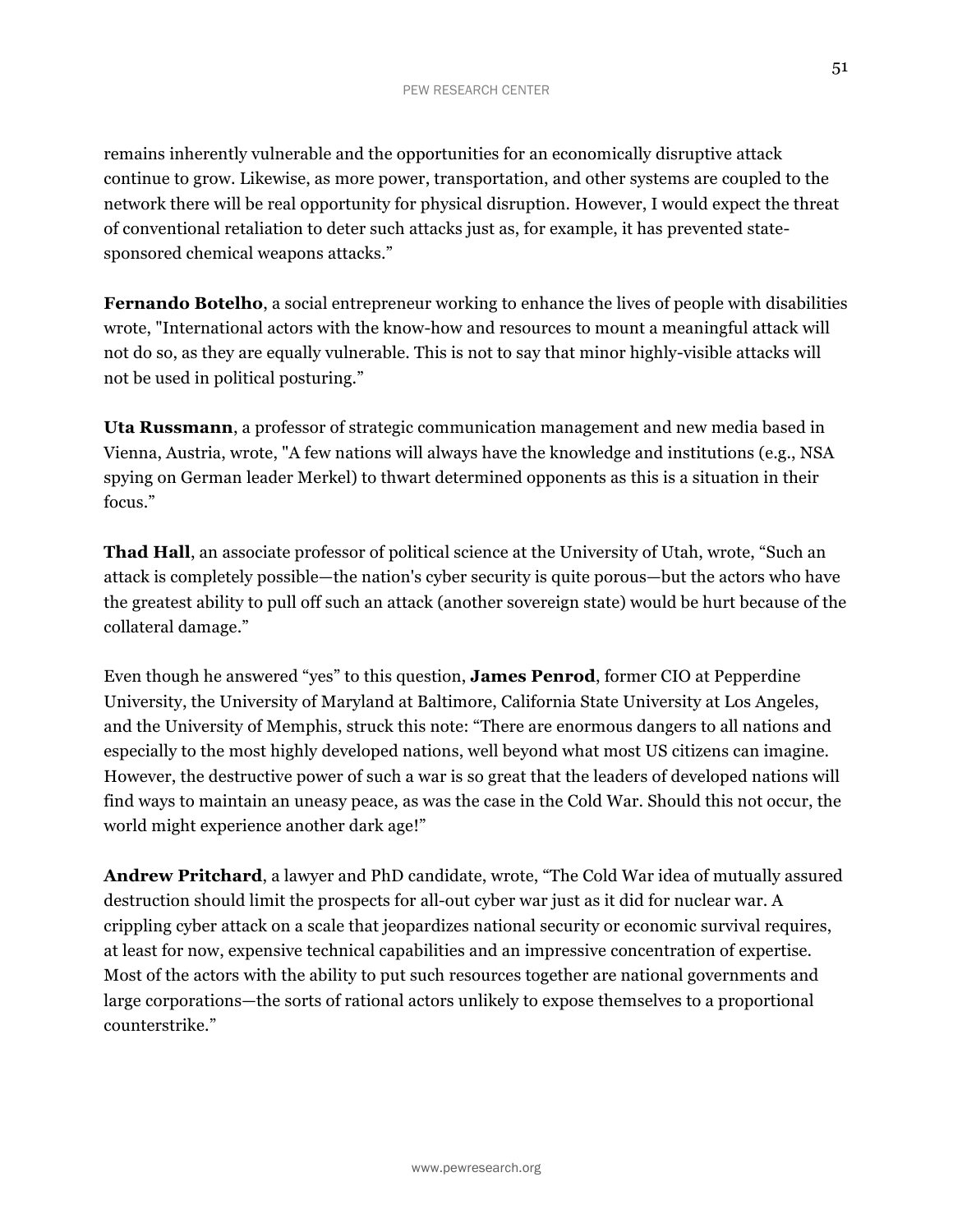A law professor at Georgetown University and former Federal Trade Commission official wrote that while the first major attack might not be deterred, that model will likely be implemented in the long run. "A serious cyber attack is almost inevitable, notwithstanding concerted and wellintentioned efforts to guard critical infrastructure to protect against such an attack," he wrote. "My sense is that at some point, this will become a global issue, and cyber-protection agencies around the world will band together to root out non-state attackers. Whether we'll ever be able to safeguard ourselves sufficiently from state attackers is hard to assess, but at some point the same arguments for mutual deterrence—mutual assured destruction—might actually mitigate the risk. It is despairing to talk about this in Cold War terms, but at some point, the capacity of state actors to inflict massive harm on one-another through cyber attacks may become the best deterrent of all."

# 'No' respondents' theme 3) Hype over cyber attacks is an exaggeration of real dangers fostered by the individuals and organizations that will gain the most from creating an atmosphere of fear.

**Peter McCann**, a senior staff engineer in the telecommunications industry, responded, "The potential for destructive terrorist acts carried out through computer networks has been dramatically over-hyped. To the extent that computers are put in control of life-critical processes, there will be air gaps and safeguards in place that prevent malicious outside instructions from interfering in their operations."

**Darel Preble**, executive director and founder of the Space Solar Power Institute, wrote, "The major damage to our national power grids is not from cyber attacks but from natural causes squirrels, ants, ice, falling trees, wind, and simple human error."

**Ousmane Musatesa**, an academic and self-described citizen of the world, wrote, "All these supposed threats are just scarecrows to push citizens in such a big distress that I give up all decisions to the association politics-economics powers."

An anonymous respondent responded, "This is an overblown idea stoked by totally paranoid cybersecurity people. If terrorists wanted to take out the electrical grid, for example, they could do it a lot easier with bombs as opposed to having to mount a cyber attack. Only when cyber is cheaper and easier than bombs, guns, gas, nukes, and biological will cyber have any real threat. Right now cyber attacks are too costly. The bigger risk will be when cyber crooks drain Wall Street of all its cash. Now *that* is more likely."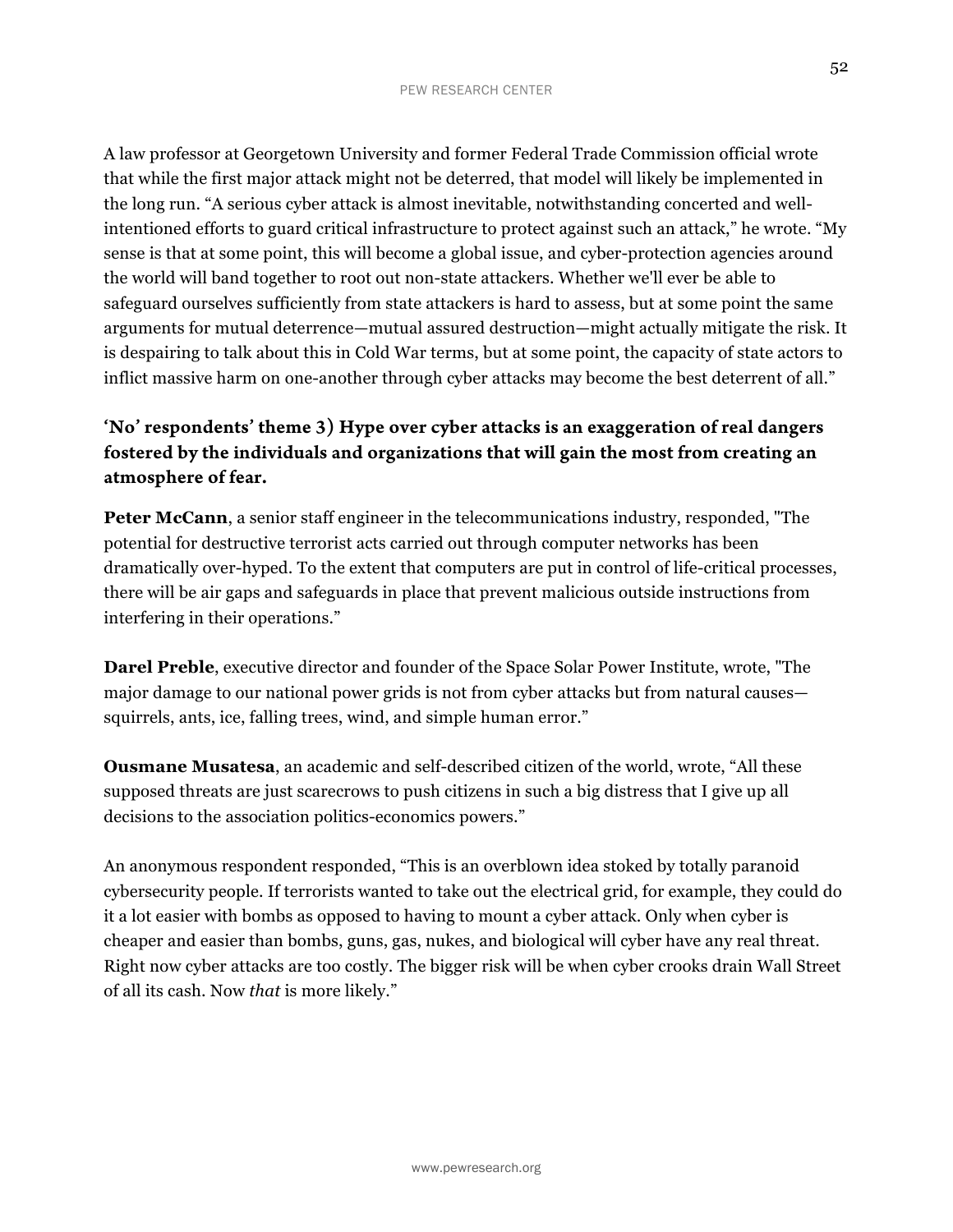A director at Defense Distributed wrote, "This form of 'cyber war' is a nightmare scenario used by mostly Western governments to justify their own cyber operations, systemic oversight, and 'kill switches.' This scenario is not realistic even in 2025."

Even though he answered "yes," **Aziz Douai**, a professor of new media at the University of Ontario Institute of Technology in Canada, covered this same ground: "While it is probable, I think a major cyber attack will not happen by 2025 because insurgent groups and 'terrorist' organizations will lack the capability to launch such an attack. The hype surrounding the threat of cyber attacks will continue for various reasons including the fact that it justifies the infringement on privacy, setting up a panopticon-like Internet infrastructure, and the allocation of excessive budget for cyber warfare and security."

A lecturer and researcher at a public university in Australia responded, "All of this talk about cyber attacks is meant to frighten us. It may be possible but the possibility is akin to the threat of nuclear attack in the 1950s, designed to keep us worried and allow agencies to protect us. I feel we are already under a form of cyber attack every time we leave the house or go online—by companies we have no idea about and by government agencies. Why might cyber-attacks be expected and from which quarter? Possibly by those who feel they are also entitled to benefit from advances in technology, but have been denied free access to those benefits? I am unable to answer the question posed, as it brings up too many questions of my own, e.g. how to 'successfully thwart'? Perhaps by pre-emptive strike? I do not see these issues in black and white and therefore I cannot answer successfully or without some cynicism."

An engineer at an Internet company responded, "The cyber war threat is mostly described by retired generals turned consultants who are more eager to sell their book than to help improve the security of the Internet. My guess is that the 'natural' Internet resiliency will make it easy to inflict local damages (we have already witnessed that many times) but very hard to inflict widespread damages."

The digital editor for a major global news organization responded, "I am skeptical about the digital Pearl Harbor scenario; those who advance it have obvious vested interests in doing so. I think Thomas Rid's thesis that cyber war will not take place has a lot of merit; this is really just a silly new name for sabotage, espionage, and subversion. The analogy with war is negatively useful."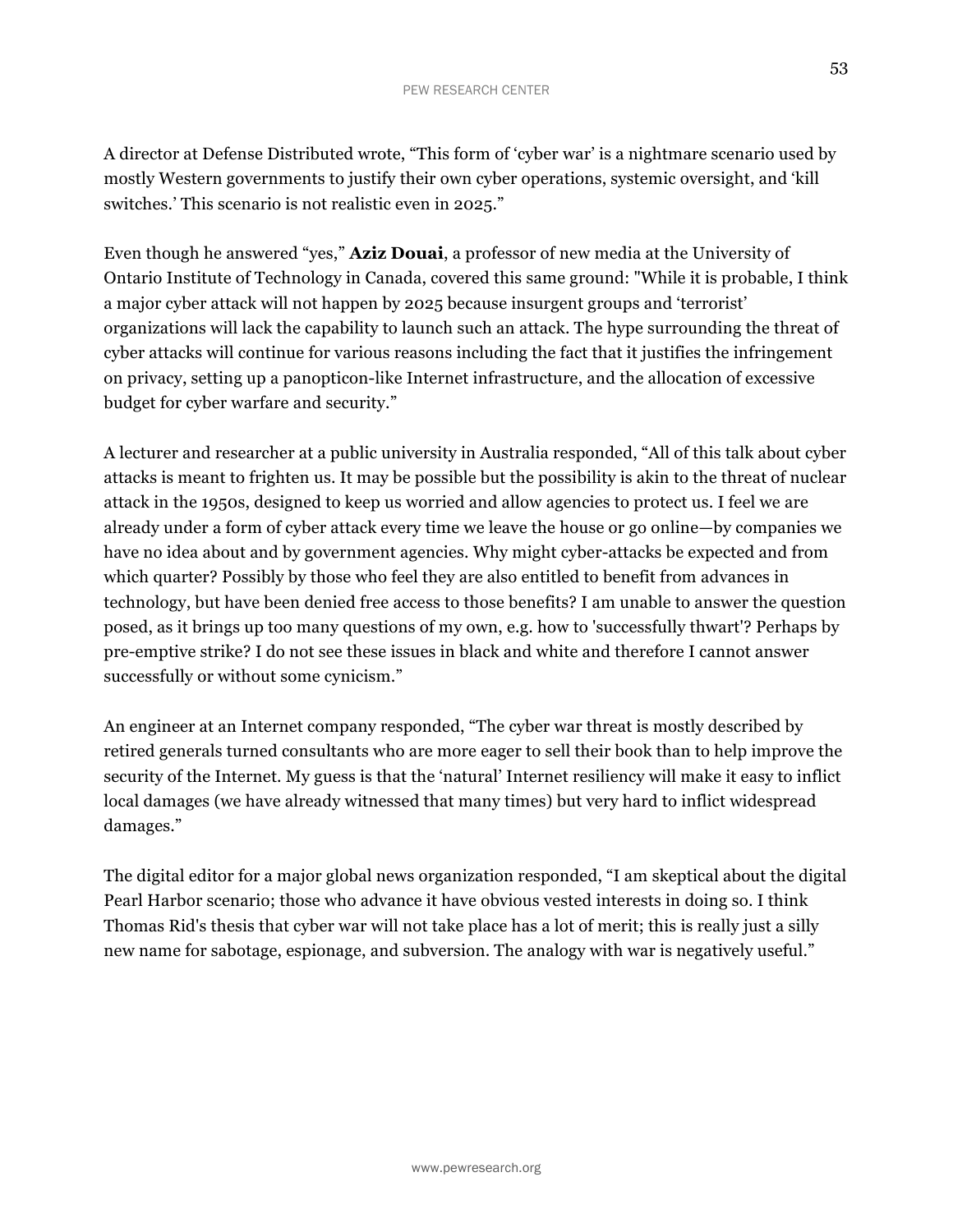# Above-and-Beyond Responses: Part 2

A range of input by some respondents covered ground not related to the themes highlighted above.

# Put this in perspective—many things are worse and could have a more-devastating effect, including natural disasters and the impacts of rapid online financial transactions

**Ben Shneiderman**, professor of computer science at the University of Maryland, wrote, "Cyberattacks will grow, but defense will improve, all requiring big investments and creating jobs. Epidemics, tornados, floods, and earthquakes will still be more deadly. Climate change and environmental destruction are by far the greatest threats."

**Jari Arkko**, Internet engineer with Ericsson and chair of the Internet Engineering Task Force, answered this question "no," explaining, "It is hard to predict what will happen. A single financial transaction gone wrong or a single-vehicle accident could cause the damage that you ask about. But I still consider the risk of these events far smaller than many other similar issues, certainly far below financial fraud that we've used to seeing from insiders and rogue traders, for instance."

**Brenda Michelson**, a self-employed business-technology consultant, responded "yes" and sounded a similar note. "In the case of cyber attacks, the hype of pending calamity is probably a positive, as it increases threat awareness and in turn (hopefully) prompts telecommunications, transportation, energy, water supply, and food-chain infrastructure operators and regulators to engage and invest in risk-mitigation activities, as well as theorize, scenario plan, and test for systemic, cascading implications. If a nation were to fall, or be seriously harmed by cyber attack, it would have to be a highly coordinated attack, simultaneously targeting the nation's various infrastructure elements; or an attack that could identify and exploit a linchpin element, resulting in cascading failures. This type of destruction is more likely to be brought on by nature—hurricane, tsunami, earthquake, and such. Which, I suppose could be—or certainly hyped as—a 2025 cyber threat, weather hacking."

### A proposal to use decentralized network protocols

**Andrew Rens**, chief counsel for The Shuttleworth Foundation, wrote, "My answer could equally well be 'yes unless appropriate changes are made' or 'no if appropriate changes are made.' Whether a major cyber attack causes widespread harm depends on whether some systems are changed in order to prevent not attacks but the likelihood that they will be widespread. It is certainly possible to configure networks so that they are both highly connected (with few links between most modes) and modular with weak links between strongly connected clusters. In the events of disaster, such as attacks, the weak links must be broken so that only specific clusters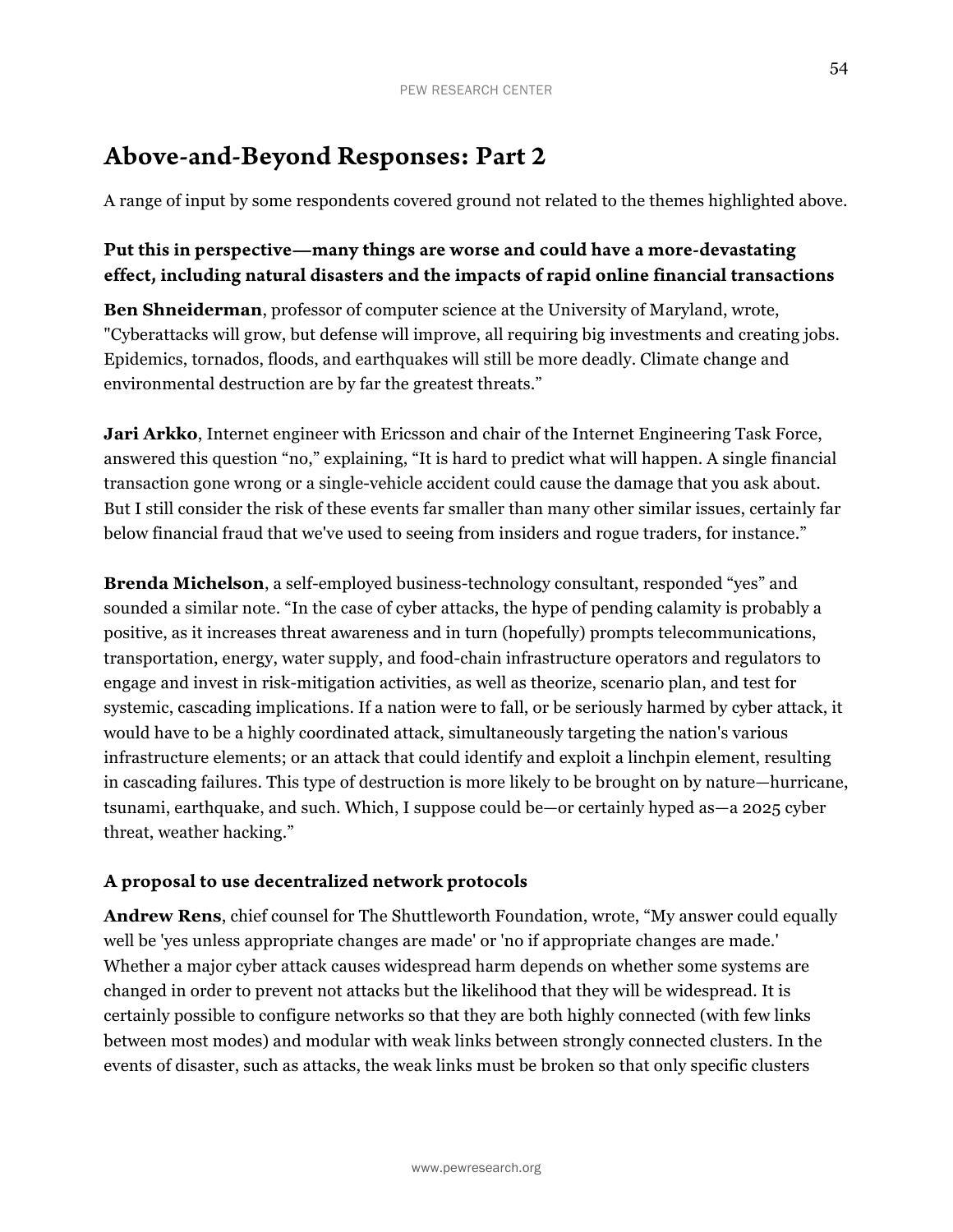suffer damage. A cyber attack must be understood from a network architecture perspective as a type of disaster, as are natural disasters and internal system failures. What must be done is in principle obvious, although implementation may prove difficult. 1) End centralization of systems such as control of power grids and instead use decentralized network protocols to manage cooperation. 2) Make networks modular so affected clusters can be isolated. 3) Build in overrides that enable the decoupling of local physical systems from digital systems so humans can operate systems when computers fail. 4) Encourage the creation of robust cities that can generate their own water and power at least in need. 5) Decentralize the financial system so there are not just a few players that are massively dependent on one another but many more players. Reinstate the Glass-Steagal Act so that damage to investment banks doesn't affect the day-to-day activities of people. While what must be done is obvious it is unlikely that policy makers and business leaders will demonstrate the will to protect their citizens. Instead there is likely to be a proliferation of agencies with draconian powers engaging in intrusive, if no longer universal, surveillance which are unable to prevent or mitigate attacks because the solution is decentralization not policing."

### The concept of the nation-state is being challenged

**David Orban**, the CEO of Dotsub, wrote, Yes. "Nation-states are under attack from much bigger forces than cyber hacking or from cyber war initiated by other nations. These can and will be waged, and the infrastructure to defend against them will be an important component to be developed and deployed. However, the more radical transformation of all the major components of what is today the *raison d'etre* of the nation-state is going to have a much more radical impact, transforming the social organization, and the social contract itself, to be based from a centralized hierarchical structure to a distributed, peer-to-peer one. Solar power in energy production, 3D printing in manufacturing, plant labs and meat cultivation for food production, self-directed open learning, personalized health, distributed digital currencies."

Relatedly, **Karen Landis**, the user-experience team lead for Belk.com, a department store, said, "People will get used to identity theft and cyber attacks in the way we got used to muggings and bombings. They won't surprise us and will just be something that is in the news every day. Words like 'identity' and 'nation' will have to be redefined. How are you part of a 'nation' when you are connected globally? If the currency system becomes global (e.g., Bitcoin), nations will not be as necessary."

### Threats could be domestic more than foreign

**S. Craig Watkins**, a professor and author at the University of Texas-Austin, said, "This is something that could happen, but is something that government agencies and corporations are vigorously addressing in their efforts to protect the nation, people, resources, and institutions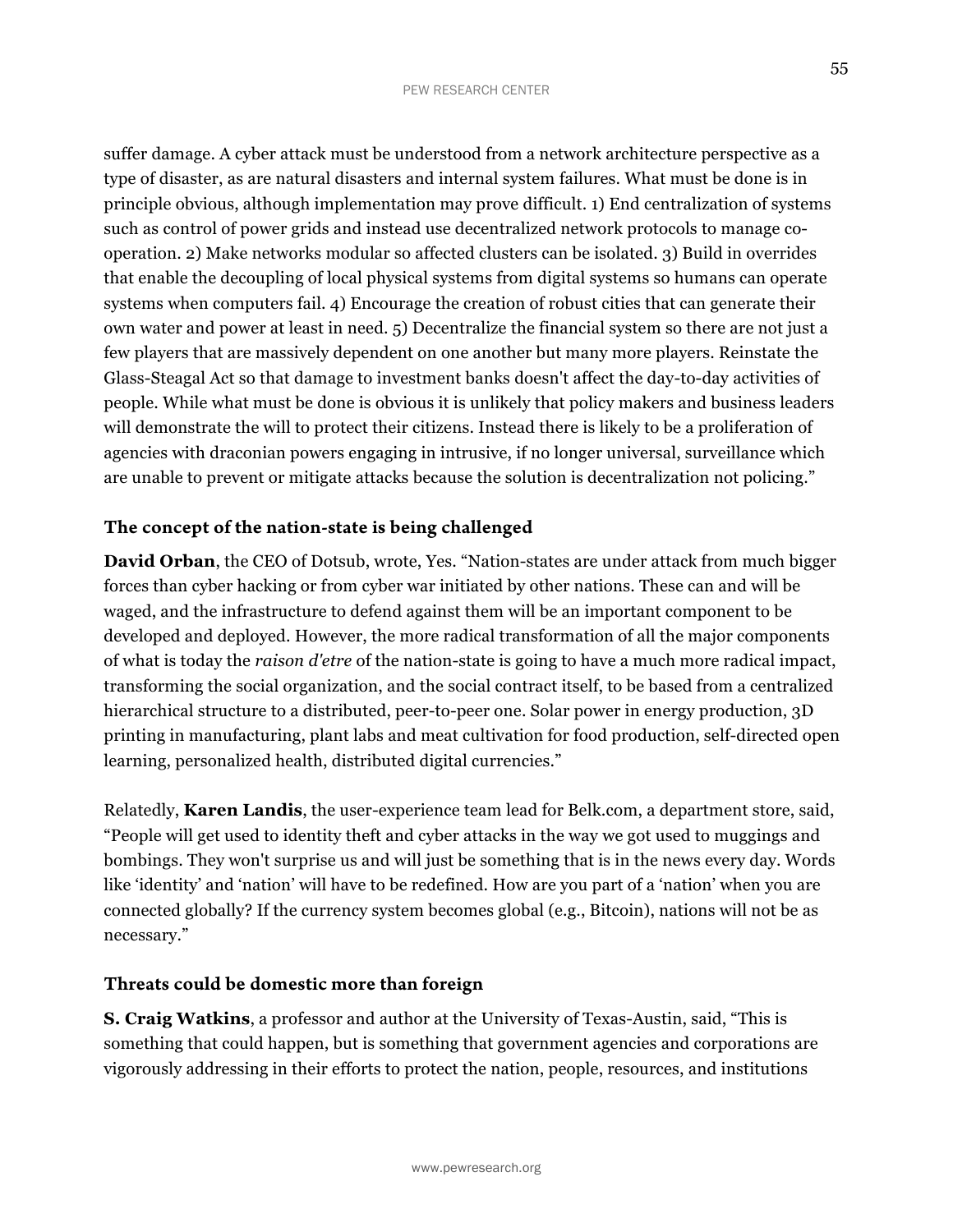from such injury. Efforts to inflict such harm are already in progress, hopefully the intelligence communities are designing ways to identify and address such efforts. Also, while we have thought about these attacks from foreign agents, it's also prudent to consider that it could be internal or domestic threats."

### Defenses can result in vulnerabilities

**Estee Beck**, a doctoral candidate at Bowling Green State University wrote, "In Nicholas Carr's recent article in The Atlantic [*All Can Be Lost: The Risk of Putting Knowledge in the Hands of Machines]*, he discusses the occurrences of software malfunctions in computer software systems in aircraft carriers that resulted in loss of life. Even as the American public has learned more about the NSA's efforts to set up defense systems in cyber systems, some of the very defenses they set up also result in vulnerabilities that can be exploited. While I do not necessarily foresee a widespread dystopian future where an entire cyber network crashes, there are already signs of harm occurring, the Dow Jones flash crash, for example. It is plausible to consider that cyber attacks can result in widespread harm considering past events."

### Quantum computing requires new levels of security

**Mattia Crespi**, president of Qbit Technologies LLC, responded, "The modeling of complex algorithms and new forms of processing power will determine the need of new levels of security. On the edge on quantum computing, the world is about to face the need of a new standard for security. The bridge from a 'now relatively secure world' to a new 'truly secure world in the quantum era' will be full of pitfalls and dangers. Terrorist attacks may find their ways in a system adapting its security standards."

### Bigger economic, social, and political issues should get the focus

**Marcus Cake**, network society content architect and strategist with WisdomNetworks.im, responded, "Major cyber attacks are likely and will cause widespread harm. However, the harm caused by cyber attacks in a network society will be a fraction of the harm caused by hierarchies in the Information Age. Hierarchies in the Information Age cause widespread harm. Harm includes unsustainable income inequality, national insolvency, personal insolvency, war, collapse of global and national financial systems, bank insolvency, high-risk leverage ratios in financial and other institutions, money printing. It is unlikely that distributed structures that provide full transparency, distributed income, productivity, and distributed prosperity with collective wisdom and community participation would lead to many of the harmful events of the Information Age that are possible due to opaque unaccountable hierarchies."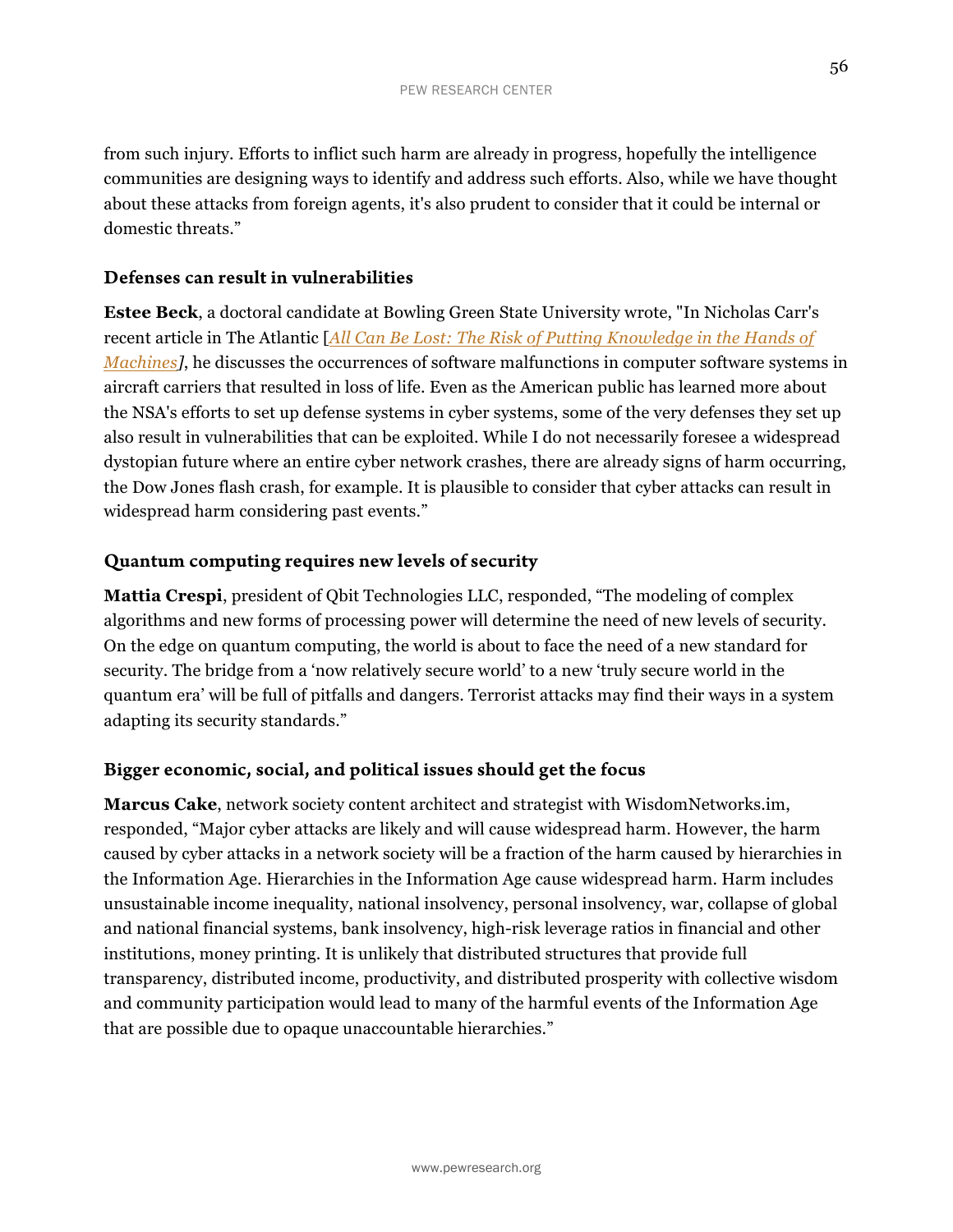### Stealing an election? The most vulnerable systems might be tied to voting

**Barbara Simons**, a retired IBM computer scientist, former president of the ACM, and current board chair for Verified Voting, responded, "I don't know how you measure the value of democracy in financial terms, but if we move to Internet voting, which is a real danger, we run a very serious risk of having elections stolen. Internet voting is vulnerable to attacks by anyone from anywhere, including insider attacks. And of course it's impossible to conduct a recount to determine whether or not the declared results are correct."

### Digital systems are vulnerable, but they can also be used to advance the public good

**Nishant Shah**, a visiting professor at The Centre for Digital Cultures at Leuphana University in Germany, responded, "This presumes that there is a disjoint between the digital infrastructure and the national sovereignty, whereas we have only seen that there is symbiotic relationship between the two. As the digital evolves, surely, the very idea of what a nation is, where its territories are, and how it governs itself are also changing. And as nations become more digital in their organization and logic, they will make themselves vulnerable to cyber attacks—but they still own and possess a vast infrastructure of the digital and the cybernetic and will be able to shift attentions and resources in producing defenses which are in the interest of the people."

### The threats are there—so are the problems caused by overreaction to them

**Lillie Coney**, a legislative director specializing in technology policy for a member of the US House of Representatives, said, "The Internet is like oxygen. If you do something to it in one place it will likely impact the quality of oxygen in other places. An attack may happen but the impact will likely lead to the same reaction to poison gas or chemical weapons that resulted from World War I. My greater concern is an accident or a new application or technology that adversely impacts the way the Internet functions. The other greater threat is to monetize the Internet by controlling who can have websites, use an email address, or communicate. The early days of radio were open and anyone could broadcast. That soon gave way to a regulatory framework that used the cost of licensing to control who could own a station. Innovation became proprietary and it basically stopped making changes. Radio remained essentially the same."

**Marc Brenman**, a faculty member at Evergreen State College in Olympia, Washington, wrote, "This is already happening. 'Sovereignty' is already becoming an antiquated concept, as borders become permeable and globalization takes command. Anything attached to the Internet or the cloud is vulnerable to remote control and destruction. Just as individuals will have no privacy, corporations and nations will be penetrated. Theft will replace invention and intellectual property. The Chinese and the National Security Agency are already demonstrating this."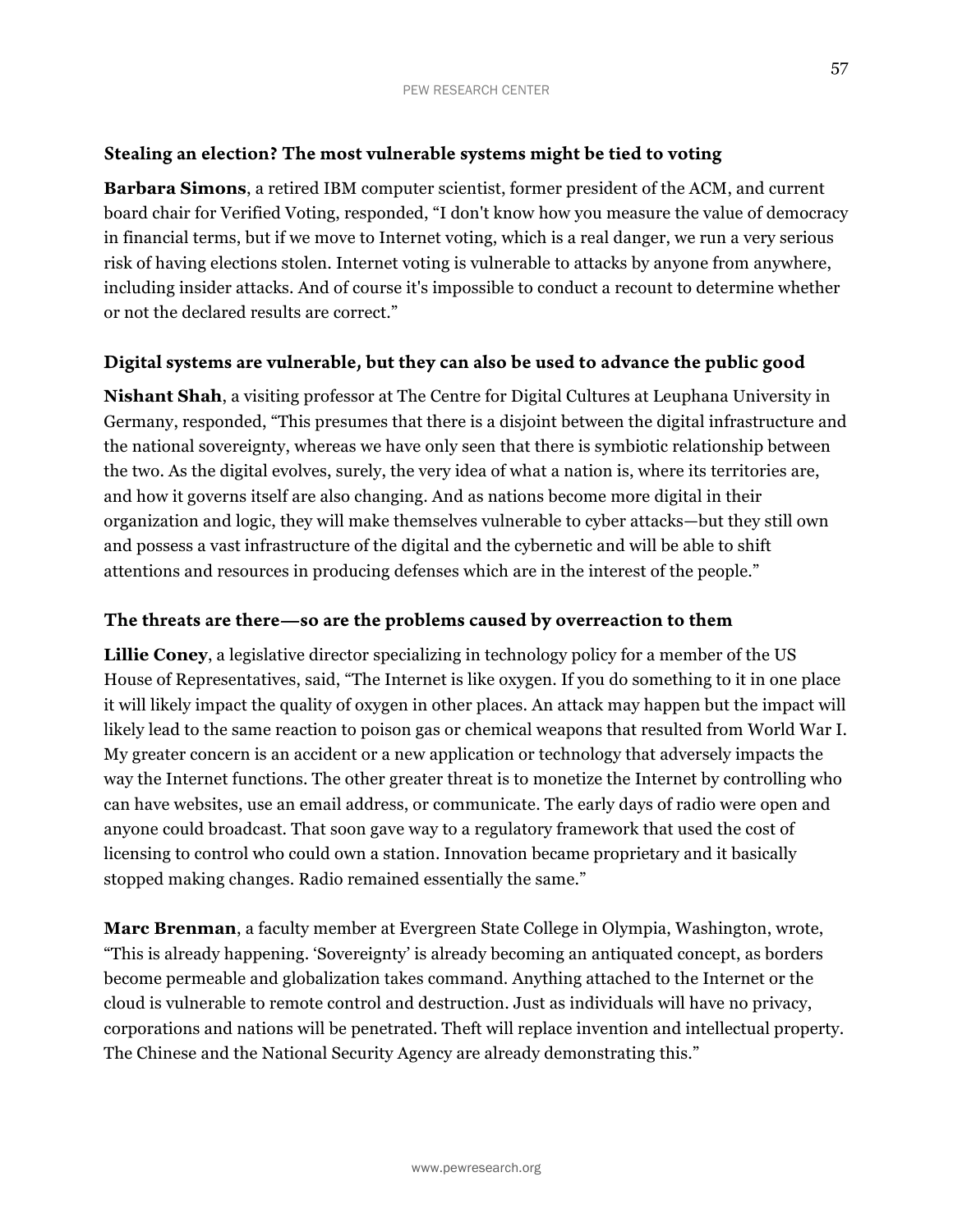### 'We have no idea how bad the situation really is'

**Norman Weekes**, a volunteer for a nonprofit, responded, Yes. "Crime and attacks will gravitate to and come from parts of the world without investments in cyber defenses: Africa, South America, Eastern Europe etc. The level is under-hyped for the same reason financial institutions don't talk about successful robberies; it's bad for business. We have no idea how bad the situation really is."

### Rise of powerful hacker culture

**Anita Salem**, a design research consultant, responded, "Long before 2025 we'll see cyber attacks on networked physical infrastructure. Also, weapons systems and information systems are at risk. This is one of the likely disruptors to all of the doom and gloom predictions I've made earlier. A large-scale attack may actually lead to less centralized control and more interdependent networks being developed. I expect as technology deepens the economic divide between nations and within the United States, we'll see the rise of a powerful hacker culture that will expose and take advantage of cyber weaknesses."

### Systems are especially vulnerable

**Alison Alexander**, a professor at the Grady College at the University of Georgia, wrote, "Quite possibly is my real answer. While I do agree that the level of threat is hyped, the potential is there. Downing the power grid, even messing with traffic control, or wresting control of important systems that are currently automated is frightening and certainly possible. Hackers can do these things. Other threats are just as worrisome: hacking into banks or Social Security databases could result in major monetary losses. Finding digital ways to manipulate world stock markets is all too possible. We can talk about existing vulnerabilities, but the ones that will cost the most are the ones we don't know."

**Vittorio Veltroni**, CEO for Hyppo Corporation, a digital and customer-knowledge consultancy, wrote, "As repetitive, rule-based tasks shift towards machinery, so does the running of complex networks (energy, water, transport, financial transactions). Those will become targets for disruption by external and internal threats alike."

### Cyber attacks will be aimed at powerful nations by the less powerful

**Leigh Estabrook**, dean and professor emerita at the University of Illinois, wrote, "If the United States continues a foreign policy of domination and threats, some of which have been cyber attacks on other countries, what do small countries with little chance to fight militarily do? I don't know if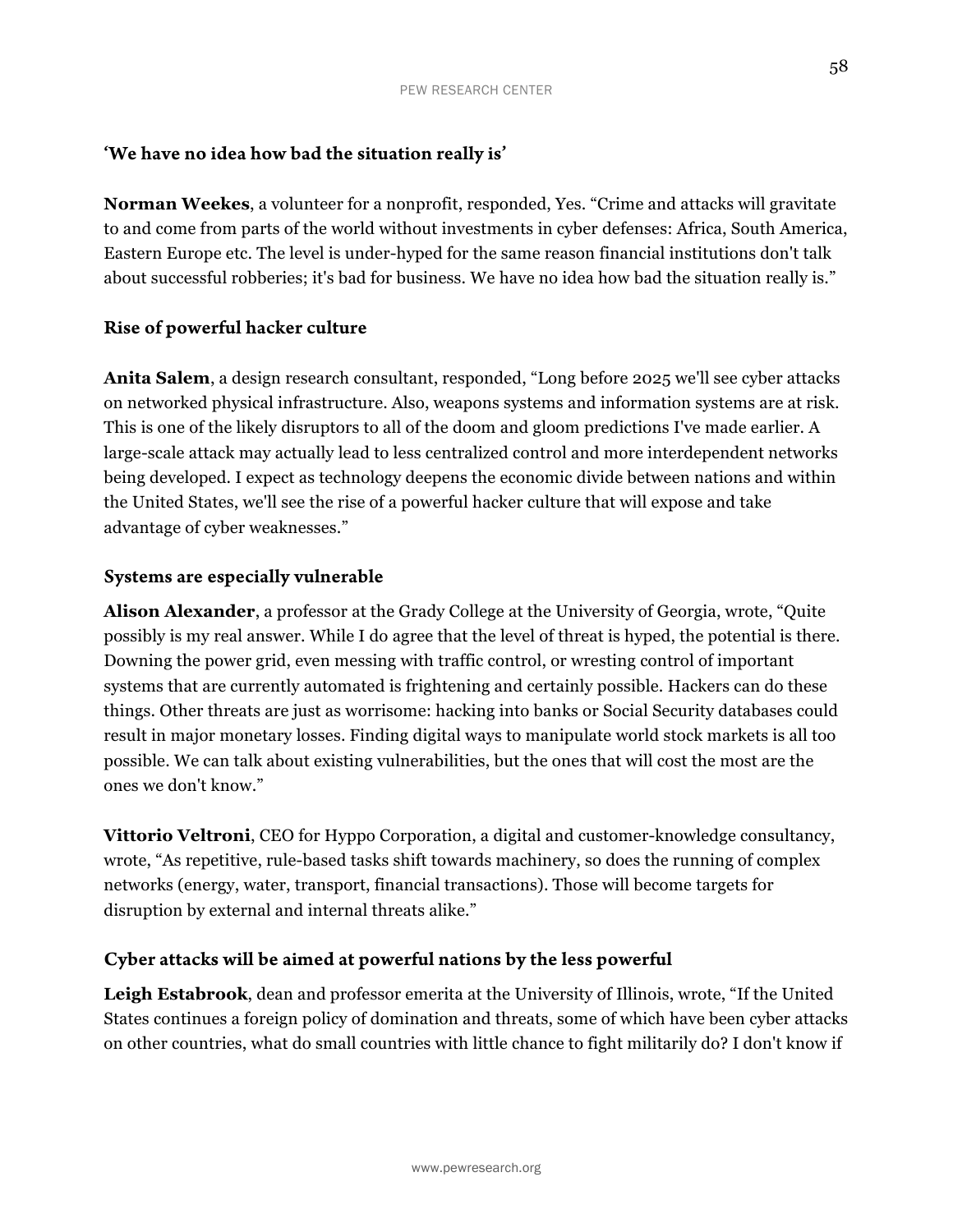a major cyber attack will occur; but it would seem a good possible response of David to Goliath, even in the modern retelling of that tale."

A long-time scholar and activist focused on the commons said, "Yes, attacks are imminent, especially if governments do not adapt to the networked culture and recognize that top-down coercion without genuine democratic participation and consent (beyond elections) is essential to trust, legitimacy and efficacy in governance. There will always be 'evil geniuses' seeking to wage cyber attacks, but some cyber attacks amount to proxies for democratic discontent that political and economic elites, in defending the powerful institutions that they direct, wish to ignore or override."

### The spread of cell phones is the real vulnerability

A retired information science professional observed, "A Rutgers's University study disclosed that malicious software for cell phones could pose a greater risk for consumer's personal and financial well-being than computer viruses. People are multitasking with their phones for work, personal life, and finances. The risk of malware is high and the sheer number of phones being used for banking and transfer of work information points to losses that can easily reach the levels of billions of dollars. Banks and other financial institutions are vulnerable to attack especially in regard to debit and credit cards. People felt that PIN numbers gave them an additional layer of security for their accounts but the recent problems at Target stores emphasizes their vulnerability. The Edward Snowden case shows that a cyber attack isn't the only way to get information that could damage a nation's sovereignty. Many of our current cyber attacks from outside sources are aimed at our military security but agricultural information can be just as important. Information regarding research and development can have a huge impact in many areas of our economy. Maintaining vigilance will help thwart these attacks. Reading the history of the Stuxnet virus is an interesting view of how malware targeted an industrial system."

### A high-altitude electromagnetic pulse attack could be devastating

The CEO of a software technology company and active participant in Internet standards development, responded, "This is likely to happen and could be either a literal cyber attack or a high-altitude electromagnetic pulse (EMP) attack; the latter would cause longer lasting damage. We are increasingly dependent on complex software systems and the migration to more dynamic virtualized infrastructure makes these even more complex. Governments, banks, and other large infrastructure providers will use highly virtualized systems well before 2025. There have been major outages with cloud-based systems even without a cyber attack—a well organized cyberincursion could potentially wipe out storage systems that contain application images and data, making recovery long and complex."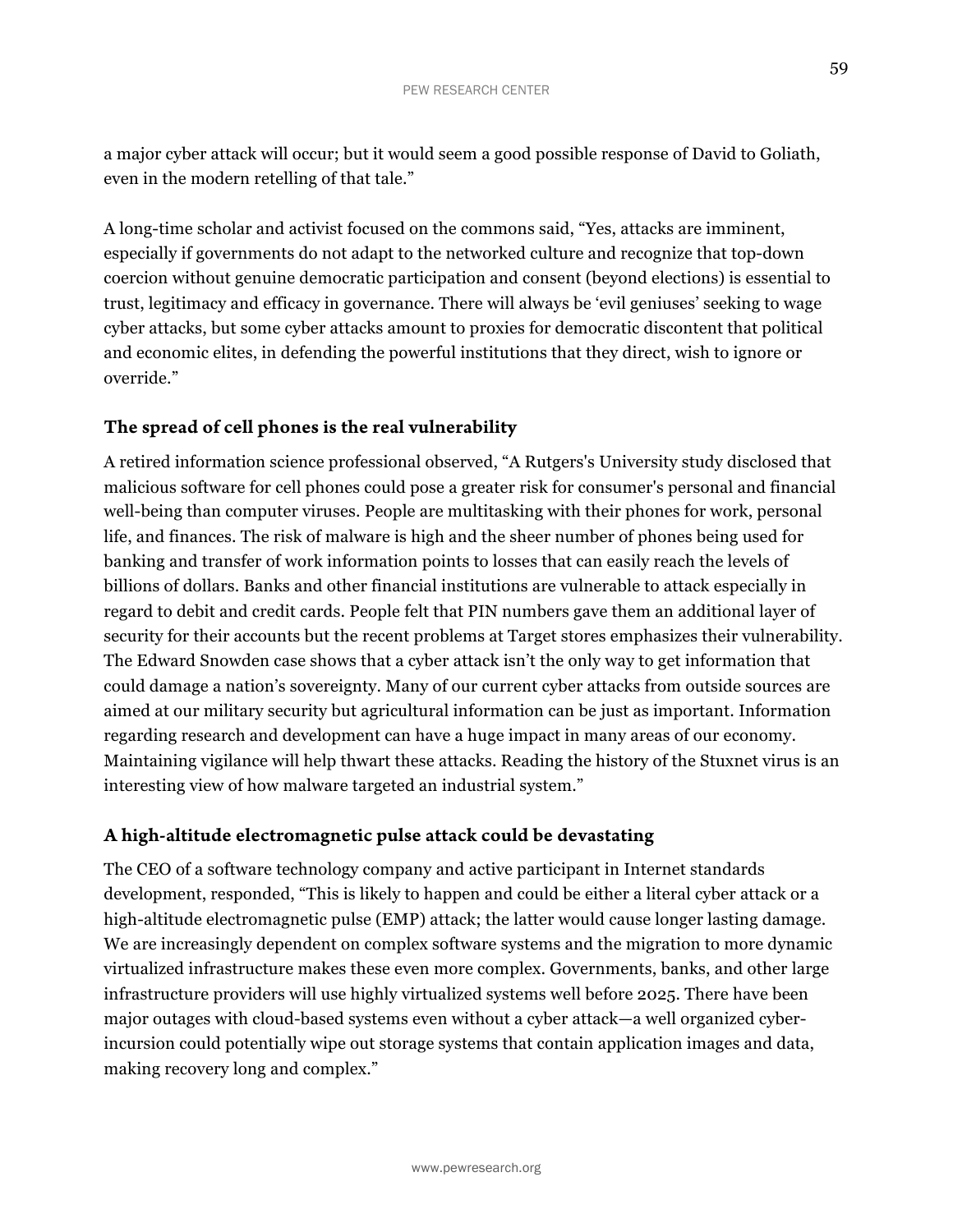### The US is reaping the whirlwind of its surveillance programs

An Internet engineer and machine intelligence researcher wrote, "Cyber attacks will continue. Some will be more effective than others and some will be more publicized than others. The loss of personal privacy has already caused widespread harm to the United States and some other nations. If to defend a nation's people includes defending the principles that define the nation and the individual rights and freedoms afforded to the people by those principles, then the NSA has mounted the most damaging cyber attack to date, with no apparent consequences. Otherwise, the continuing increase in dependency of the financial sector on electronic transactions and machine intelligence certainly makes them more vulnerable to external and internal (even self-inflicted) cyber attacks."

### There will be 'digital hostages' and 'digital colonies'

**Chris Uwaje**, president of the Institute of Software Practitioners of Nigeria, wrote, "The 21st century will take digital hostages and there will emerge some digital colonies in the very near future. Some nations will wake up from their deep slumber someday—in the middle of the night to find out that they have been held hostage digitally. Cyber attack may cause a major national blackout and stampede and indeed may lead to a classical civil war—where drones will become a child's play. But with a standardized global peace architecture, there will be some confident-trust pathway for sustainable hope."

### The real threat is long-term infiltration and 'continuous monitoring'

**Clifford Lynch**, executive director for the Coalition for Networked Information (CNI) and adjunct professor at the School of Information at the University of California-Berkeley, wrote, "The entire information security situation seems to be totally out of control at this point at every level: individual consumers, businesses, critical infrastructure, military systems. Obviously, the kind and degree of vulnerability varies from sector to sector, but it certainly seems clear that nonstate actors of various kinds can cause massive damage. I am also concerned that so much of the thinking seems to be focused on 'attacks' and 'data breeches' and similar events, as opposed to long-term infiltration of systems, continuing monitoring, subtle data corruption, and the insertion of disinformation, which are at least as dangerous."

### The penultimate and hopeful statements

**Rashid Bashshur**, senior advisor for eHealth for the University of Michigan Health System, observed, "Hopefully, we will have a better understanding of the causes of massive problems of insecurity in personal safety and cyber safety. Mischief, greed, and hostility cannot be ruled out. But they can, and should be, alleviated. We can't stay dumb forever."